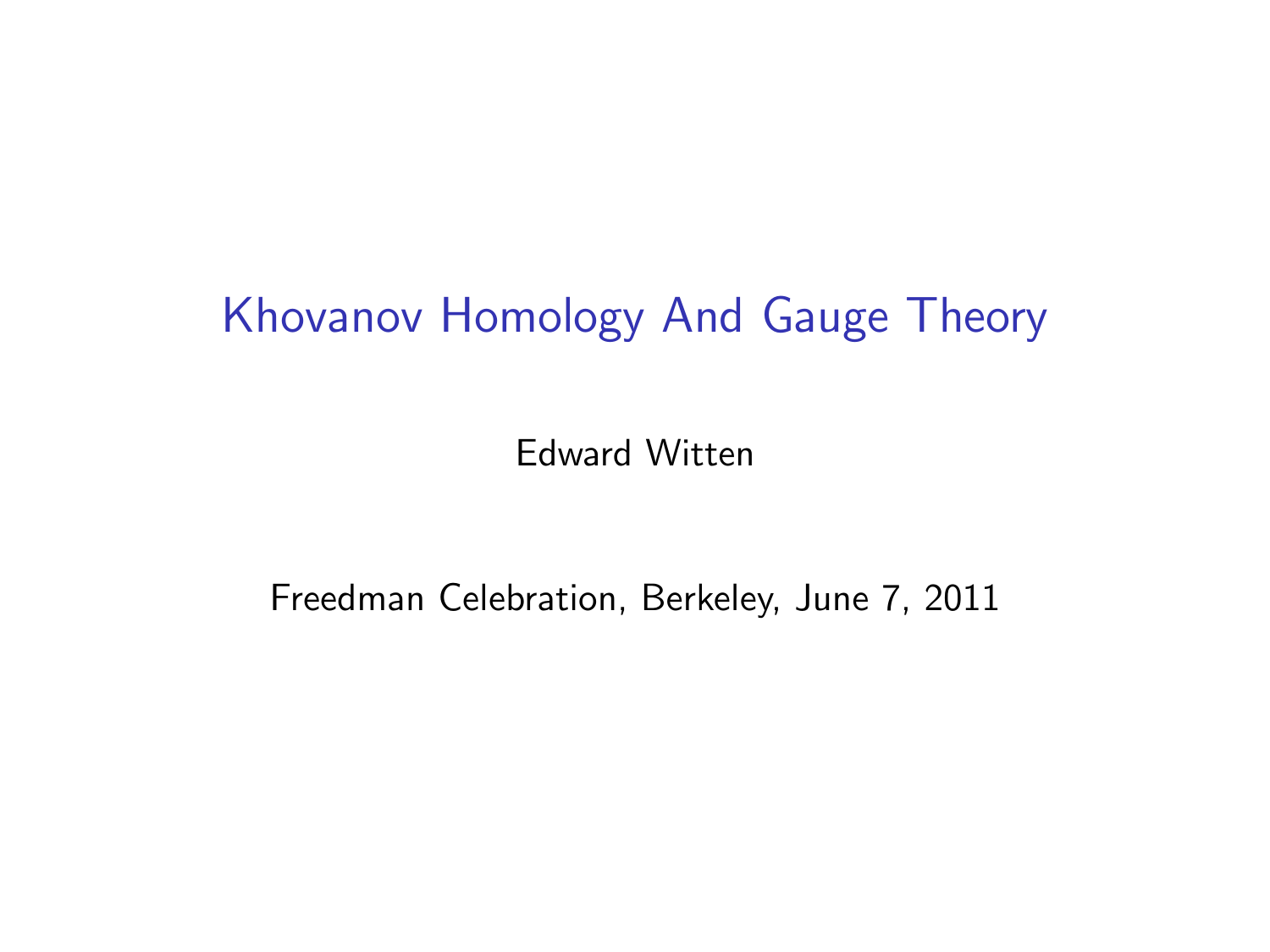I will be proposing the use of certain elliptic differential equations in four and five dimensions for a new description of the Jones polynomial and Khovanov homology. The goal is a gauge theory alternative to a previous physics-based interpretation of Khovanov homology (Gukov, Vafa, and Schwarz, hep-th/0412243). So let us begin by describing the cast of characters.

We start by remembering the relation of the Chern-Simons function in three dimensions to the instanton equation in four dimensions.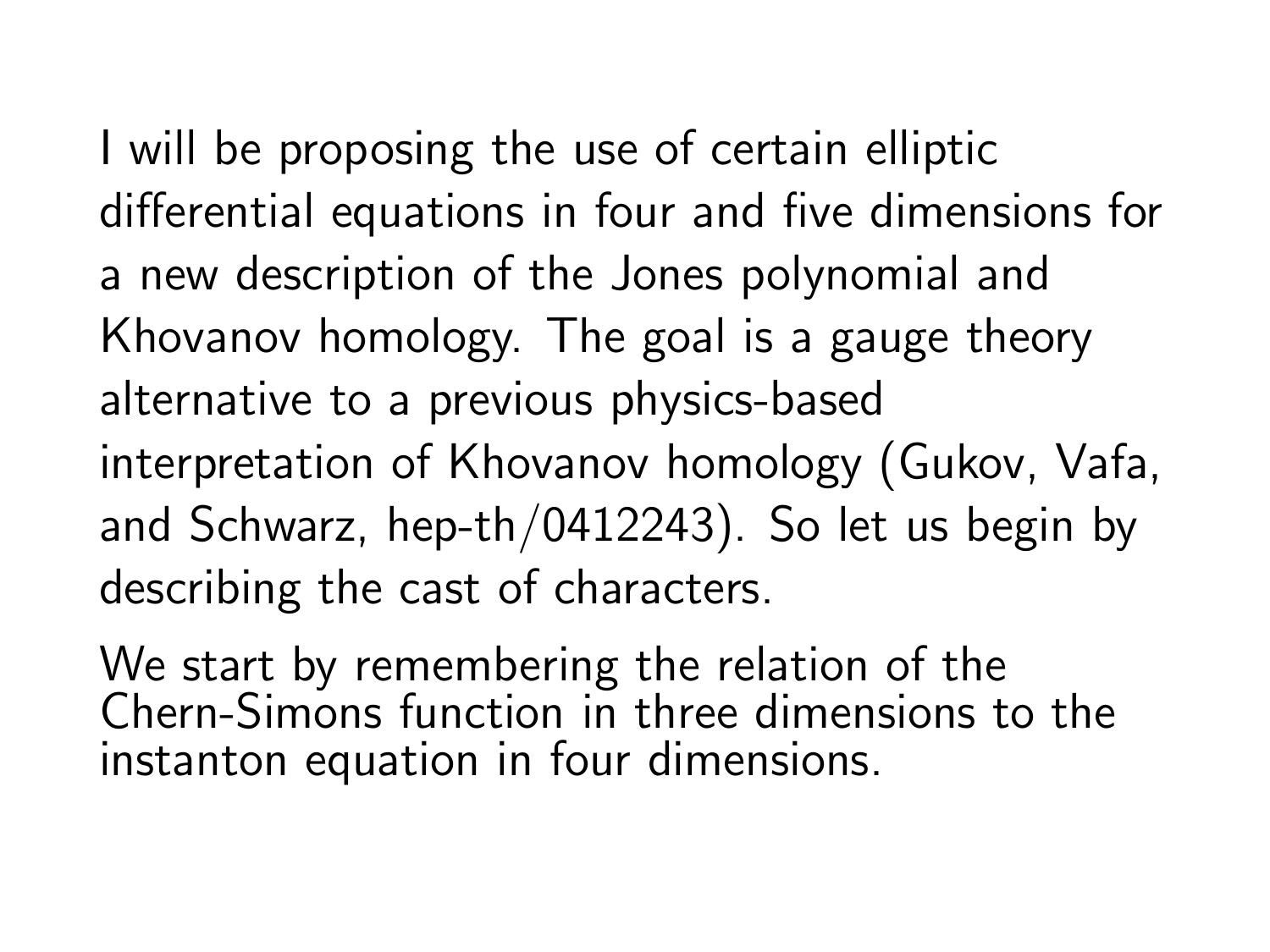In this talk, G is a compact simple Lie group and A is a connection on a G-bundle  $\dot{E} \rightarrow W$ , where W is some manifold. We write  $G_{\mathbb{C}}$  for the complexification of  $G$ , and  $A$  for a connection on a  $G_{\mathbb{C}}$  bundle, such as the complexification  $E_{\mathbb{C}}$  of E. We write U and  $U_{\text{C}}$  for the spaces of, respectively, connections on E or on  $E_{\mathbb{C}}$ . Finally, by an elliptic equation, we mean an equation that is elliptic modulo the action of the gauge group.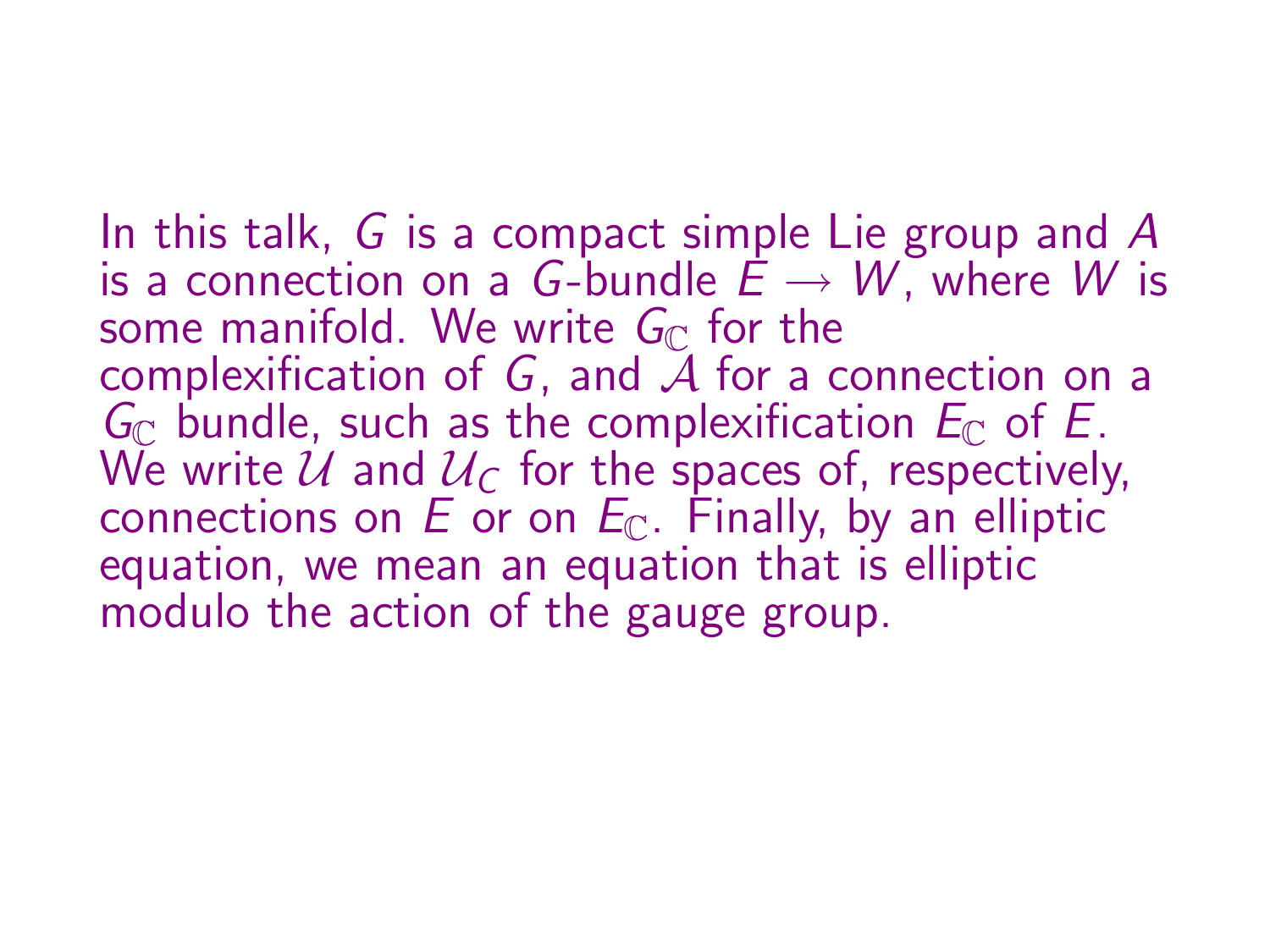If W is a three-manifold, then a connection A on the G-bundle  $E \rightarrow W$  has a Chern-Simons invariant

$$
\text{CS}(A) = \frac{1}{4\pi} \int_W \text{Tr} \left( A \wedge \mathrm{d}A + \frac{2}{3} A \wedge A \wedge A \right).
$$

To arrive at the instanton equations, we pick a Riemannian metric on W and then place the obvious Riemannian metric on the space  $U$  of connections:

$$
\mathrm{d}\mathbf{s}^2 = -\int_W \mathrm{Tr}\, \delta A \wedge \star \delta A.
$$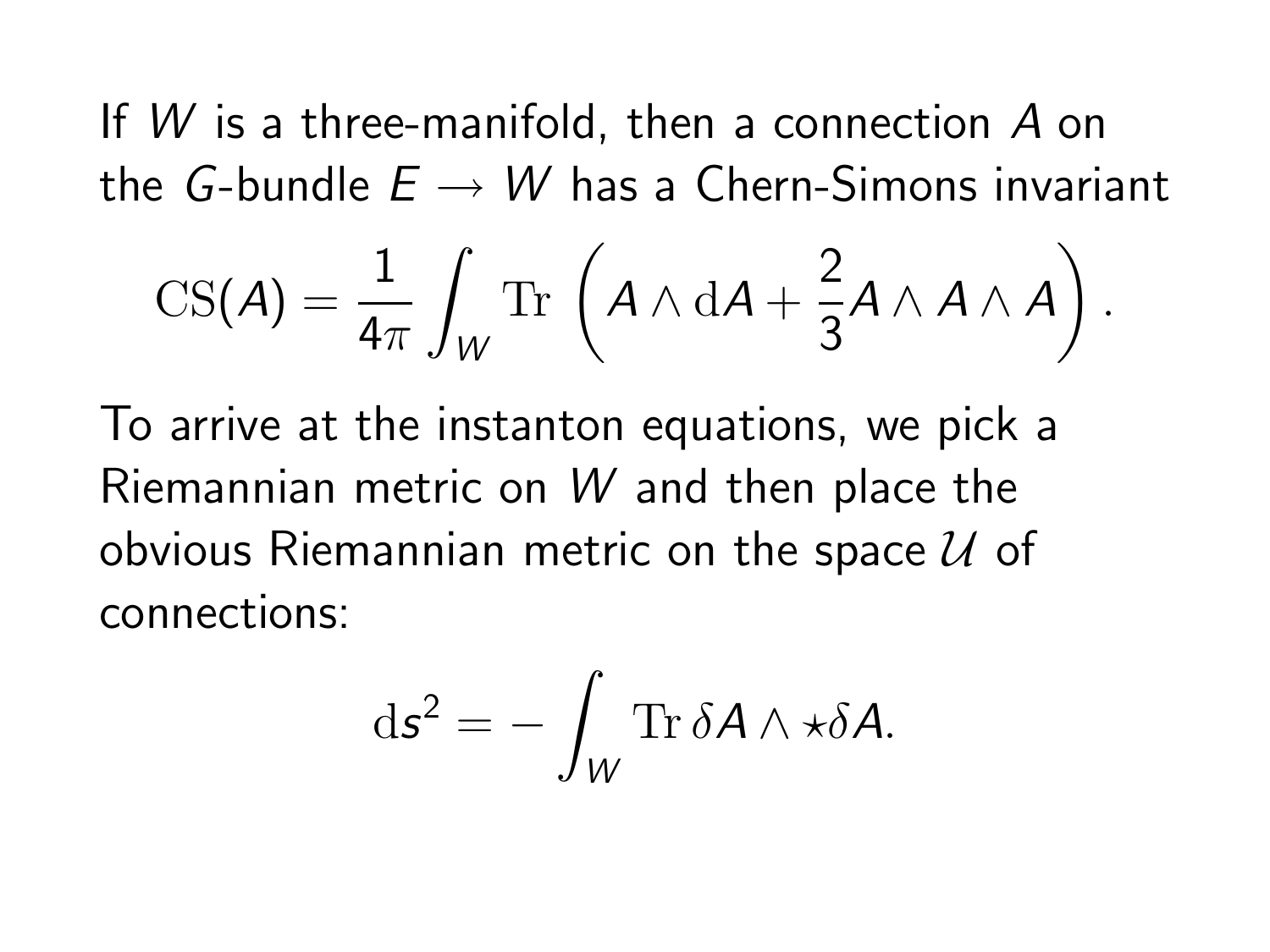Then, viewing  $-CS(A)$  as a Morse function on  $U$ , we write the equation of gradient flow:

$$
\frac{\mathrm{d}A}{\mathrm{d}s} = \nabla\mathrm{CS}(A).
$$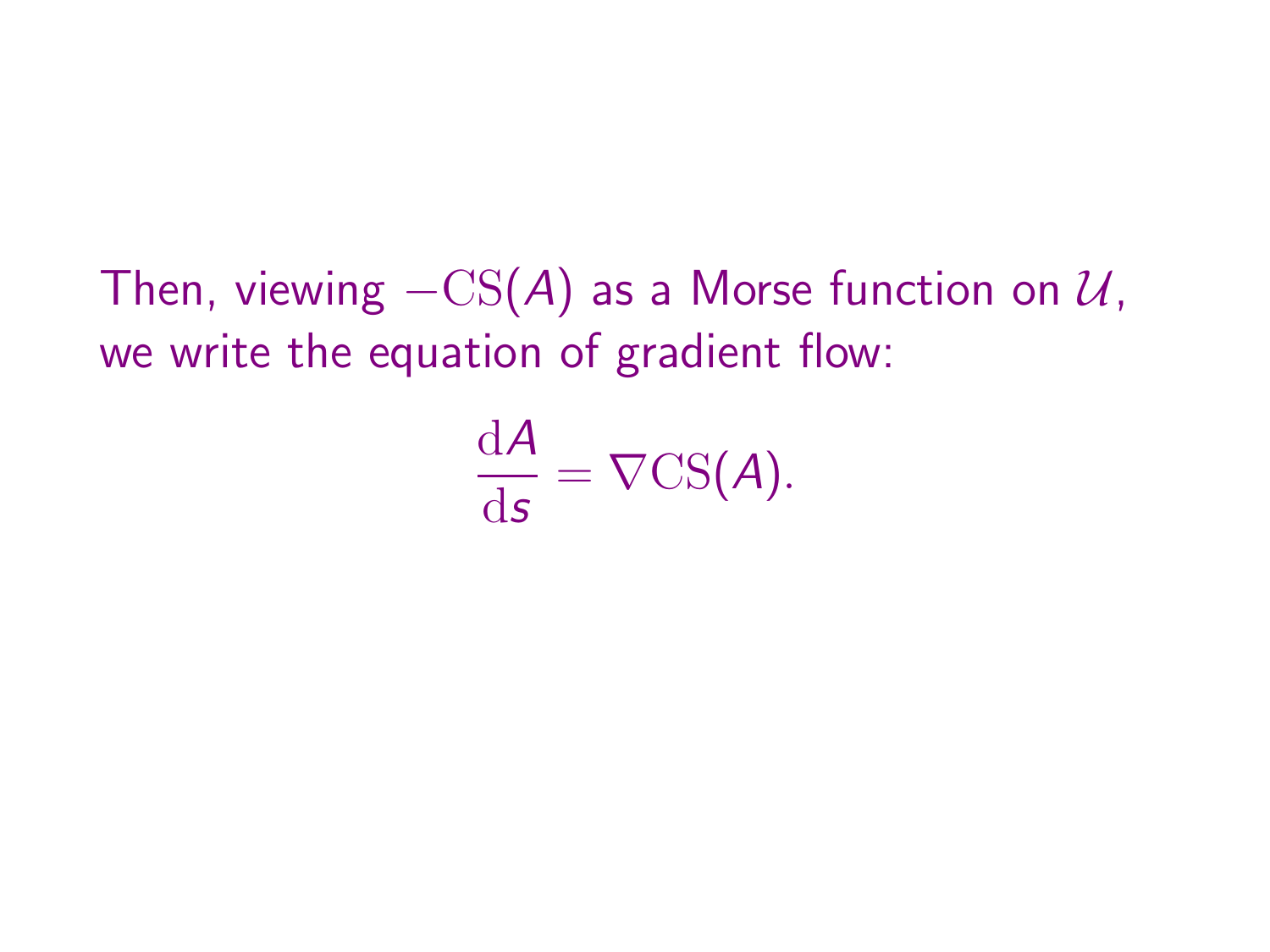Something nice happens; the equation of gradient flow turns out to have four-dimensional symmetry. It is equivalent to the instanton equation on the four-manifold  $M = W \times \mathbb{R}$ :

$$
F^+=0.
$$

This fact is the starting point for Floer cohomology of three-manifolds and its relation to Donaldson theory of four-manifolds.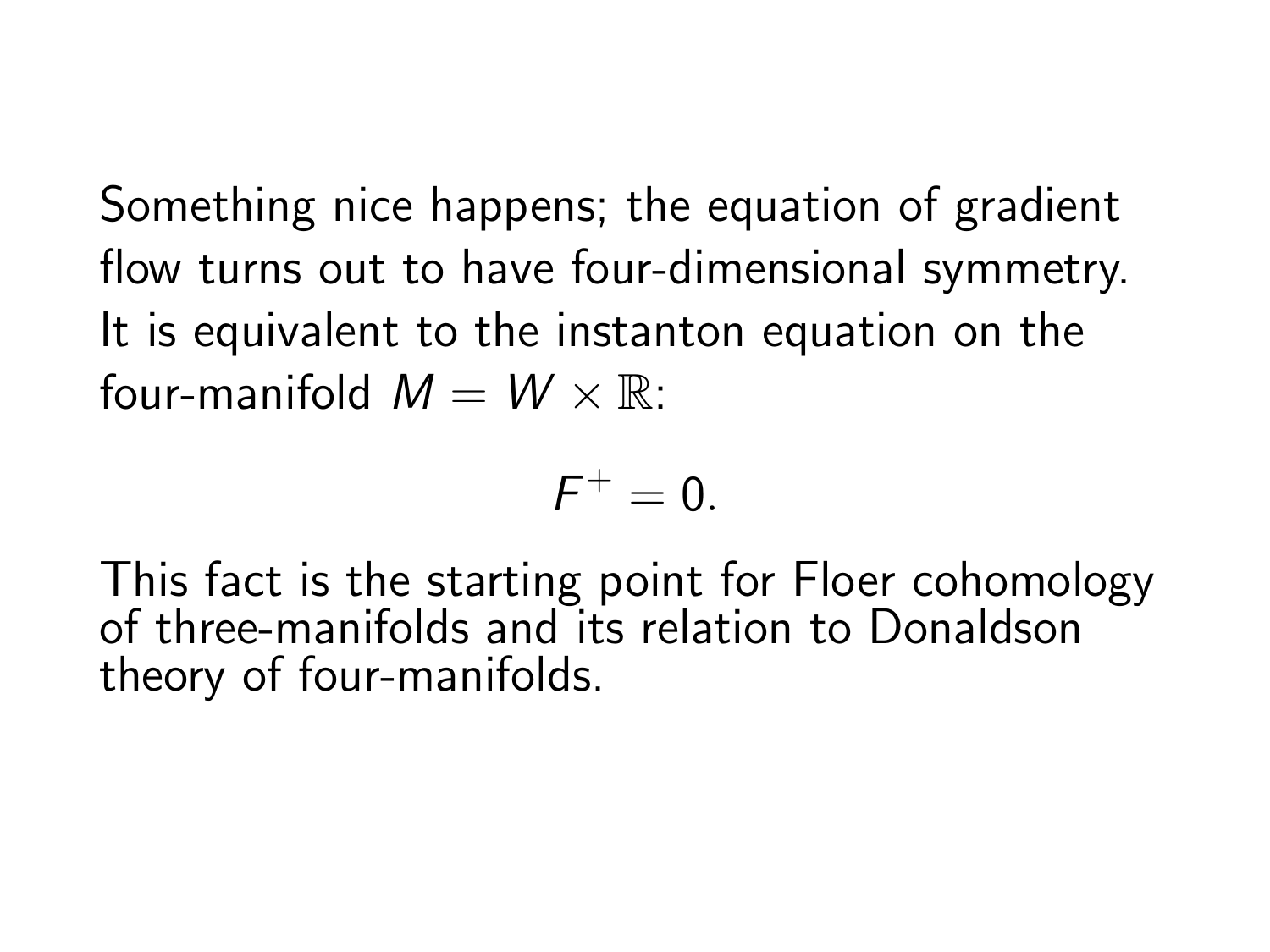We want to do the same thing, roughly speaking, for the complex Lie group  $G_{\mathbb{C}}$ . To begin with, a connection A on a  $G_{\mathbb{C}}$  bundle  $E_{\mathbb{C}} \to W$  has a Chern-Simons function:

$$
\text{CS}(\mathcal{A}) = \frac{1}{4\pi} \int_W \text{Tr}\,\left(\mathcal{A} \wedge d\mathcal{A} + \frac{2}{3}\mathcal{A} \wedge \mathcal{A} \wedge \mathcal{A}\right).
$$

To do Morse theory, we have to make two immediate changes. First, a Morse function is supposed to be real, but  $CS(A)$  is actually complex-valued. So we pick a complex number  $e^{i\alpha}$  of modulus 1 and define our Morse function to be (provisionally)

$$
h_0=-\mathrm{Re}\,(e^{i\alpha}\mathrm{CS}(\mathcal{A})).
$$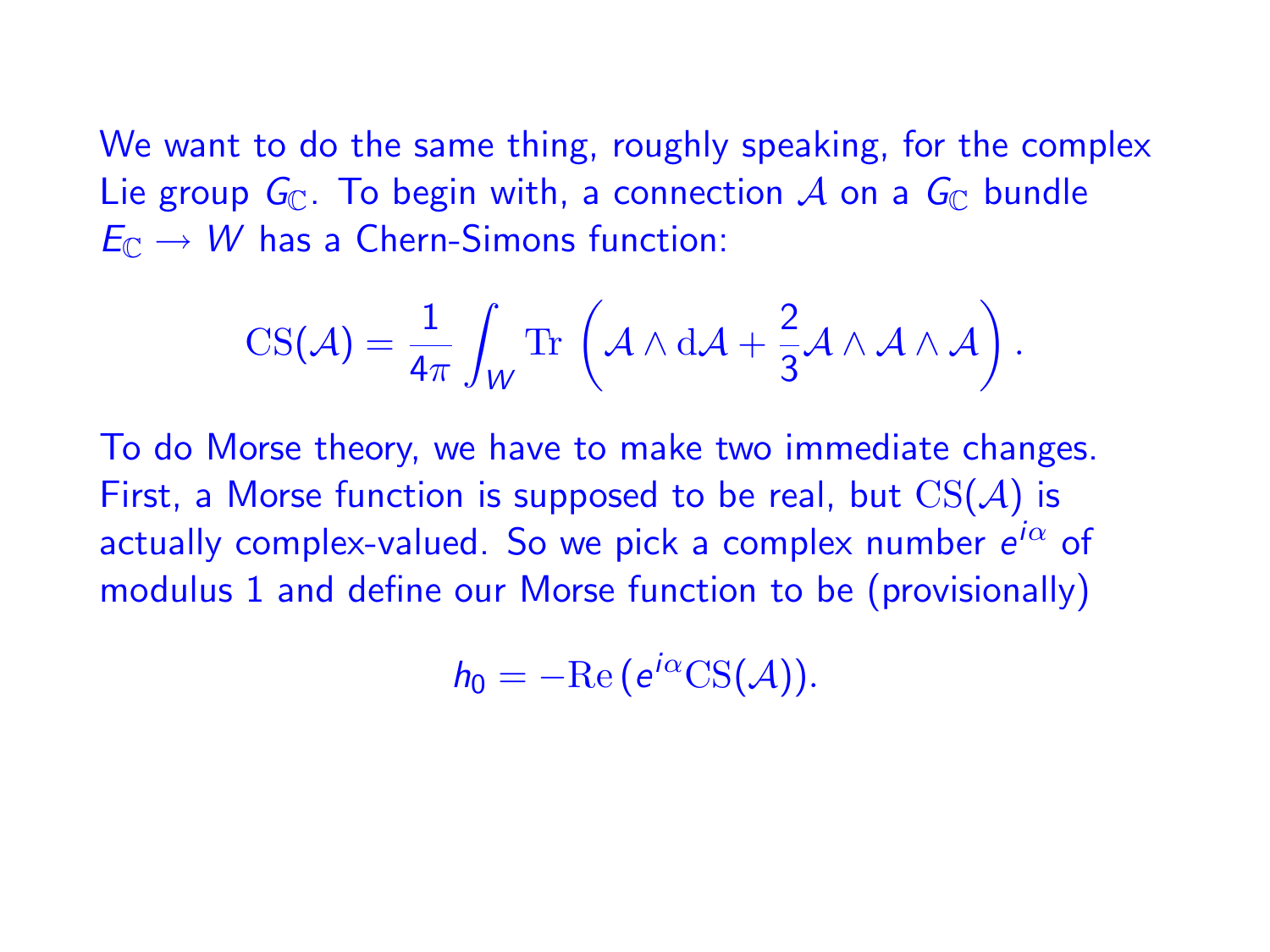Second, there is not any convenient metric on the space  $\mathcal{U}_{\mathbb{C}}$  of complex connections that has the full  $G_{\mathbb{C}}$  gauge symmetry. So we pick a Kahler metric on  $\mathcal{U}_{\mathbb{C}}$  that is invariant only under G, not  $G_{\mathbb{C}}$ :

$$
\mathrm{d}\boldsymbol{s}^2 = -\int_W \mathrm{Tr}\, \delta \mathcal{A} \wedge \star \delta \overline{\mathcal{A}}.
$$

Now we can write a gradient flow equation:

$$
\frac{\mathrm{d}\mathcal{A}}{\mathrm{d}\mathbf{s}}=-\nabla h_0.
$$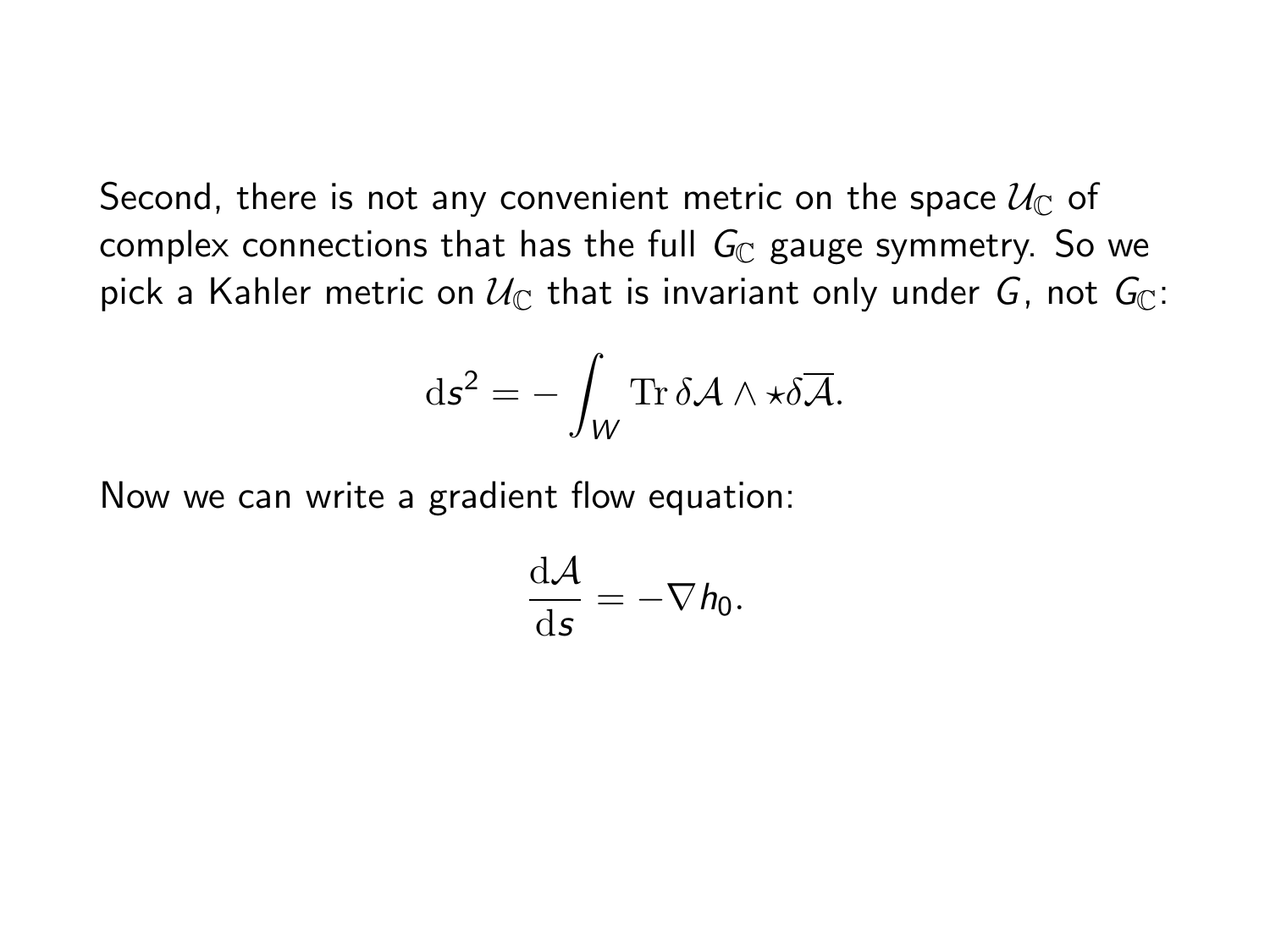However, we are really usually interested in a complex connection  $\mathcal A$  up to complex-valued gauge transformations, but here we have written an equation that is only invariant under unitary gauge transformations. To compensate for this, we should set the moment map to zero and consider the previous equation only in the space of zeroes of the moment map.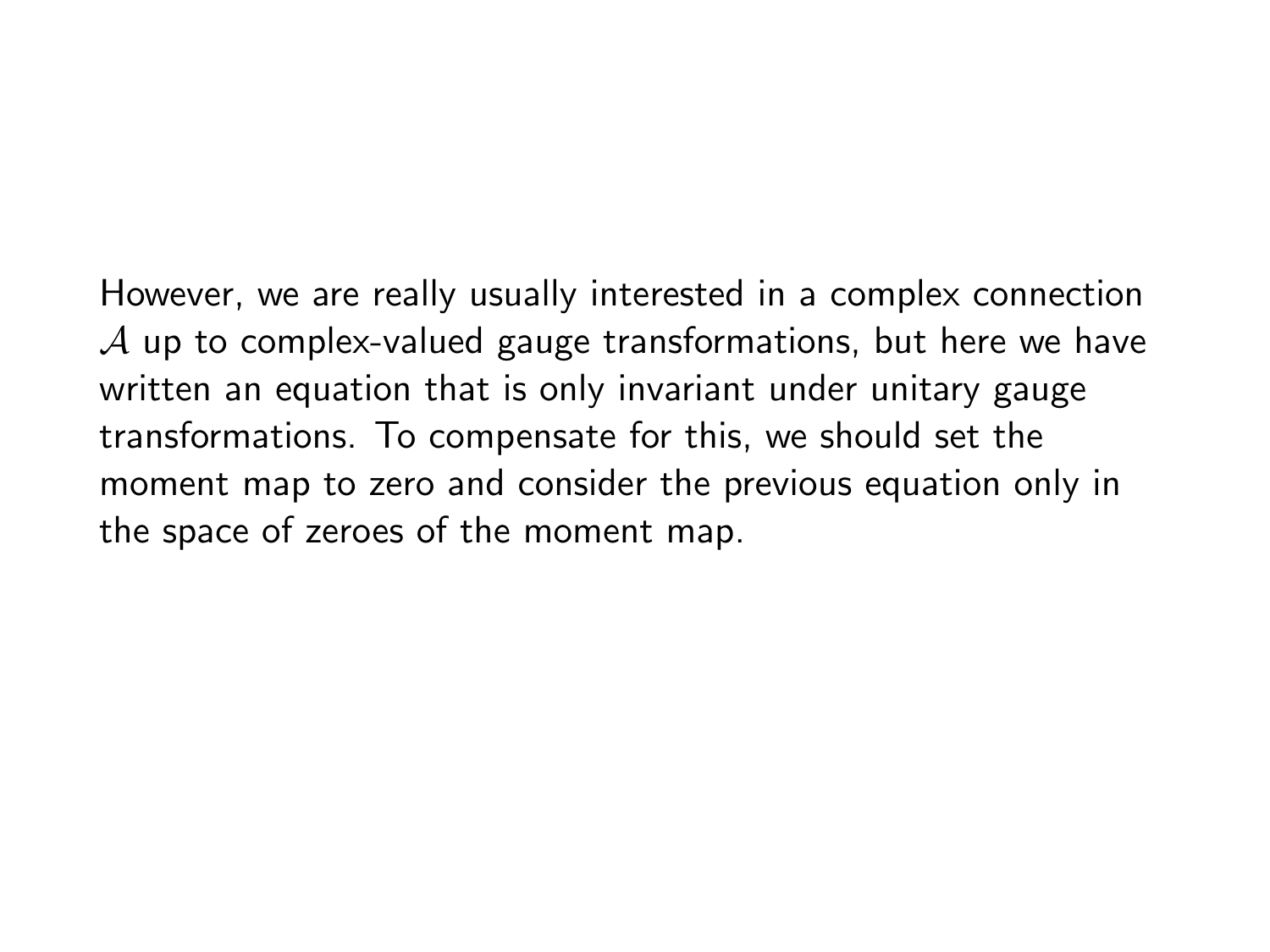In other words, if we decompose  $\mathcal A$  in real and imaginary parts as  $\mathcal{A} = \mathcal{A} + i\phi$ , where  $\mathcal{A}$  is a real connection and  $\phi \in \Omega^1(W) \otimes \text{ad}(E)$ , then the Kahler manifold  $\mathcal{U}_{\mathbb{C}}$  has a Kahler form

$$
\omega = \int_W \text{Tr} \, \delta A \wedge \star \delta \phi.
$$

The moment map for the action of G-valued gauge transformations is

 $\mu = d_{\mathbf{\Delta}} \star \phi$ 

and we should really consider the previous gradient flow equations in the space of zeroes of the moment map.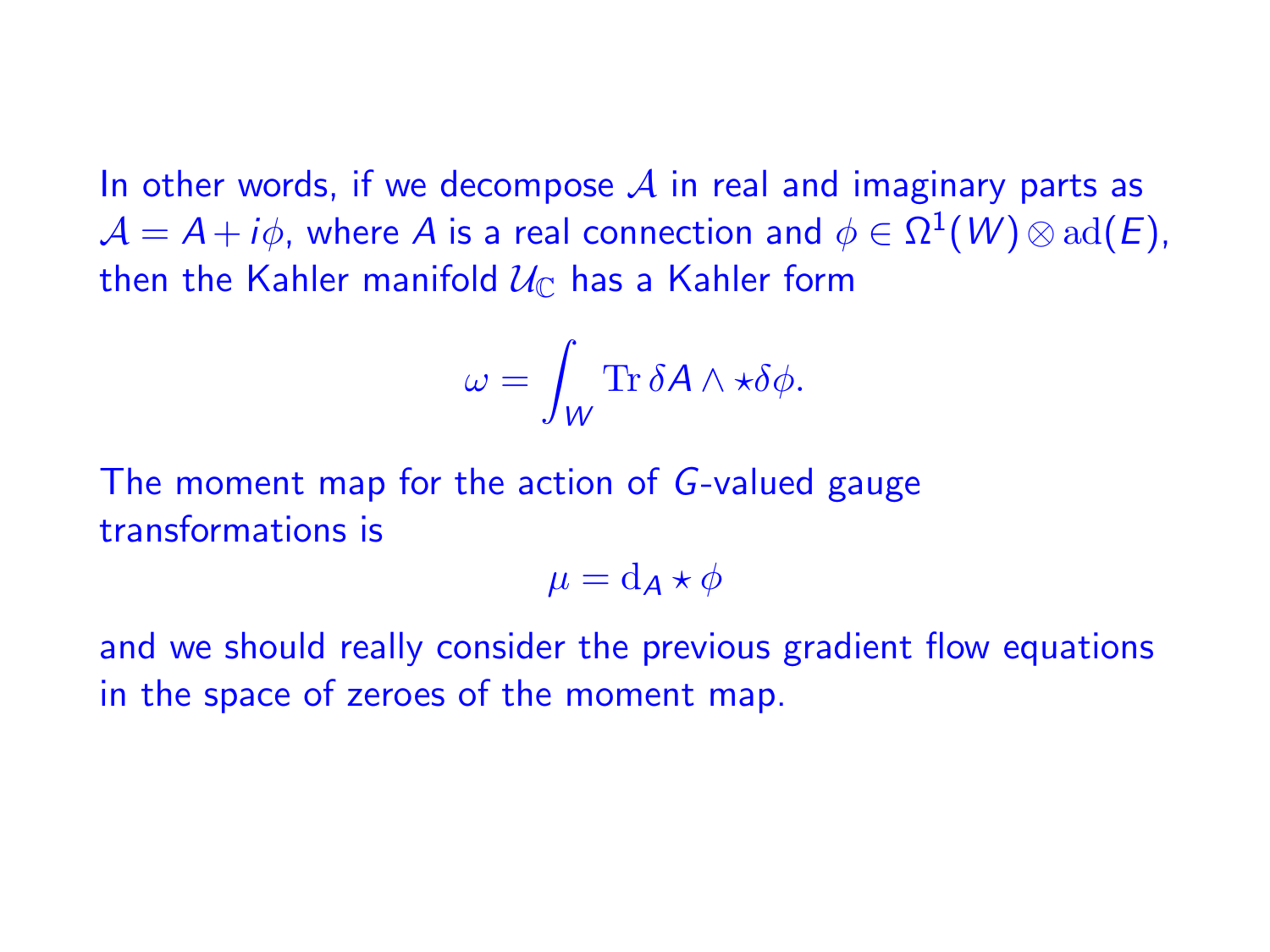However, it is somewhat better to introduce another field  $\phi_0$  as a sort of Lagrange muliplier.  $\phi_0$  is a section of the real adjoint bundle  $ad(E)$  and we write an extended Morse function

$$
h = h_0 + \int_W \mathrm{d}^3 x \sqrt{g} \,\mathrm{Tr}\, \phi_0 \mu
$$

whose critical points are all at  $\mu = 0$ . On the space of  $\phi_0$  fields we place the obvious metric

$$
\mathrm{d}s^2 = -\int_W \mathrm{d}^3x \sqrt{g} \operatorname{Tr} \delta \phi_0^2
$$

and now, writing  $\Phi$  for the pair  $(\mathcal{A}, \phi_0)$ , we write the gradient flow equations

$$
\frac{\mathrm{d}\Phi}{\mathrm{d}s}=-\nabla h(\Phi).
$$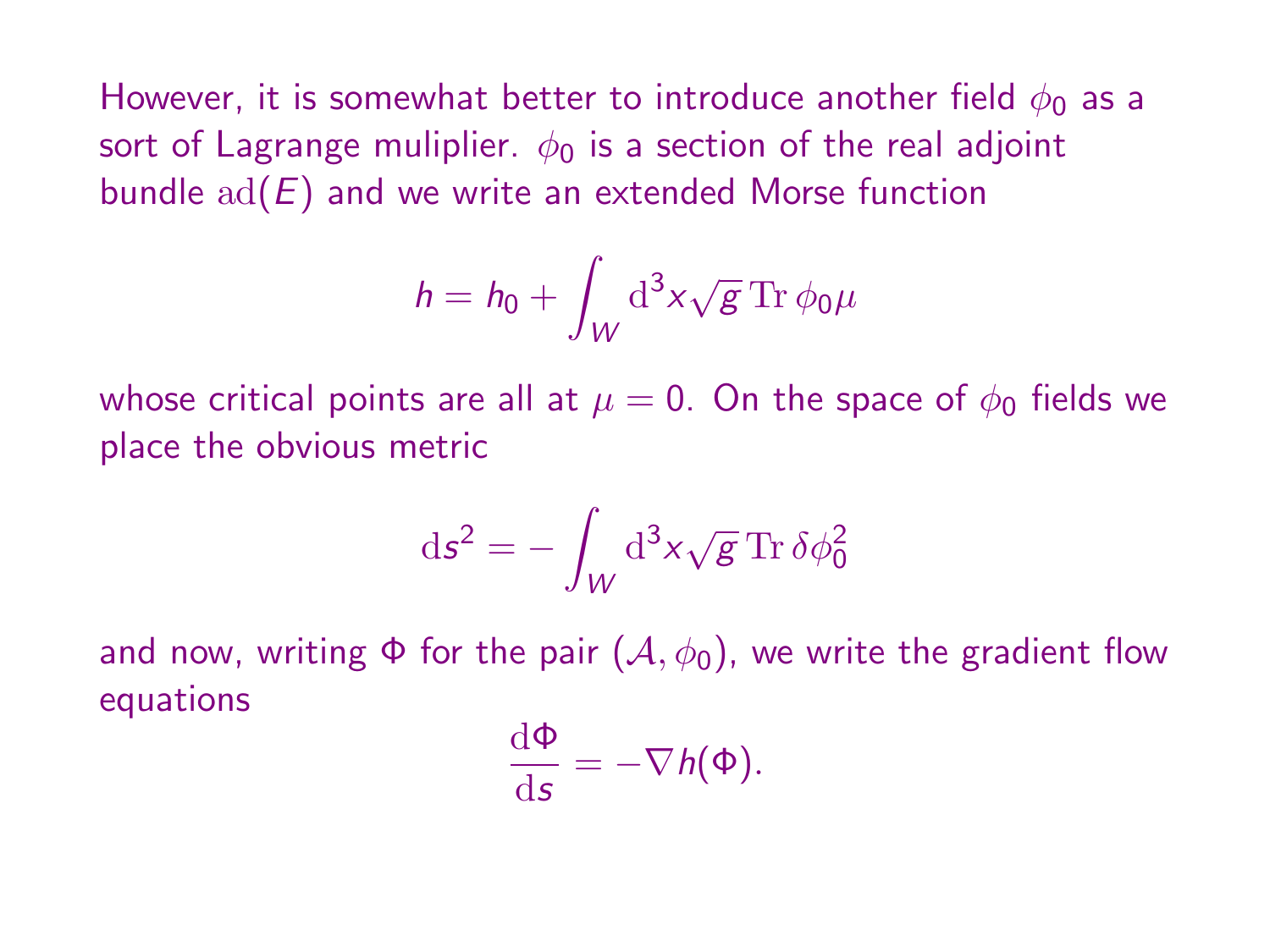Something nice happens, just like what happened in the real case. The flow equations in this sense are elliptic partial differential equations with a full four-dimensional symmetry. They can be written

$$
(F - \phi \wedge \phi)^{+} = t(\mathrm{d}_{A}\phi)^{+}
$$

$$
(F - \phi \wedge \phi)^{-} = -t^{-1}(\mathrm{d}_{A}\phi)^{-}
$$

$$
\mathrm{d}_{A} \star \phi = 0,
$$

with

$$
t=\frac{1-\cos\alpha}{\sin\alpha}.
$$

These are elliptic differential equations modulo the action of the gauge group, for each  $t \in \mathbb{RP}^1 = \mathbb{R} \cup \infty$  (for  $t \to 0$  or  $\infty$ , multiply the second equation by t or the first by  $t^{-1}$ ).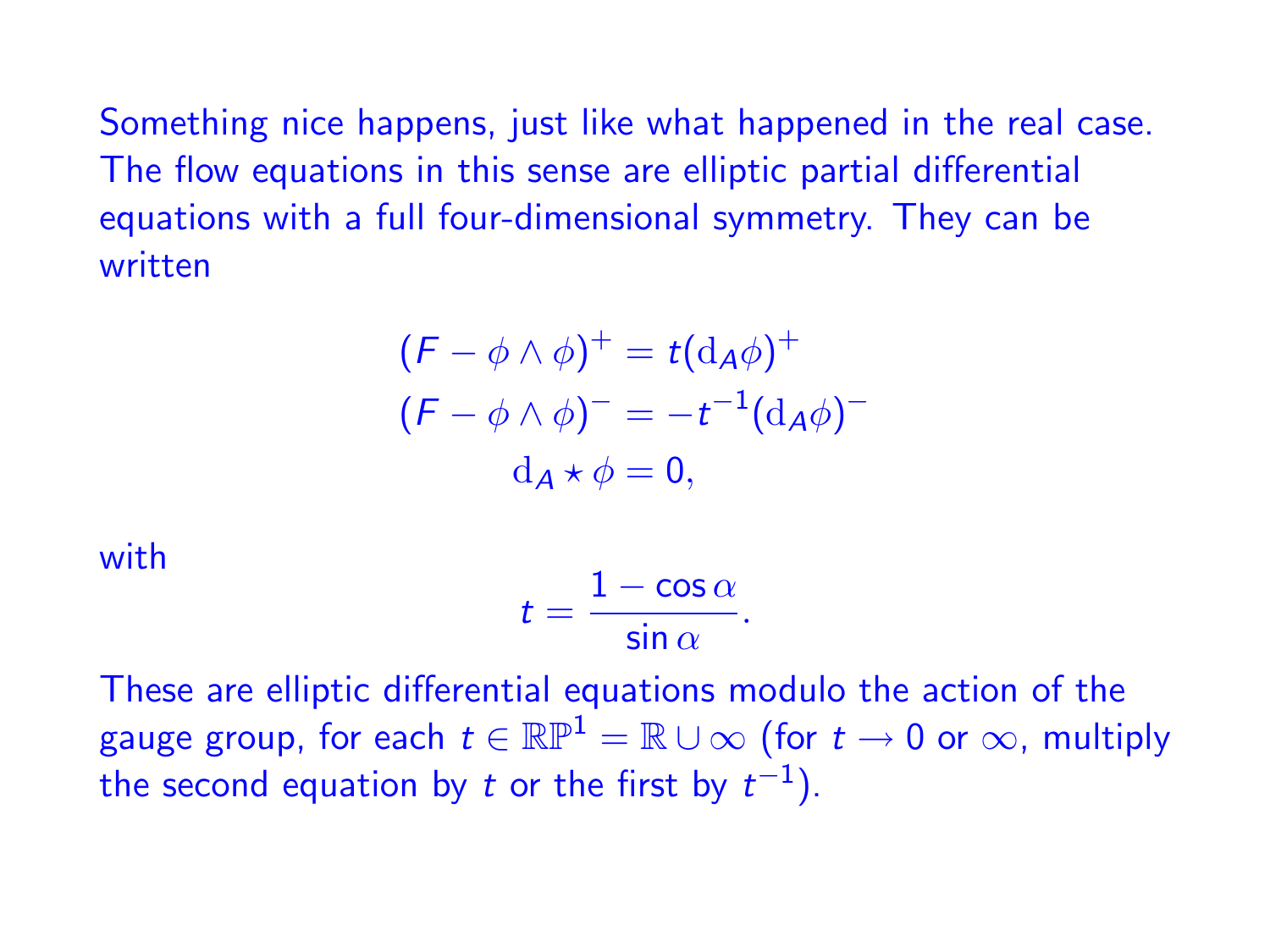In writing the equations, I combined the imaginary part of the connection,  $\phi \in \Omega^1(W) \otimes \mathrm{ad}(E)$ , with the Lagrange multiplier  $\phi_0 \in \text{ad}(E)$ , to a field (also called  $\phi$ ) that takes values in  $\Omega^1(M) \otimes \text{ad}(E)$ . We are using the fact that for  $M = W \times \mathbb{R}$ , we have  $\Omega^1(M)=\Omega^1(W)\oplus\mathbb{R}.$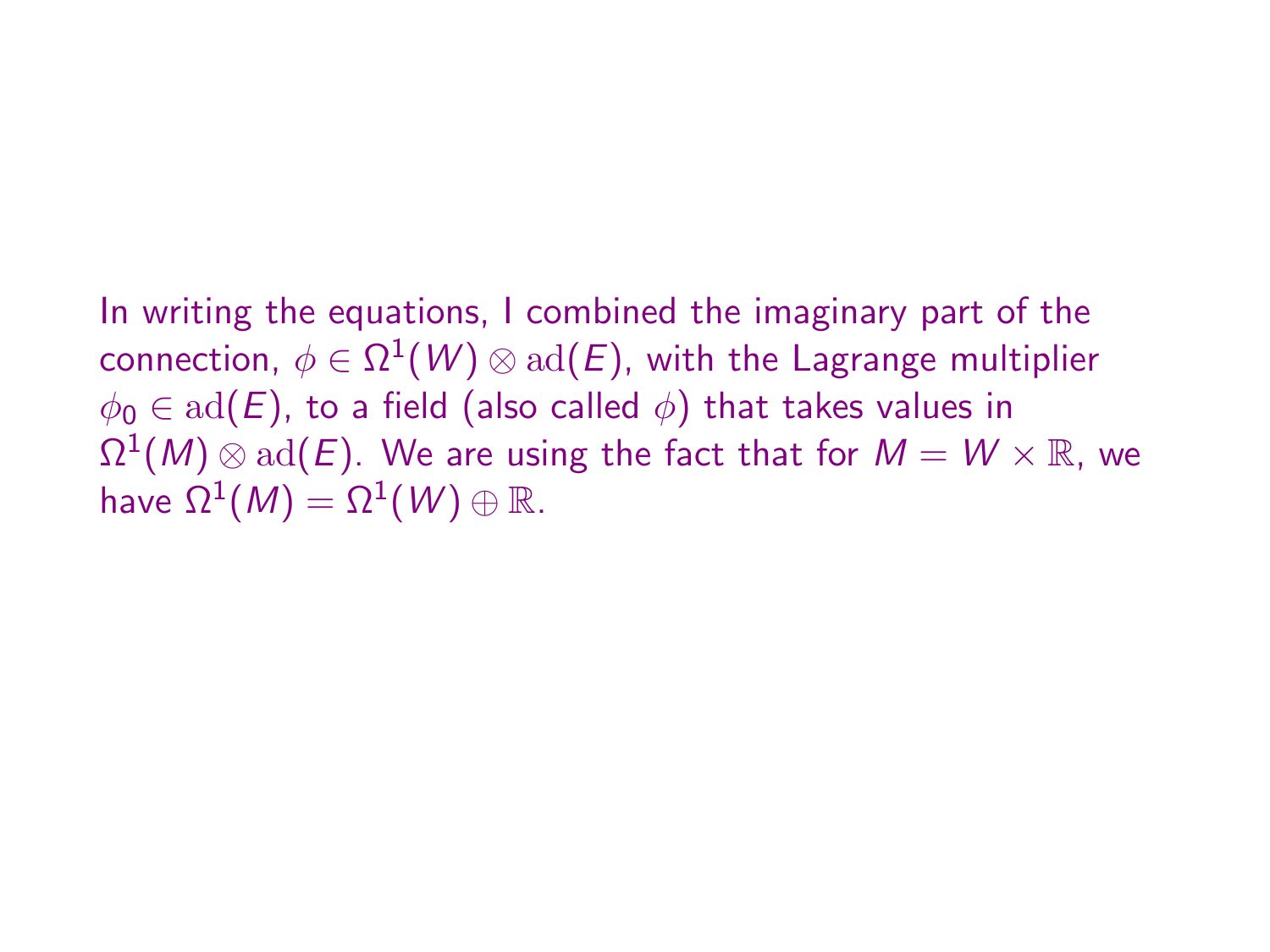These equations can be the starting point for developing a Floer-like theory for the complex Lie group  $G_{\mathbb{C}}$ . What about other real forms of G?

If  $t = 0$  or  $\infty$ , the equations admit the involution  $\phi \rightarrow -\phi$ . Imposing invariance under this involution combined with an involution of the compact Lie group  $G$ , we get a reduced set of equations appropriate to constructing a Floer-like theory for any real form of G, not necessarily compact. (In a sense, the physical interpretation seems less natural than for other things I am describing.)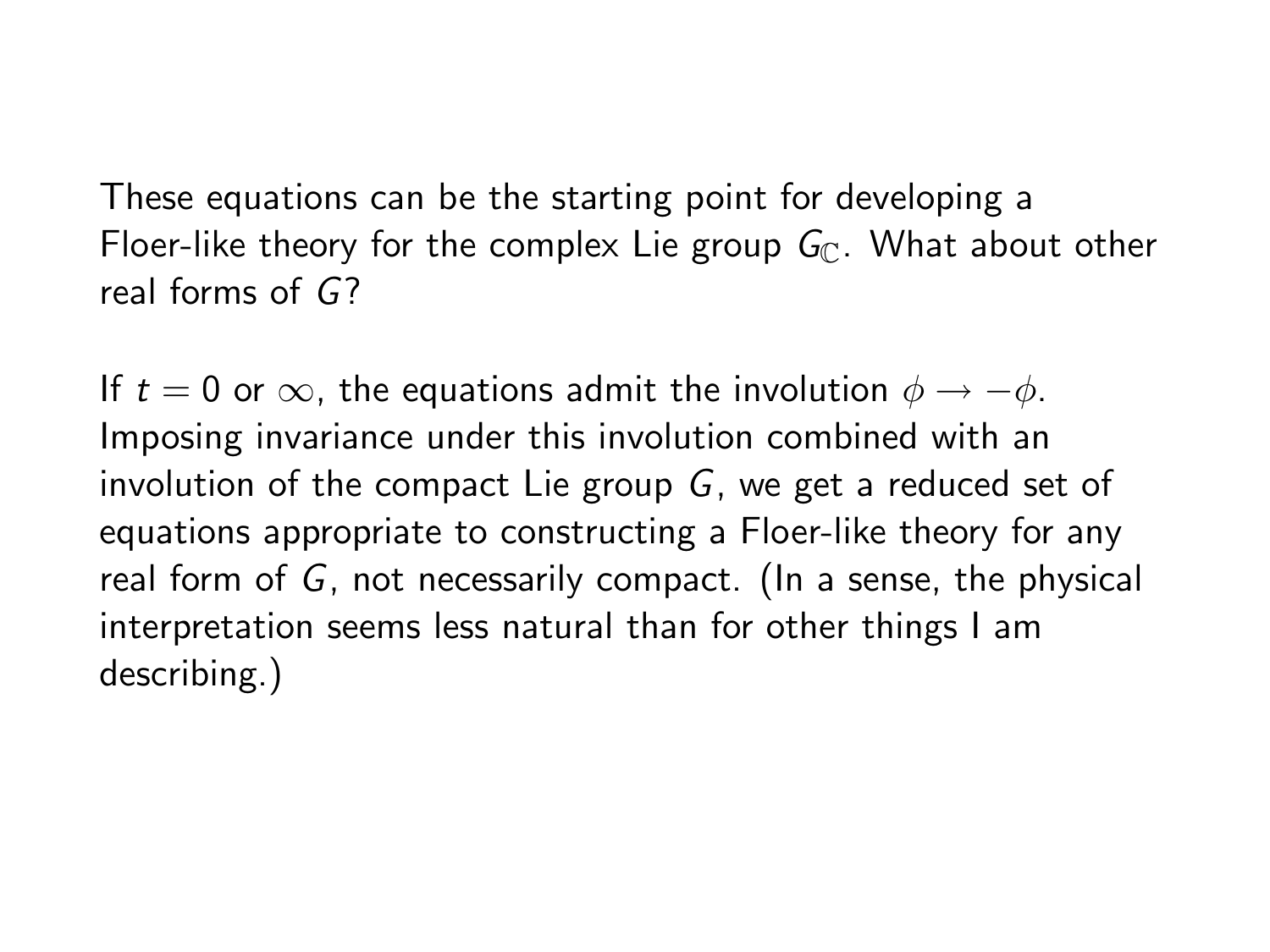The equations that I have indicated were actually first studied in another context  $-$  by A. Kapustin and me in our work on gauge theory and geometric Langlands (hep-th/0604151). Roughly speaking, we considered a family of four-dimensional topological field theories just like Donaldson theory except based on these equations instead of the instanton equations, and we showed that geometric Langlands duality is naturally formulated as an equivalence between the theories that arise at two different values of t. From that vantage point, geometric Langlands duality is a consequence of S-duality of  $\mathcal{N} = 4$  super Yang-Mills theory in four dimensions. (I am leaving out a lot of details, one of which is that it is natural to consider complex values of  $t$ .)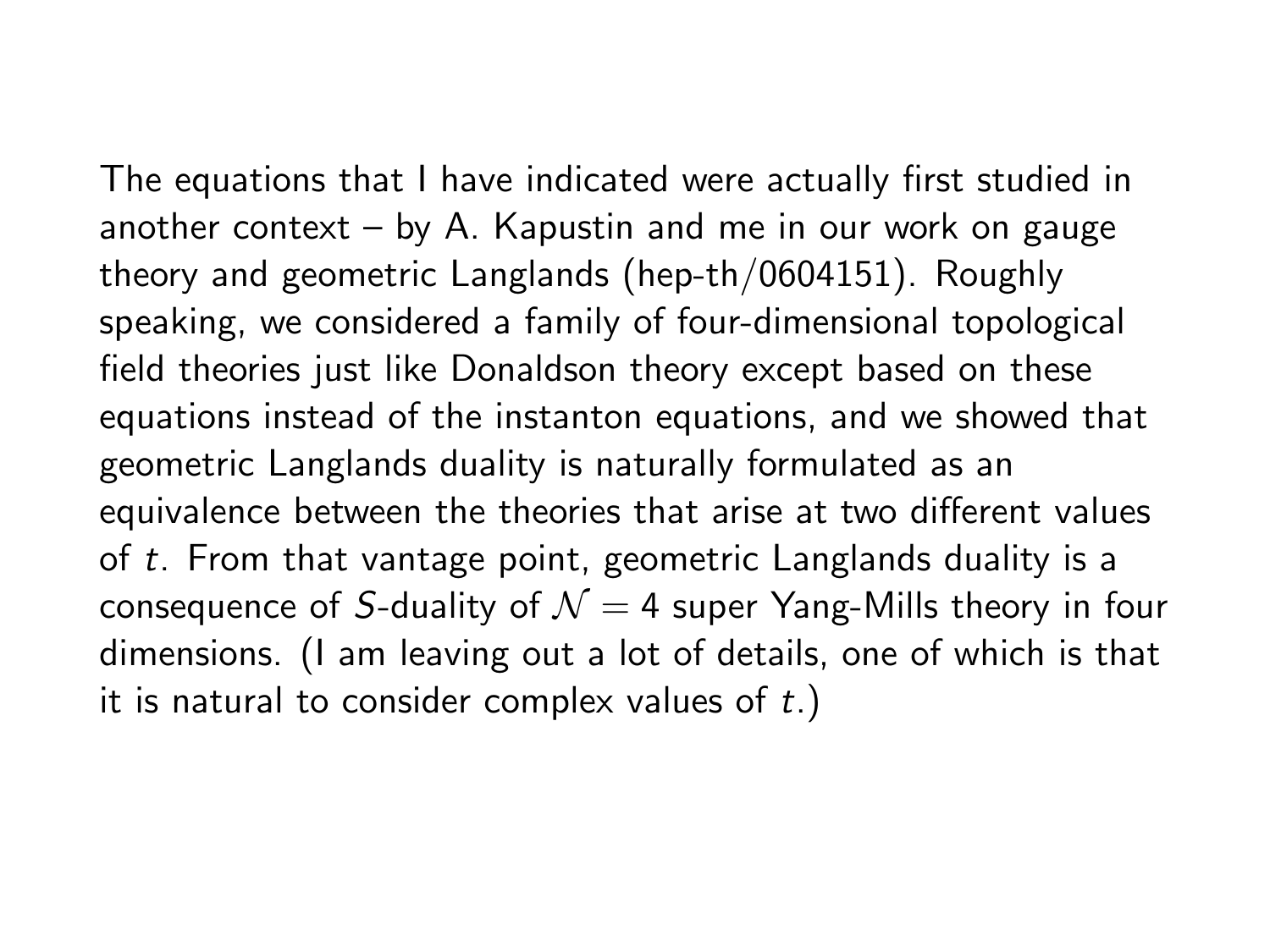I do not believe that this theory gives interesting four-manifold invariants (and there may actually be a technical problem in defining them, analogous to Donaldson theory for  $b_2^+=1$ ). In geometric Langlands duality, four-manifold invariants are not the point. One is mainly interested not in invariants of four-manifolds but in the structures that this same topological field theory attaches to two-manifolds (categories of boundary conditions) and to three-manifolds (spaces of physical states or "morphisms"). These are essentially not affected by the technical difficulties that may affect the four-manifold invariants.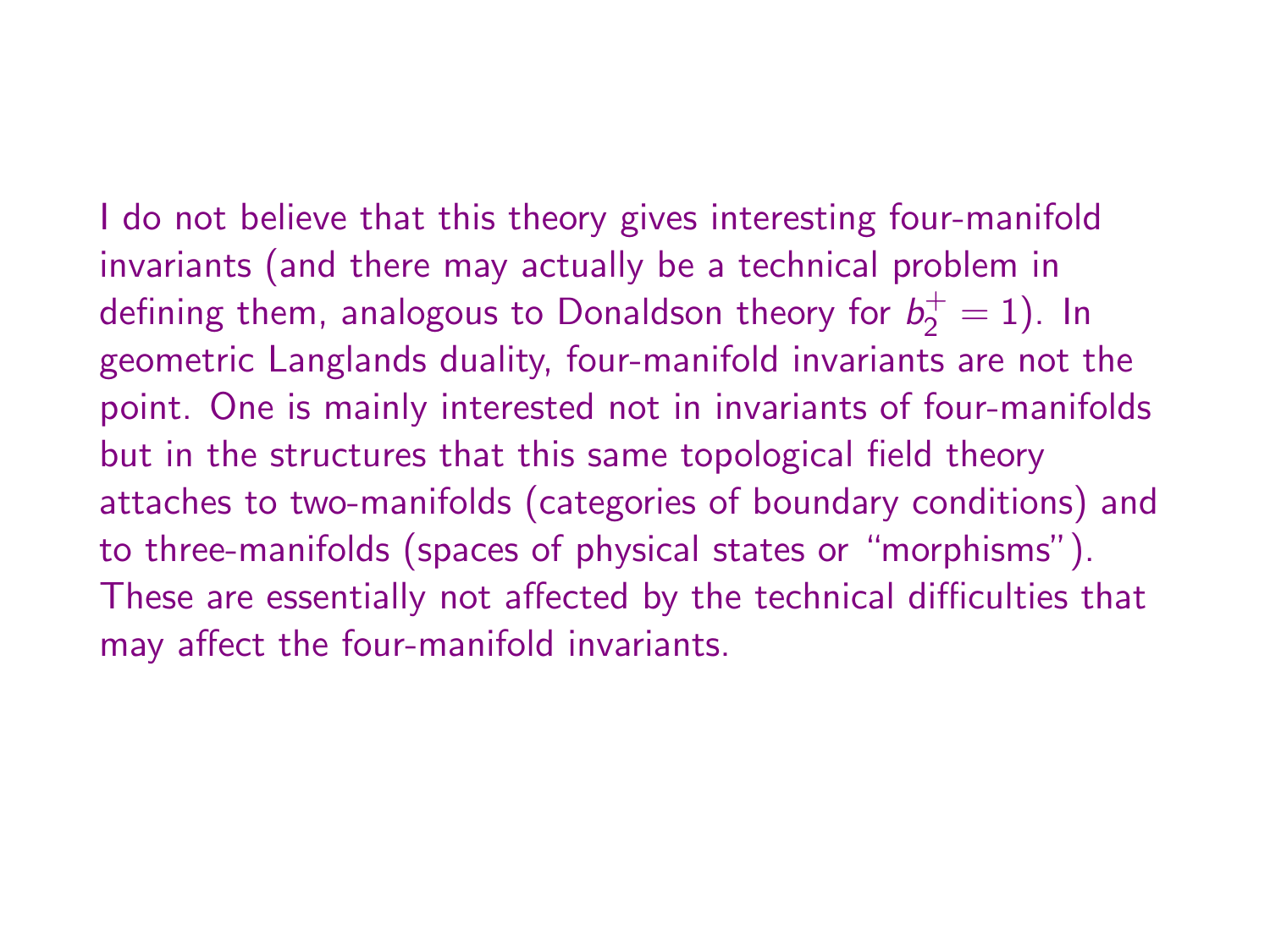Although this theory probably does not give interesting four-manifold invariants, the math literature gives a reason to believe in hindsight, and maybe even in foresight, that it does give interesting knot invariants. "Quantum" geometric Langlands is related to quantum groups (D. Gaitsgory, arXiv:0705.4571) which in turn are related to the Jones polynomial and similar invariants of knots. So possibly this should have made us think that the topological field theory related to geometric Langlands can be used to compute the Jones polynomial. (I should also mention the work of Cautis and Kamnitzer, interpreting Seidel and Smith, for a possible clue that Khovanov homology is related to geometric Langlands.)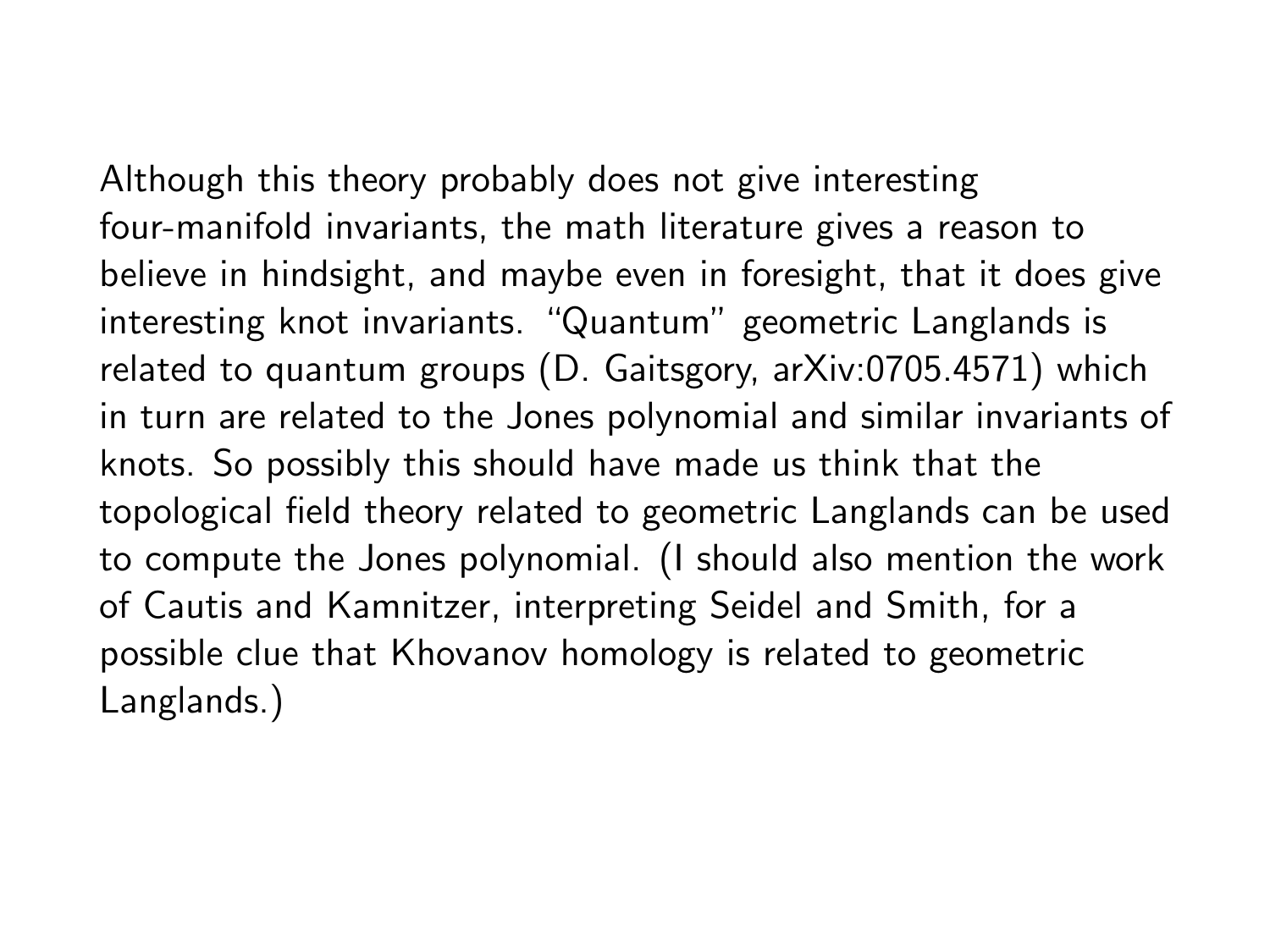Anyway, the picture is like so: Take the four-manifold to be  $M = W \times \mathbb{R}_+$ , where W is a three-manifold and  $\mathbb{R}_+$  is a half-line  $y > 0$ . For  $y \rightarrow \infty$ , require the fields to approach a chosen critical point of the Morse function. The simplest case is  $W=S^3$  (or  $\mathbb{R}^3)$ where there is only one possible critical point,  $A = \phi = 0$  up to a unitary gauge transformation. The knot K lives instead at  $y = 0$ , that is at the endpoint of  $\mathbb{R}_+$ . The picture is shown in the next slide.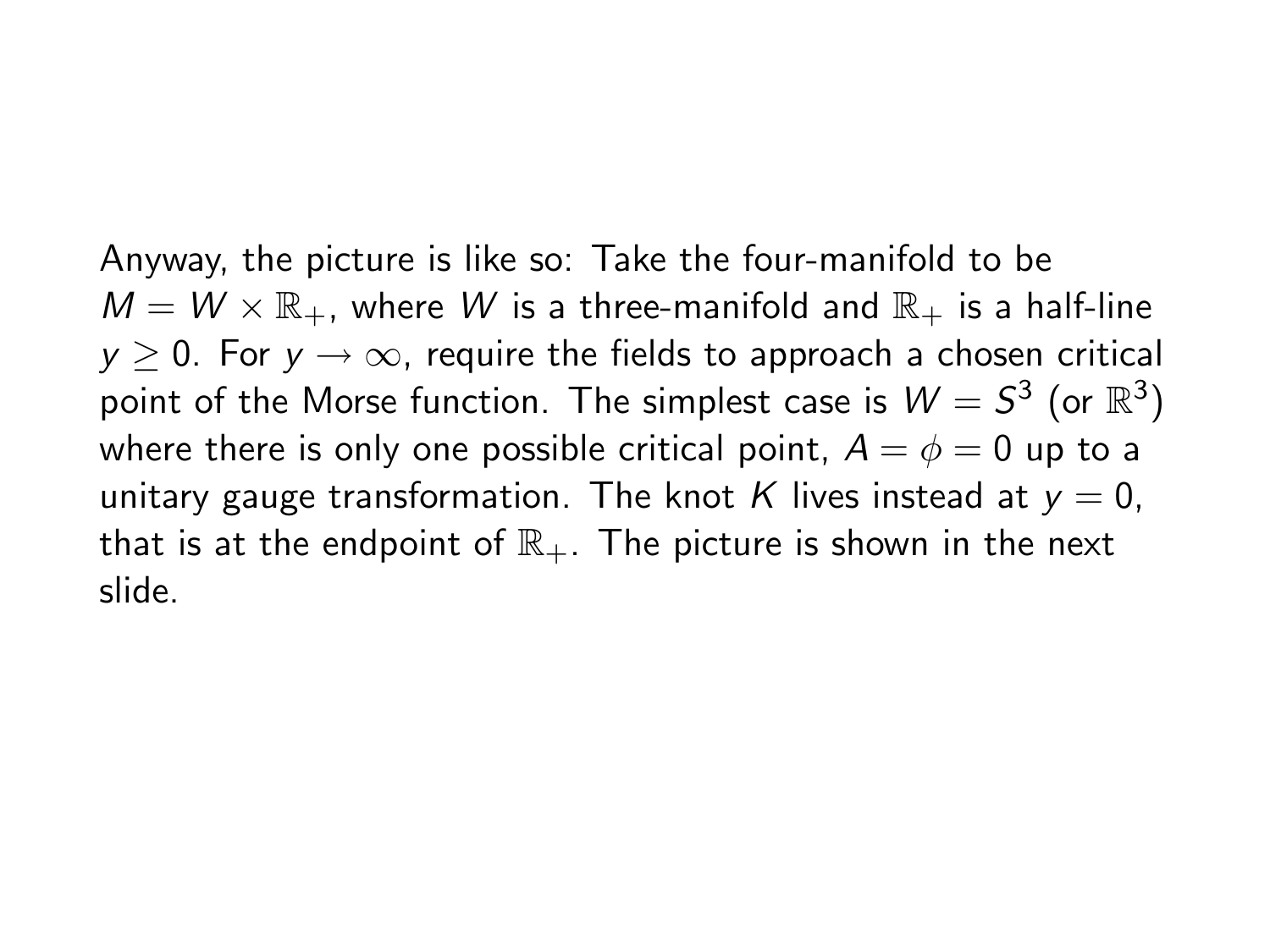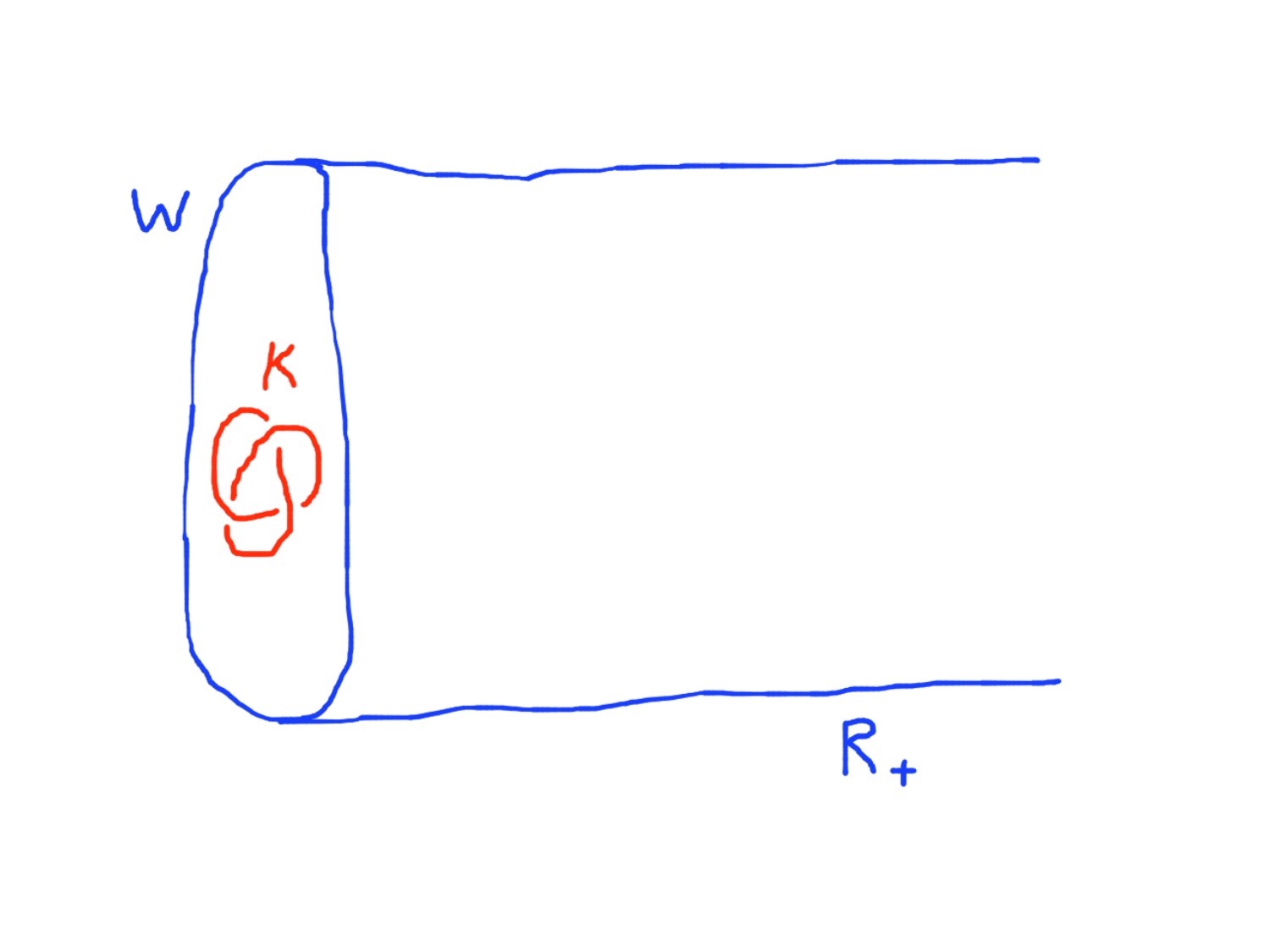The boundary condition at  $y = 0$  is an elliptic boundary condition that is a little involved to explain, and we will postpone it a bit. But this boundary condition depends on the knot  $K$ , and on the choice of a representation  $R$  of the Langlands or GNO dual group  $G^{\vee}$  of G. In this description, this is the only way that  $K$  (or  $R$ ) enters.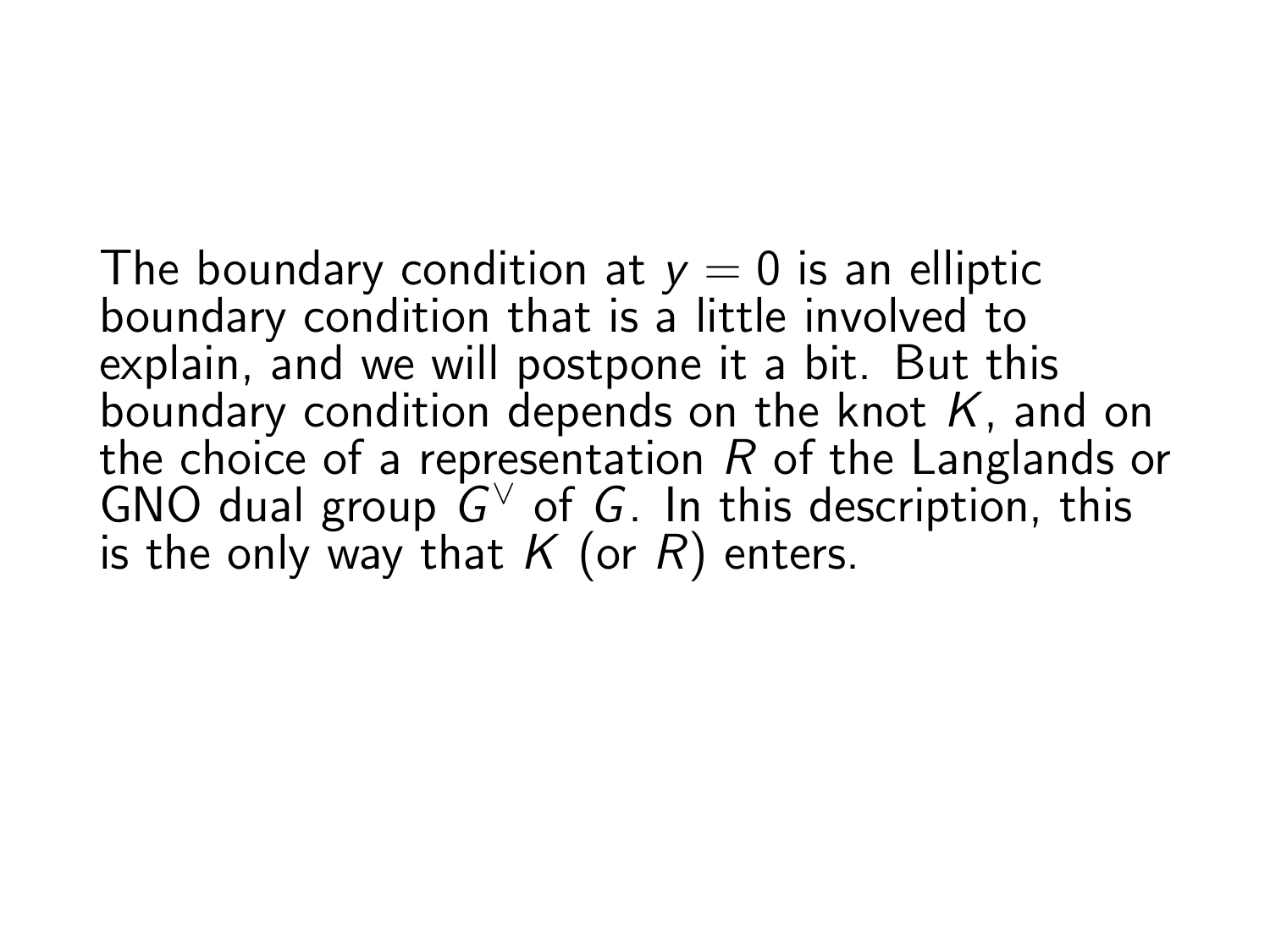For the next step, we imitate Donaldson theory. Let  $a_n$  be the "number" of solutions of our equations, with instanton number n. Instanton number is defined in the usual way as a multiple of

$$
\int_M \operatorname{Tr} F \wedge F,
$$

where  $F = dA + A \wedge A$  is the curvature, and is a topological invariant here even though  $M = W \times \mathbb{R}_+$  has "ends" at  $y = 0, \infty$ , because the boundary conditions at  $y = 0$  and  $y = \infty$  give trivializations of the bundle  $E$ . Conjecturally,  $a_n$  vanishes for large enough  $|n|$ , but this has not been proved.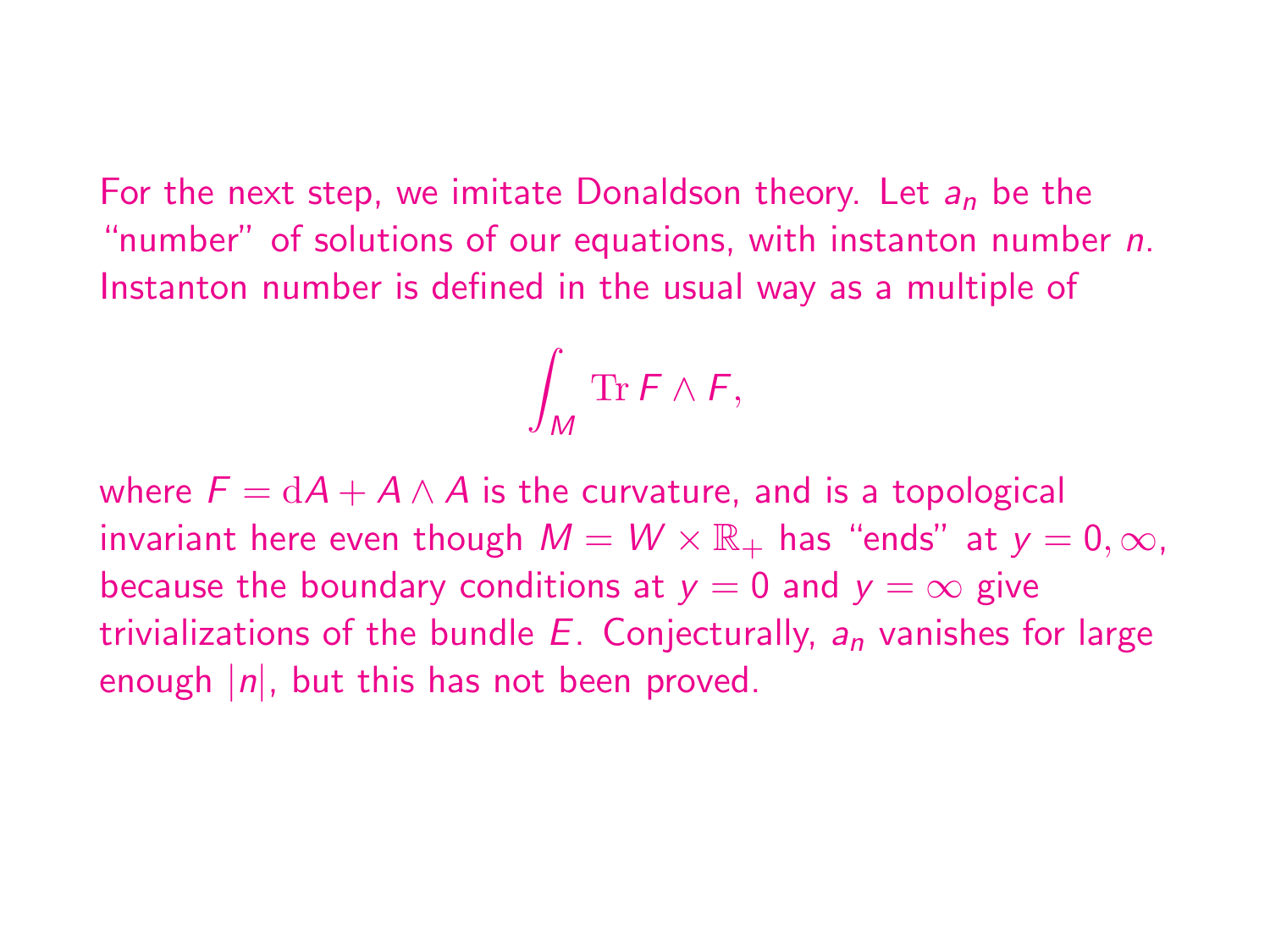Then we introduce a variable  $q$  and define the knot invariant

$$
J(q; K, R) = \sum_n a_n q^n.
$$

For  $G^\vee=SU(2)$  and  $R$  the two-dimensional representation, this is supposed to be the Jones polynomial. In general, we expect to get the usual knot invariants associated to quantum groups and Chern-Simons gauge theory.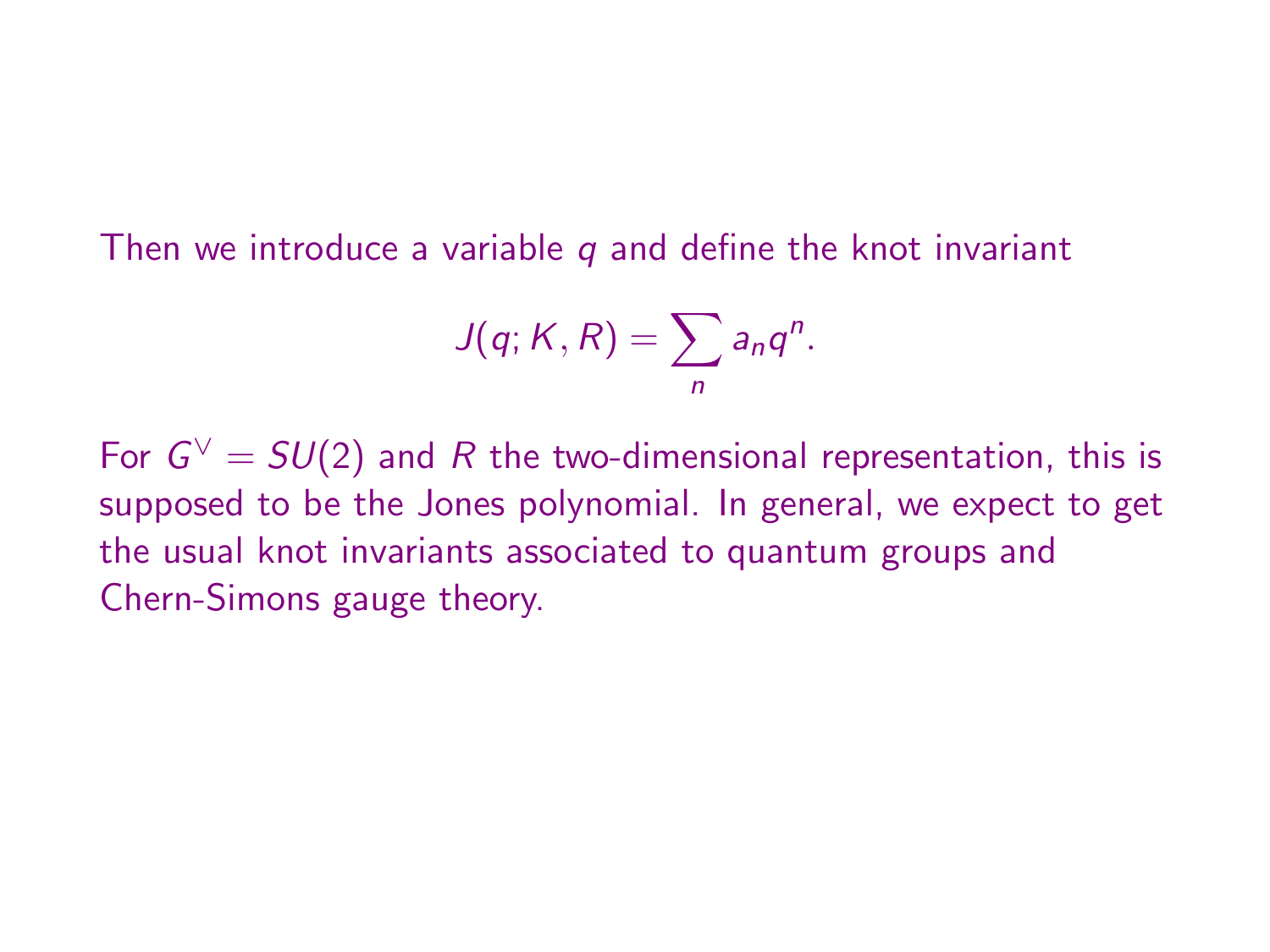# However, our goal is Khovanov homology, not the

Jones polynomial. This means we are supposed to "categorify" the situation, and associate to a knot a vector space rather than a number. A suitable trace in the vector space will give back the number. In plain words, this means that the picture just described has to be derived from a picture in one more dimension. (An explanation for physicists: viewing the extra dimension as "time," quantization gives a physical "Hilbert" space, which will be the Khovanov homology, and then if we compactify the extra dimension on a circle, we get a trace leading back to the original theory.)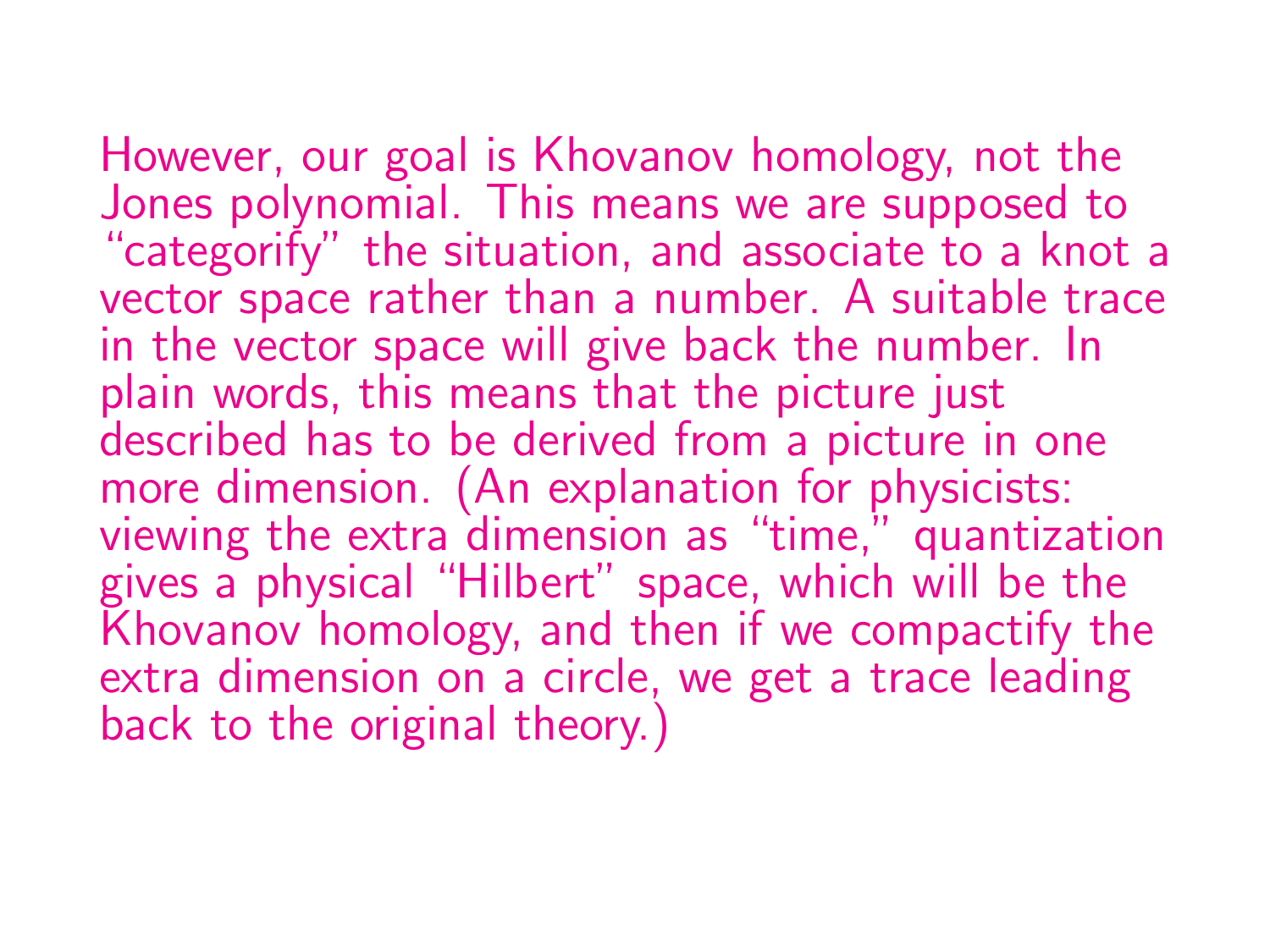Let us practice by "categorifying" the Casson invariant. The Casson invariant is an invariant of a three-manifold W . It is defined by "counting" (up to gauge transformation) the flat connections A on a G-bundle  $E \rightarrow W$ . A flat connection is a solution of the equation

$$
F=0. \quad (*)
$$

This is not an elliptic equation, but is part of a nonlinear elliptic complex. Just as for linear elliptic complexes, it is convenient to "fold" the complex and reduce to the case of an ordinary elliptic equation, rather than a complex. In the present example, this is done by introducing a section  $\phi_0$  of  $\text{ad}(E)$  and replacing the equation (∗) with the Bogomolny equation

$$
F + \star d_A \phi_0 = 0.
$$

The count of solutions is the same, since a simple vanishing theorem says that (for a smooth solution on a compact manifold W) any solution has  $\phi_0 = 0$ . But now the equation is elliptic.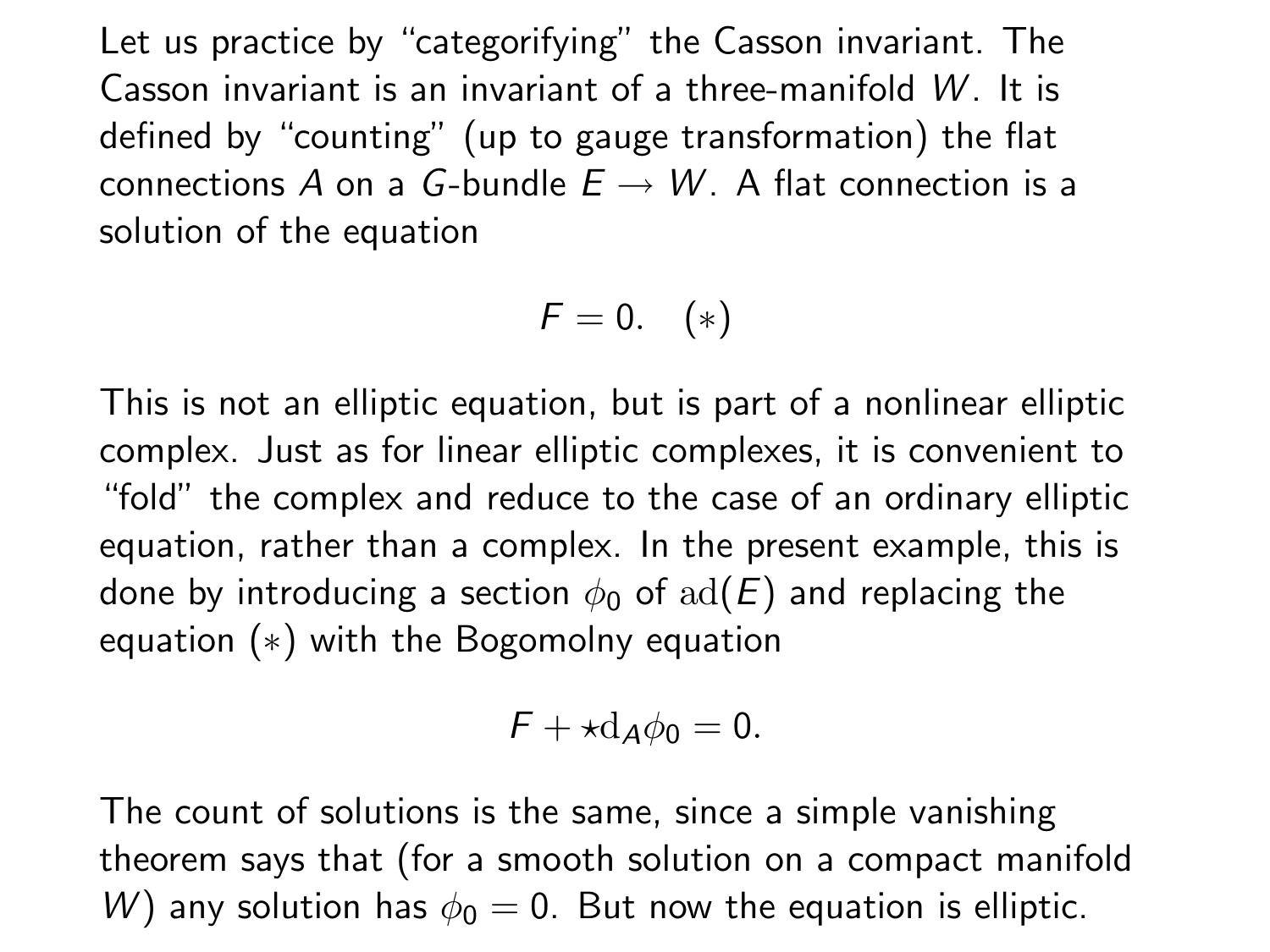In the present case, categorification just means replacing  $\phi_0$  by the covariant derivative with respect to a new coordinate,  $\phi_0 \rightarrow D/Ds$ . Thus we replace the three-manifold W by the four-manifold  $M = W \times \mathbb{R}$ , where  $\mathbb R$  is parametrized by the "time" s, and we substitute  $\phi_0 \rightarrow D/Ds$ . This makes sense, in that the substitution gives a differential equation on  $M$  (rather than a differential operator), because we started with an equation in which  $\phi_0$  only appears inside the commutator  $d_A\phi_0 = [d_A, \phi_0]$ . This commutator is now replaced by  $[d_A, D/Ds]$ , which is a component of the four-dimensional curvature.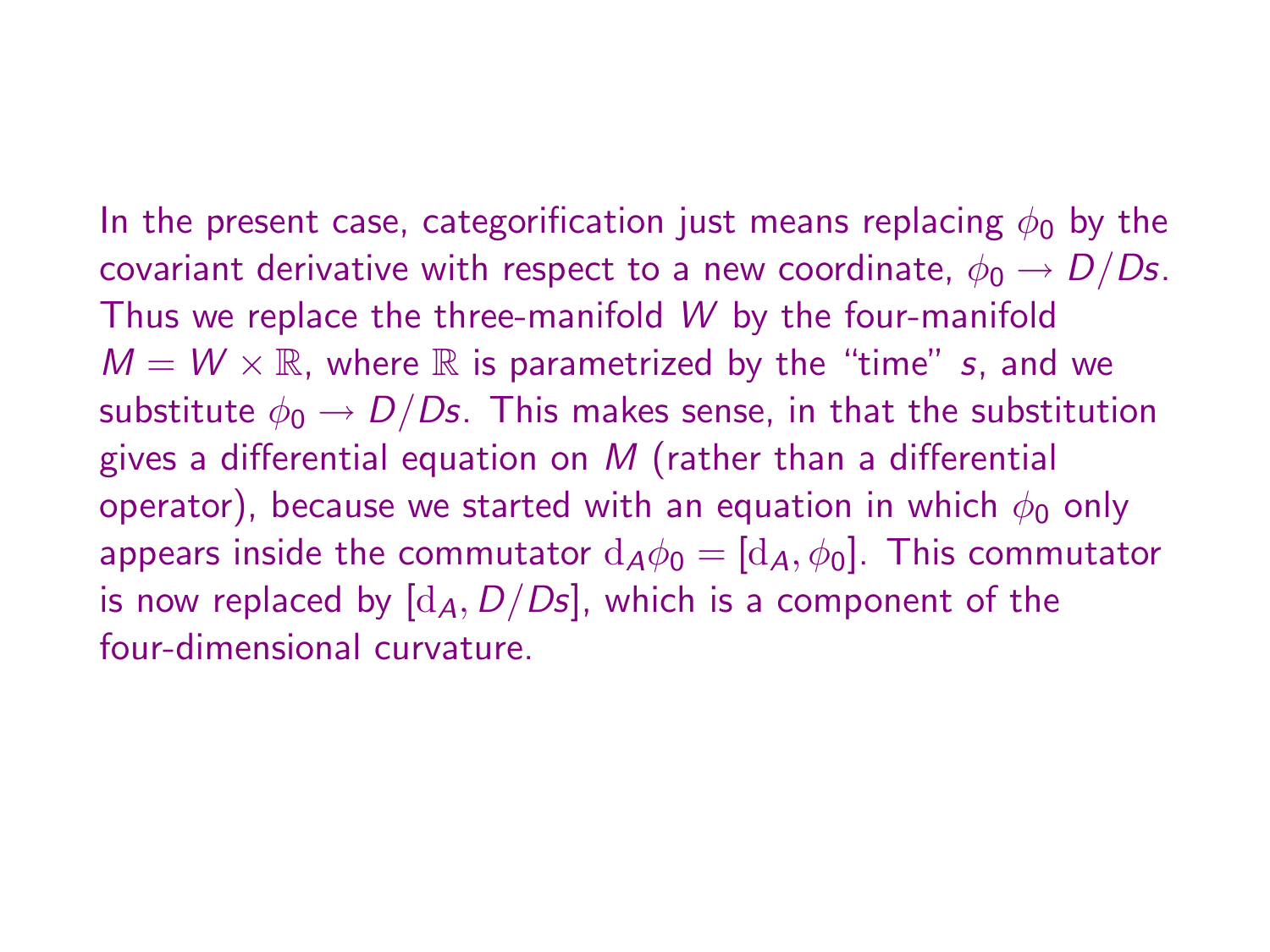Normally, a procedure like this, even if it gives a differential equation, won't give an elliptic one, let alone one with four-dimensional symmetry. In this case, however, we actually get back the instanton equation  $\mathcal{F}^+=0$ , in a slightly different way from the way we got it before. What follows from this is that the Casson invariant – a numerical invariant computed by counting solutions of the original equation  $F = 0$  – can be categorified to Floer cohomology, in which a more subtle invariant, a vector space, is constructed starting with a chain complex that has a basis corresponding to those same solutions.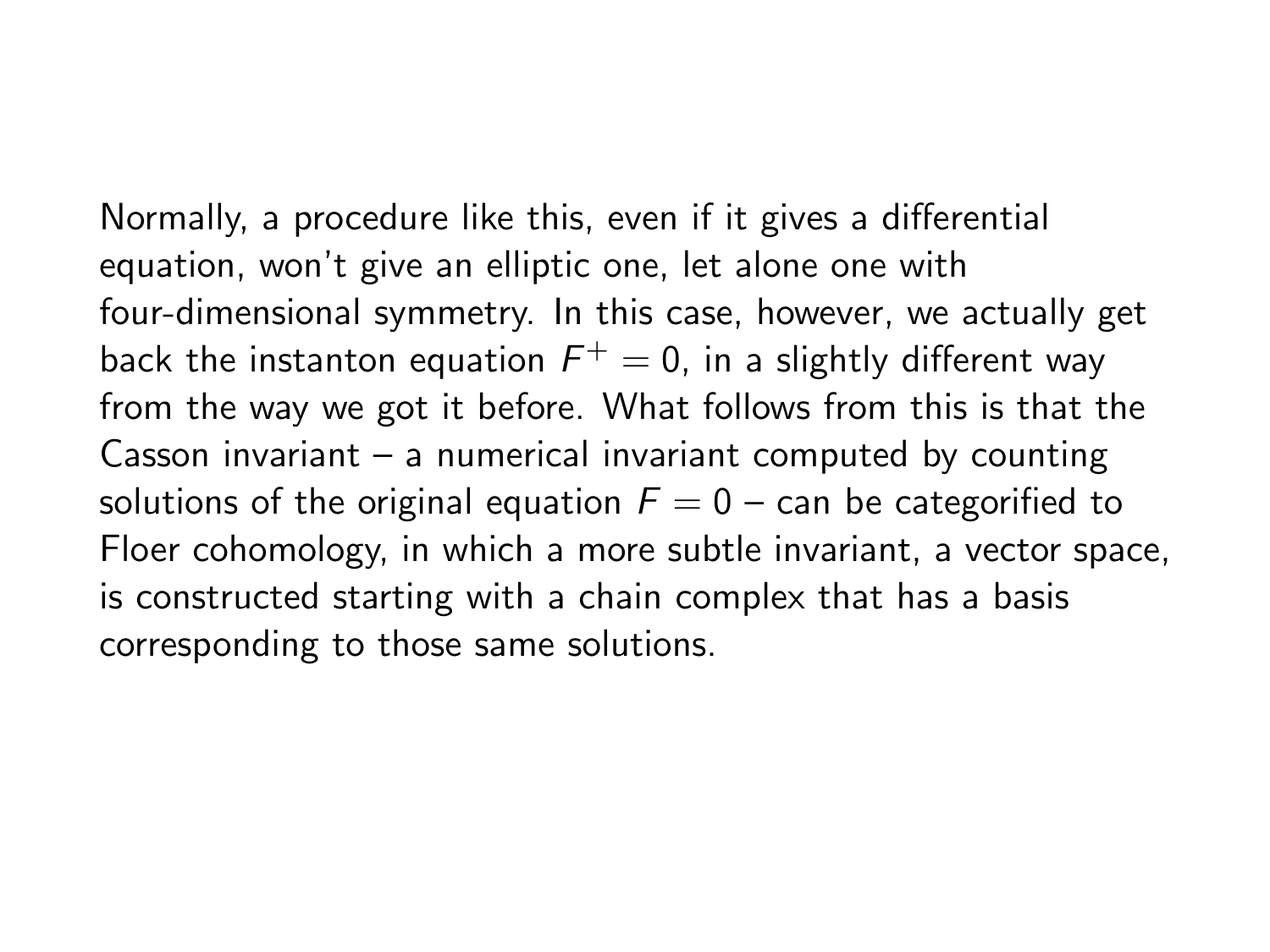Now we want to categorify the Jones polynomial, which from the point of view of the present lecture is the invariant associated to counting solutions of the equations

$$
(F - \phi \wedge \phi)^{+} = t(\mathrm{d}_{A}\phi)^{+}
$$

$$
(F - \phi \wedge \phi)^{-} = -t^{-1}(\mathrm{d}_{A}\phi)^{-}
$$

$$
\mathrm{d}_{A} \star \phi = 0,
$$

with certain boundary conditions. On a generic four-manifold M, we would have no way to proceed as there is no candidate for a field  $\phi_0$  that will be replaced by  $D/Ds$ .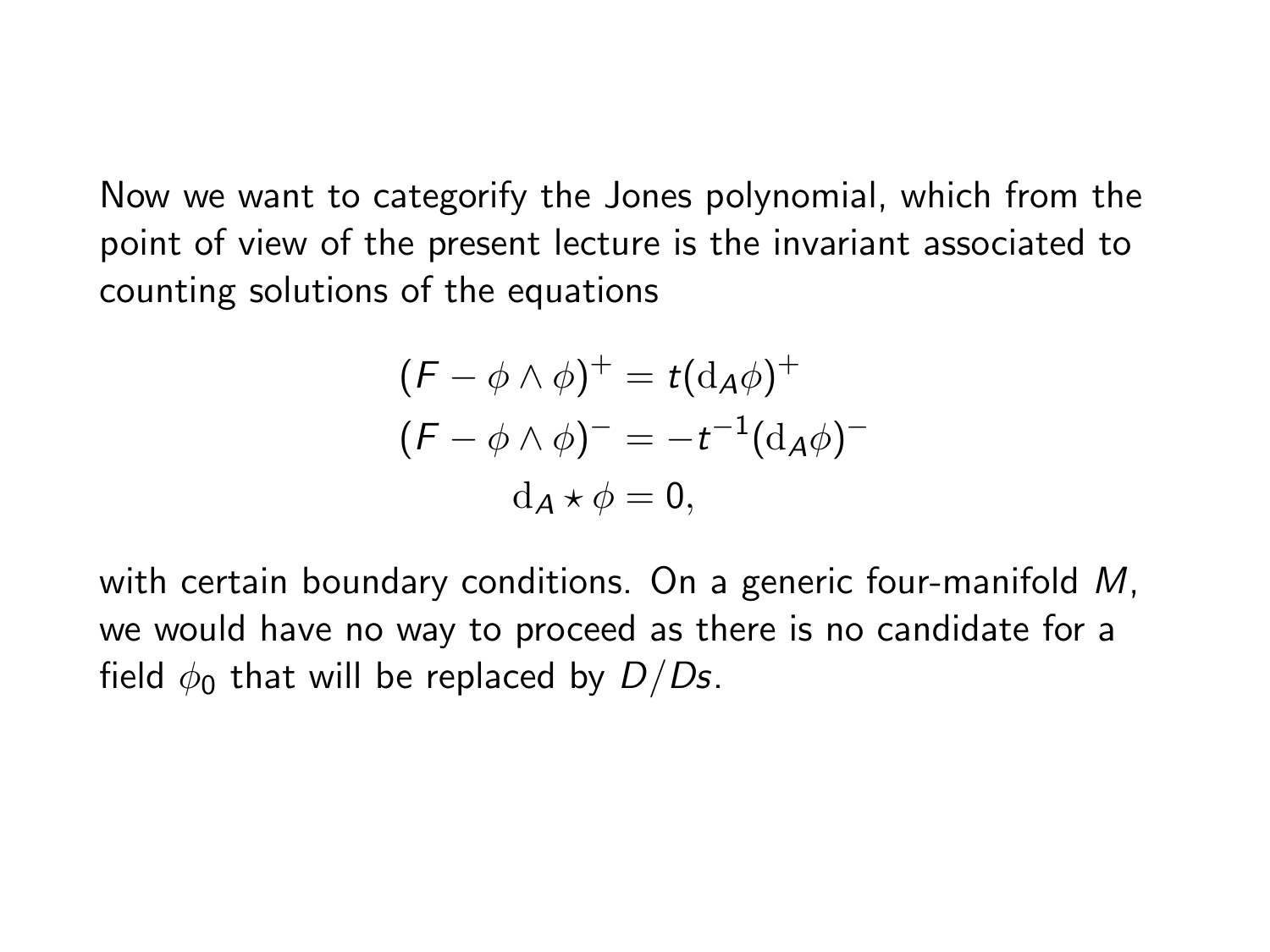However, if  $M = W \times \mathbb{R}_+$ , which is the case if we are studying the Jones polynomial in the way I suggested, then we have  $\Omega^1(\mathcal{M})=\Omega^1(\mathcal{W})\oplus\Omega^1(\mathbb{R}_+),$  where the part of  $\phi$  associated to the second summand is the field  $\phi_0$  that we originally introduced as a Lagrange multiplier. We categorify by introducing a new dimension and replacing  $\phi_0 \rightarrow D/Ds$ , as before.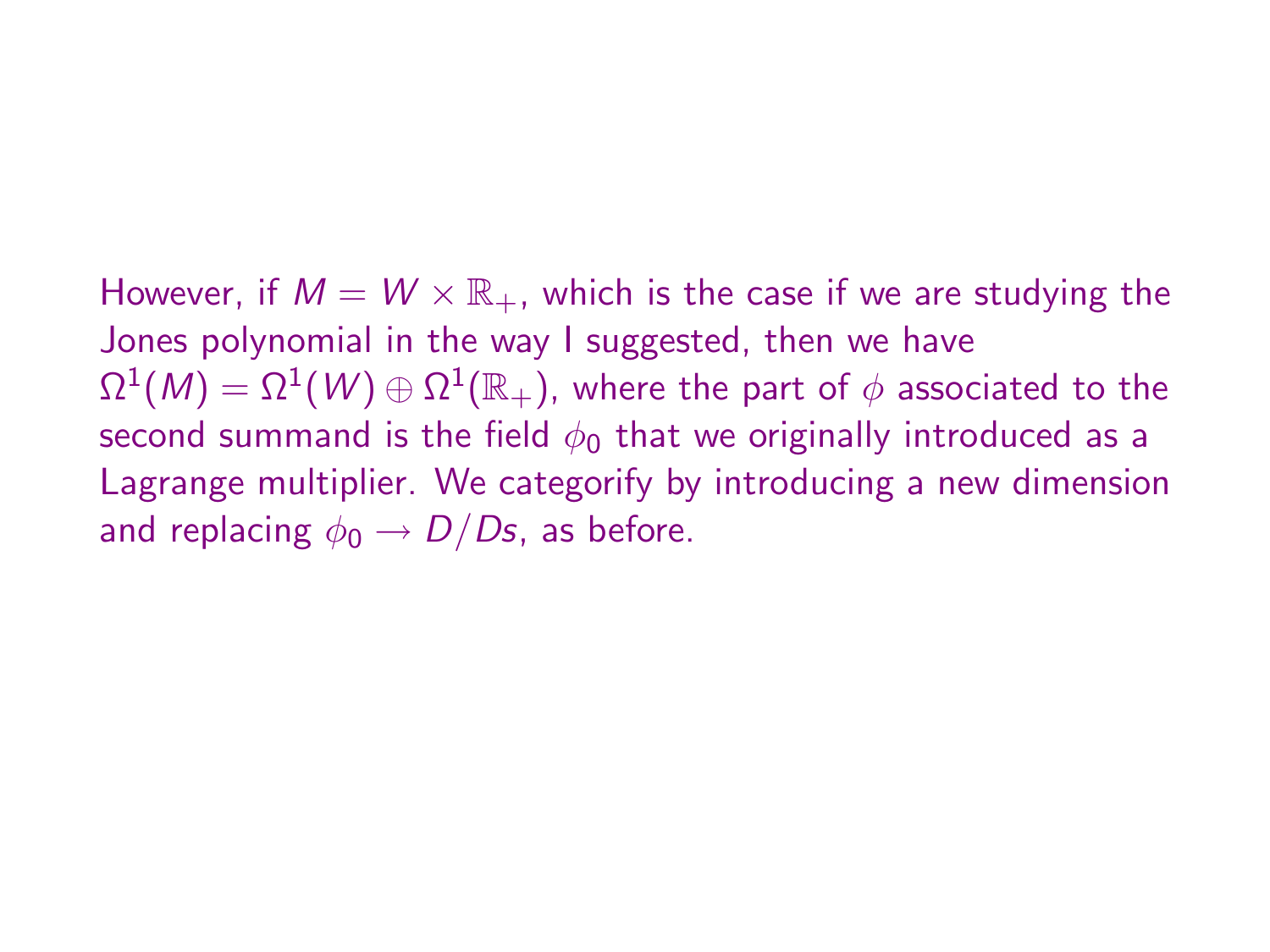In this way, we get a partial differential equation on the five-manifold  $X = \mathbb{R} \times W \times \mathbb{R}_+$ . Moreover, this turns out to be an elliptic equation. And if we set  $t = 1$ , we get a full four-dimensional symmetry; that is, the five-dimensional equation (which also was obtained in A. Haydys, arXiv:1010.2353) can be naturally formulated on  $X = M^* \times \mathbb{R}_+$  for any four-manifold  $M^*$ .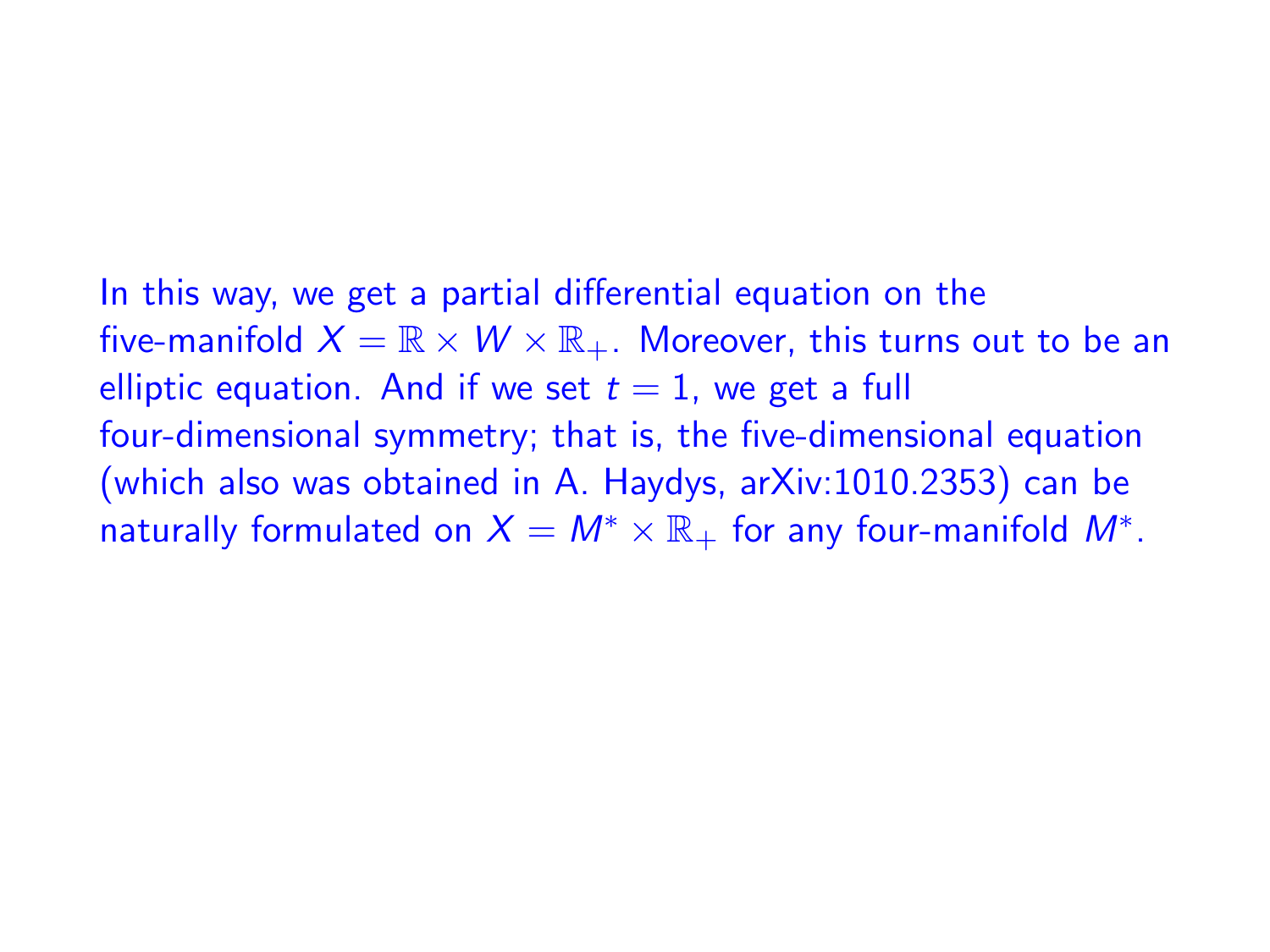The four-dimensional boundary condition (which I didn't explain yet) that we have to use to get the Jones polynomial can be "lifted" to five dimensions, roughly by  $\phi_0 \rightarrow D/Ds$ . The boundary is now a four-manifold  $M^*$  rather than a three-manifold  $W.$ Instead of modifying the boundary condition along a knot  $K \subset W$ , we now modify it along a two-manifold  $\Sigma\subset M^*$ , as in the next picture.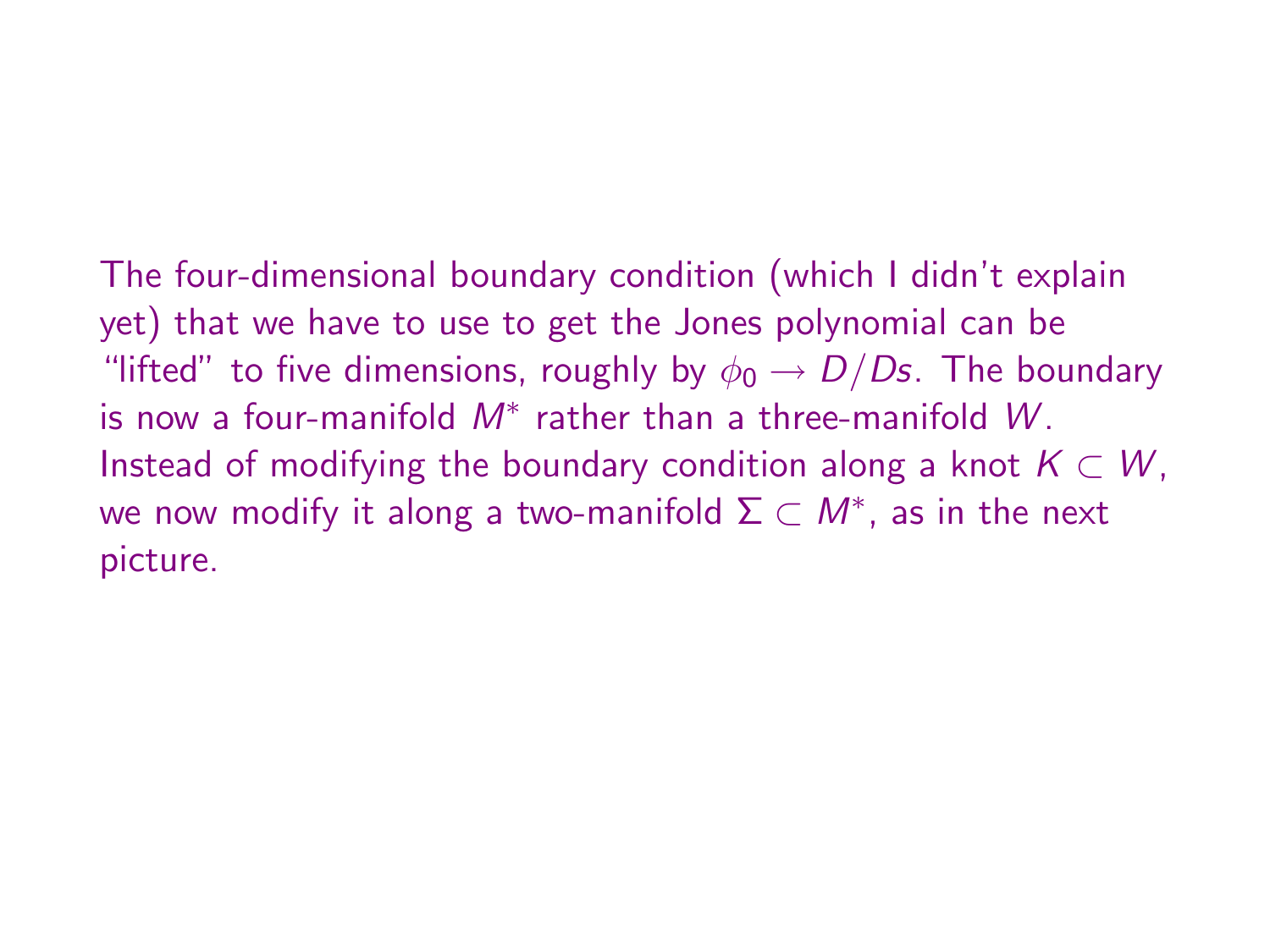

 $R_{+}$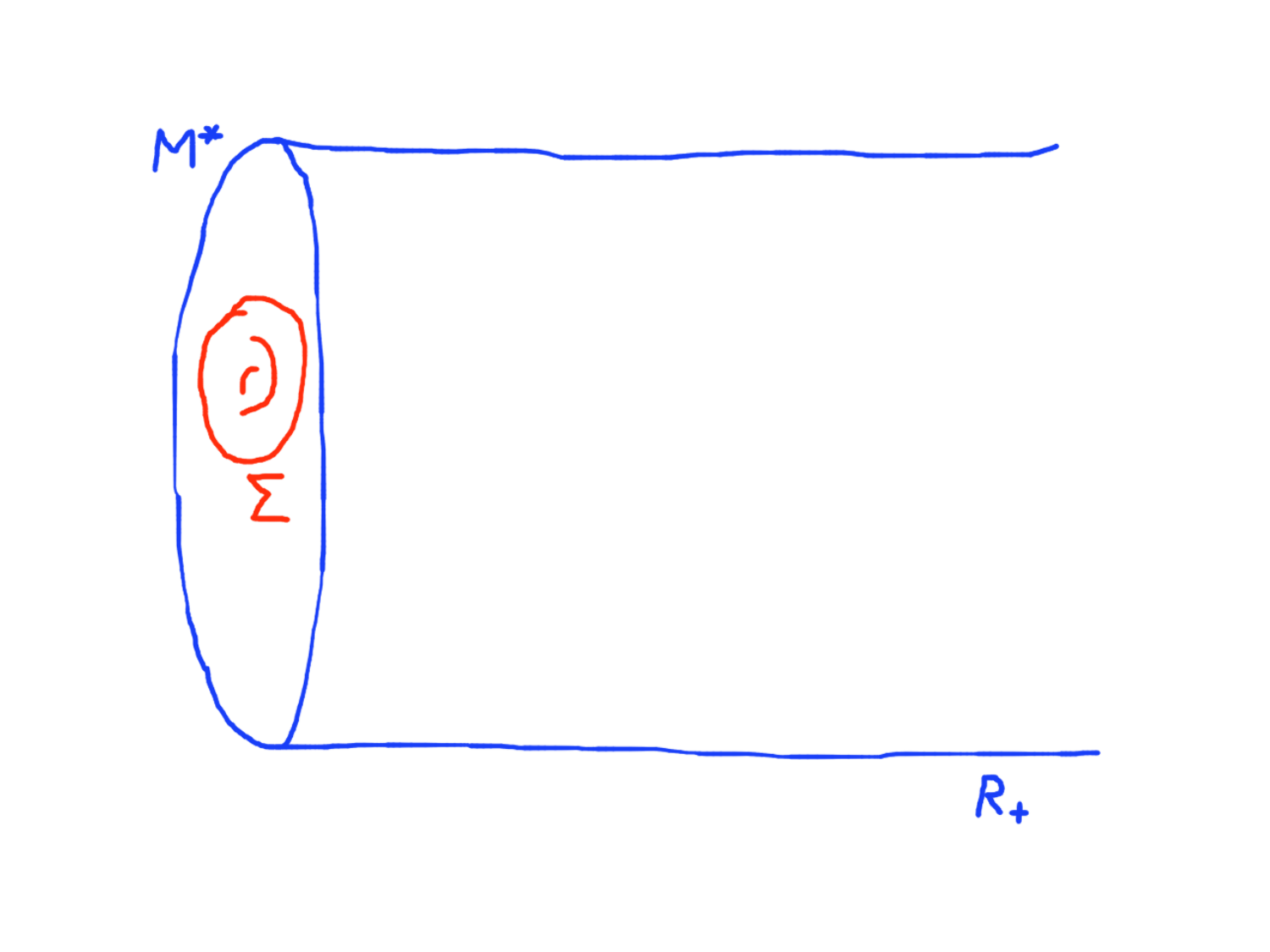To get the candidate for Khovanov homology, we specialize to the time-independent case  $M^* = \mathbb{R} \times W$ ,  $\Sigma = \mathbb{R} \times K$ . Then, following Floer, we define a chain complex which has a basis given by the time-independent solutions, that is the solutions of the four-dimensional equations

$$
(F - \phi \wedge \phi)^{+} = t(\mathrm{d}_{A}\phi)^{+}
$$

$$
(F - \phi \wedge \phi)^{-} = -t^{-1}(\mathrm{d}_{A}\phi)^{-}
$$

$$
\mathrm{d}_{A} \star \phi = 0.
$$

The differential in the chain complex is constructed in a standard fashion by counting certain time-dependent solutions. (Here we use the fact that the five-dimensional equations can themselves be interpreted in terms of gradient flow.) The cohomology of this differential is the candidate for Khovanov homology.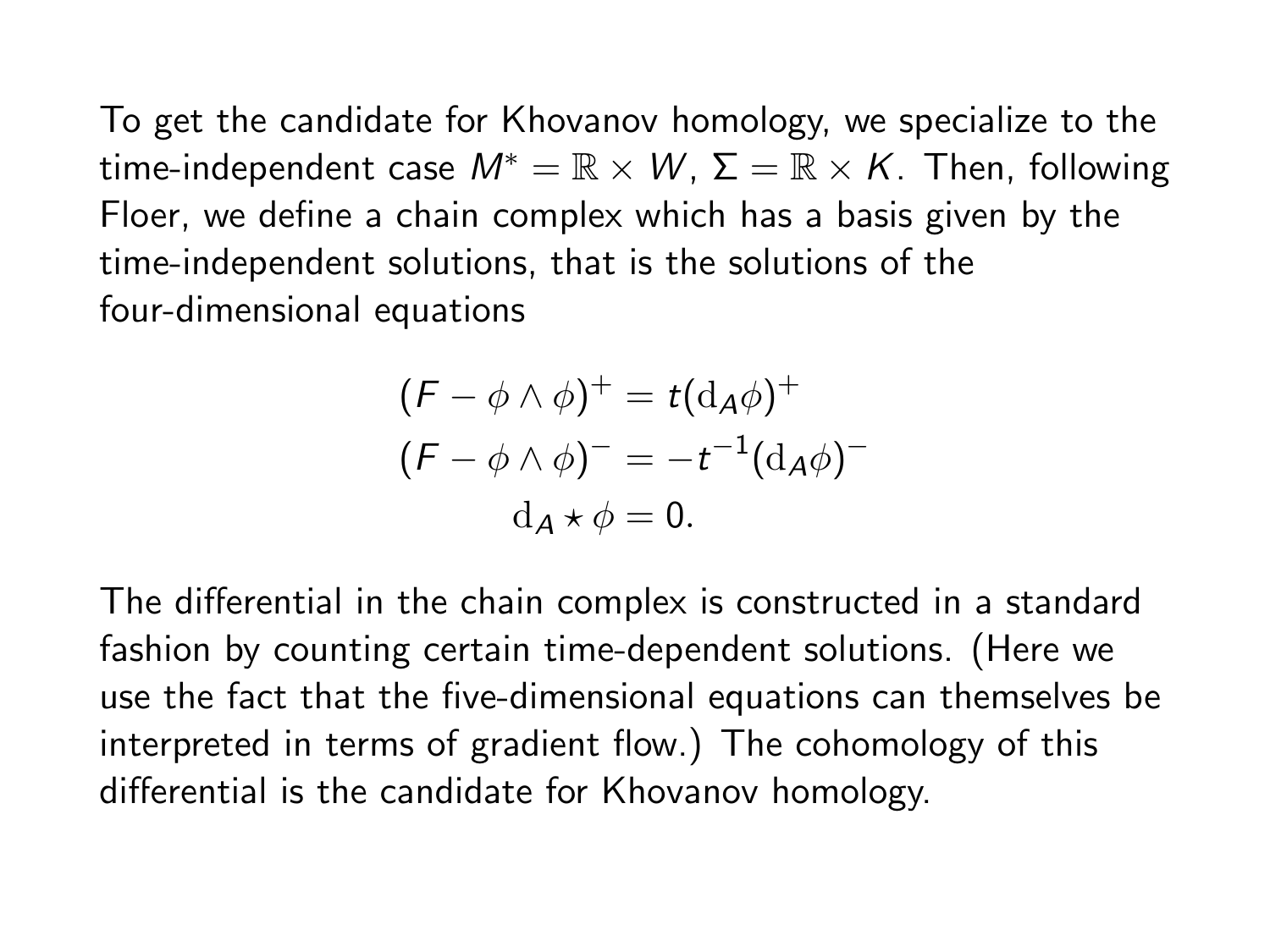The candidate Khovanov homology is  $\mathbb{Z} \times \mathbb{Z}$ -graded, like the real thing, where one grading is the cohomological grading, and the second grading, sometimes called the  $q$ -grading, is the instanton number, integrated over  $W \times \mathbb{R}_+$ . (Because of the fact that  $W \times \mathbb{R}_+$  is not compact and has a boundary, the definition of the q-grading has subtleties that match the framing anomalies of Chern-Simons theory.)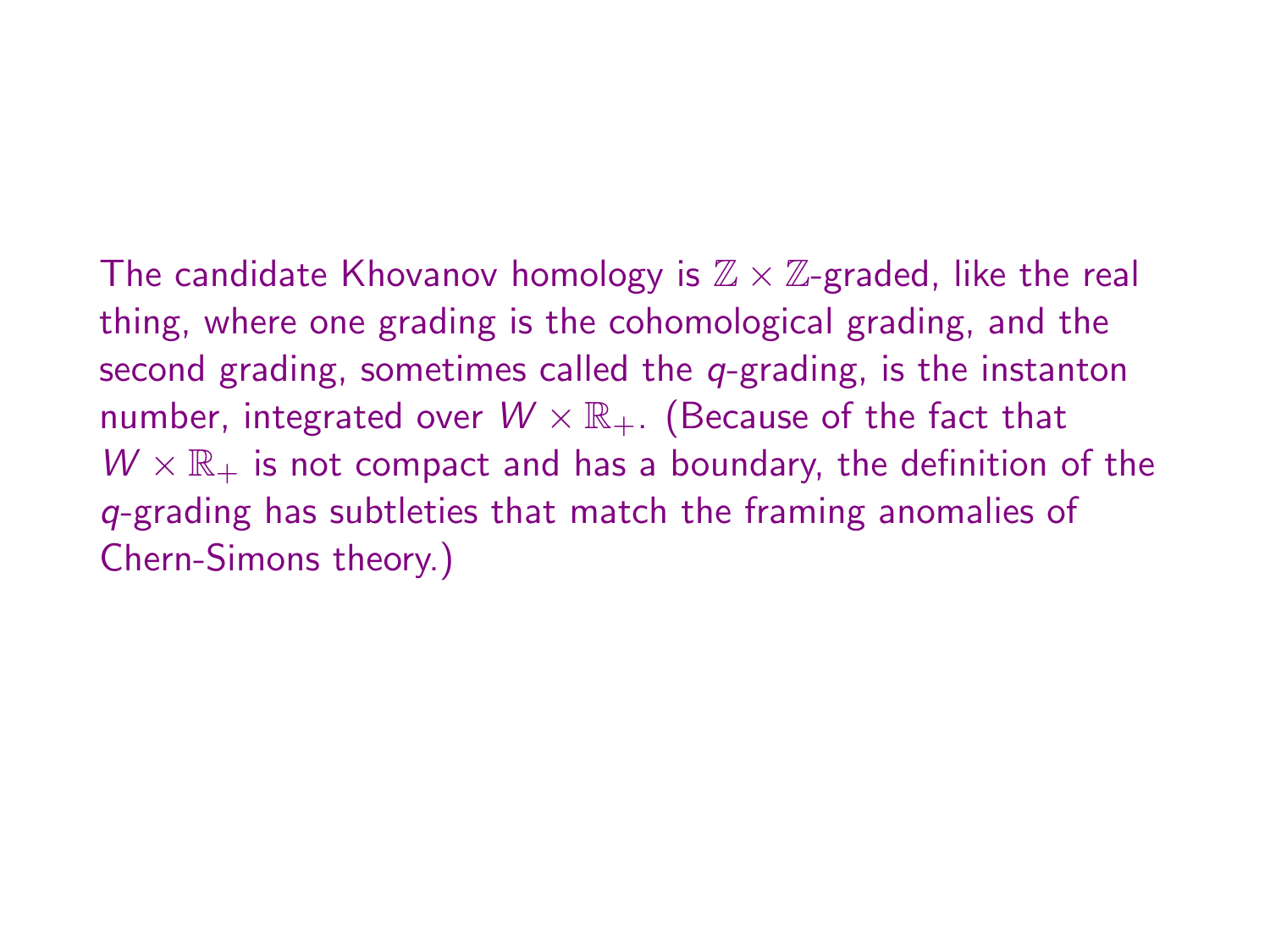We are not limited to the time-independent case, and, considering a more general  $\Sigma$ , we get candidates for the "knot cobordisms" of Khovanov homology.

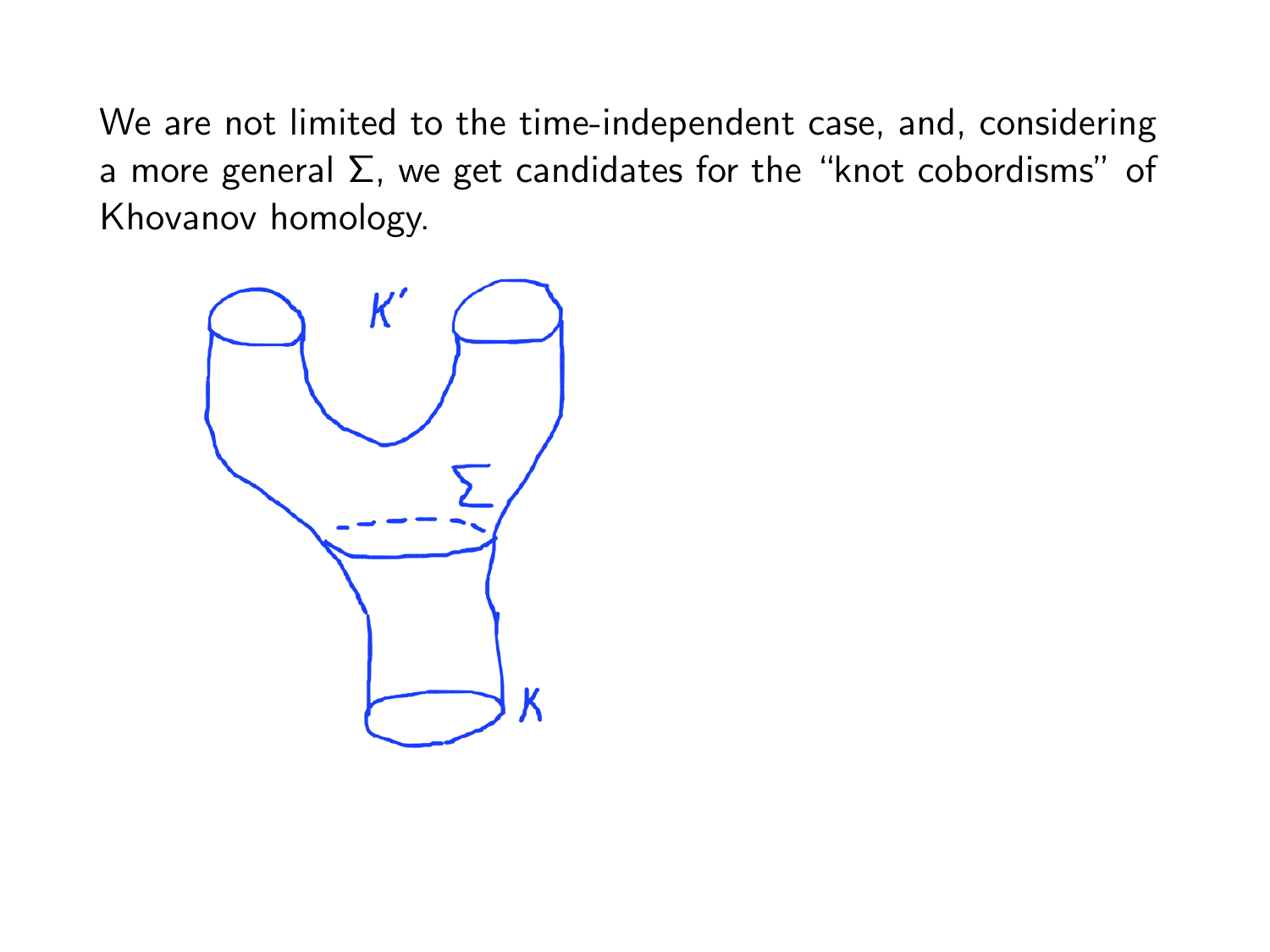Next I would like to describe the boundary conditions at least away from knots. It is essentially enough to describe the boundary condition in four dimensions rather than five (once one understands it, the lift to five dimensions is fairly obvious), and as the boundary condition is local, we assume initially that the boundary of the four-manifold is just  $\mathbb{R}^3$ . So we work on  $M = \mathbb{R}^3 \times \mathbb{R}_+$ . (This special case is anyway the right case for the Jones polynomial, which concerns knots in  $\mathbb{R}^3$  or equivalently  $S^3$ .)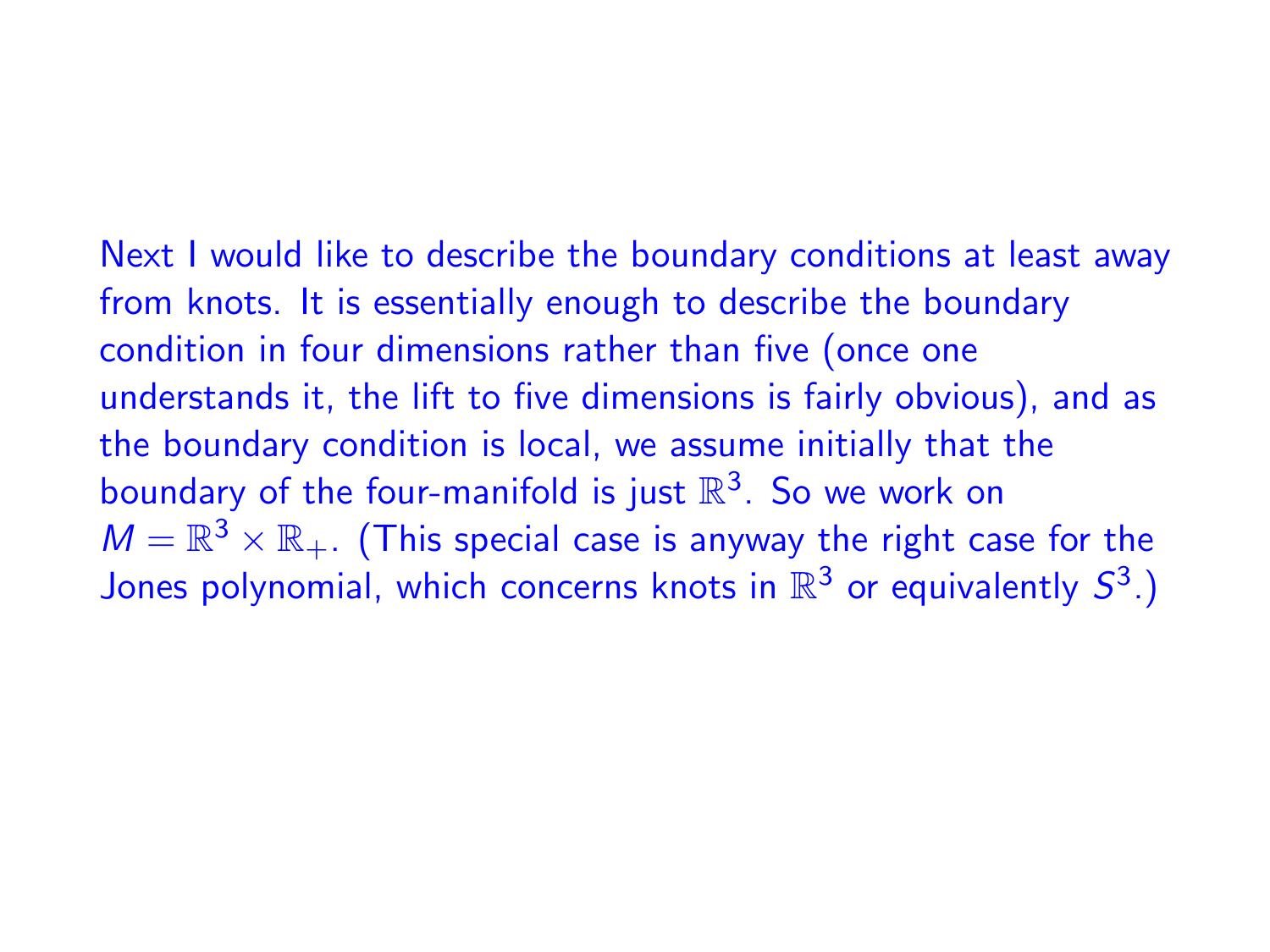Now I need to tell you about one of the important equations in gauge theory, which is Nahm's equations. Nahm's equation is a system of ordinary differential equations for a triple  $X_1, X_2, X_3$ valued in  $\mathfrak{g}^3$ , where  $\mathfrak g$  is the Lie algebra of  $G.$  The equations read

$$
\frac{\mathrm{d}X_1}{\mathrm{d}y} + [X_2, X_3] = 0
$$

and cyclic permutations. On a half-line  $y \geq 0$ , Nahm's equations have the special solution

$$
X_i=\frac{t_i}{y},
$$

where the  $t_i$  are elements of g that obey the  $\mathfrak{su}(2)$  commutation relations  $[t_1, t_2] = t_3$ , etc. We are mainly interested in the case that the  $t_i$  define a "principal  $\mathfrak{su}_2$  subalgebra" of g, in the sense of Kostant.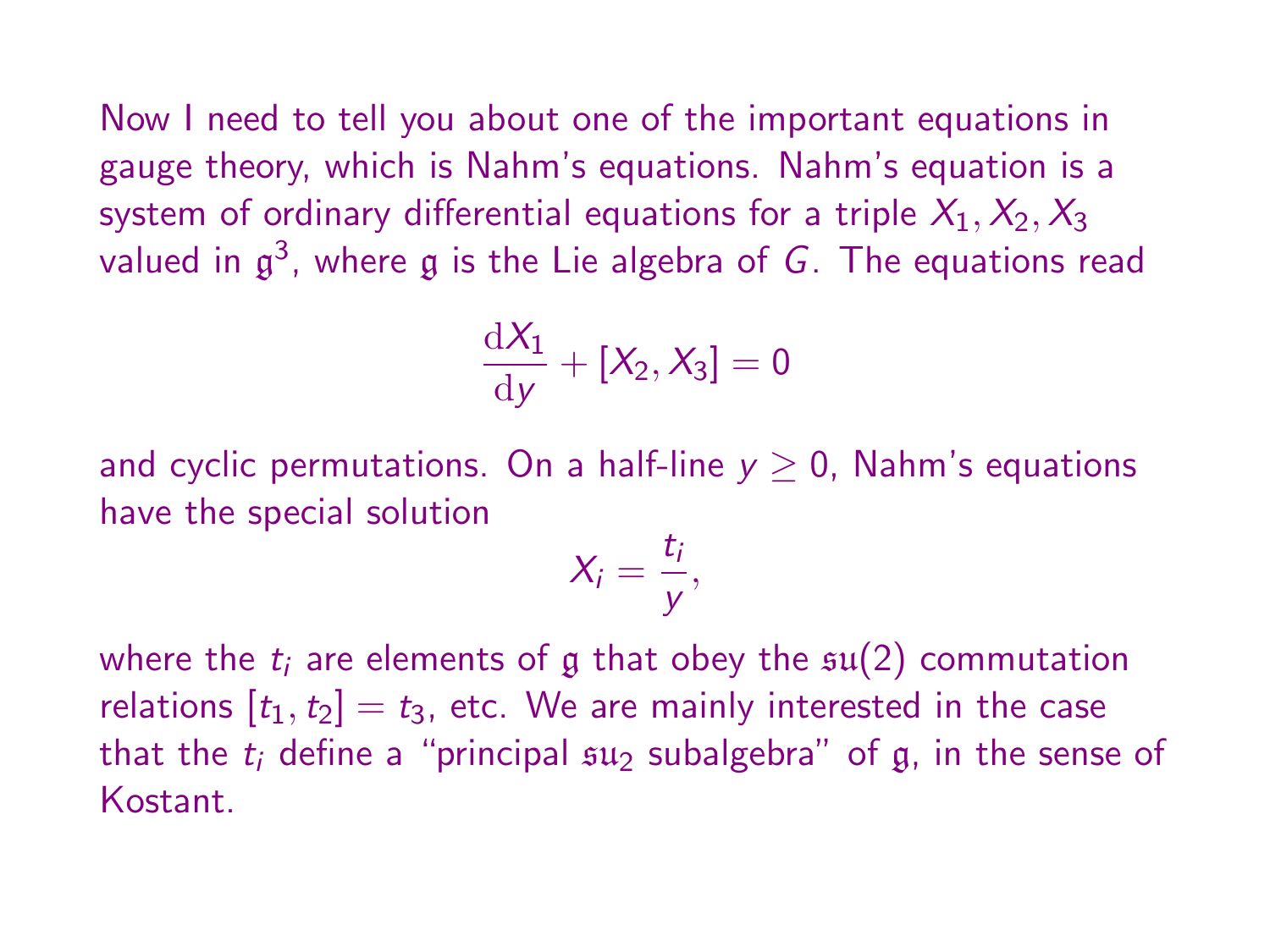This sort of singular solution of Nahm's equations was important in the work of Nahm on monopoles, and in later work of Kronheimer and others. We will use it to define an elliptic boundary condition for our equations.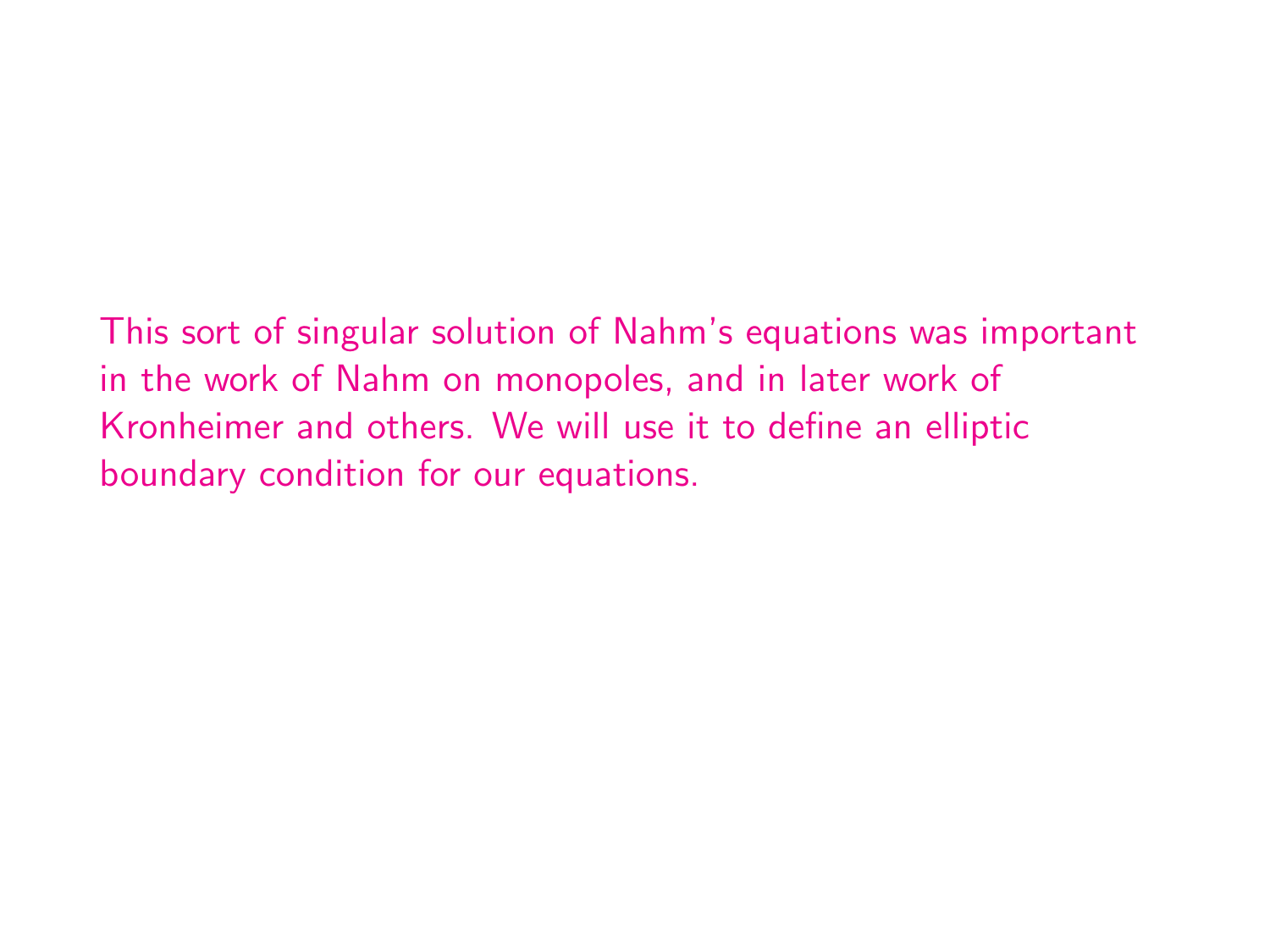In fact, Nahm's equations can be embedded in our four-dimensional equations on  $\mathbb{R}^3 \times \mathbb{R}_+$ . If we look for a solution that is (i) invariant under translations of  $\mathbb{R}^3$ , (ii) has the connection  $A = 0$ , (iii) has  $\phi = \sum_{i=1}^{3} \phi_i \, dx_i + 0 \cdot dy$  (where  $x_1, x_2, x_3$  are coordinates on  $\mathbb{R}^3$  and  $\overline{y}$  is the normal coordinate) then our four-dimensional equations reduce to Nahm's equations

$$
\frac{\mathrm{d}\phi_1}{\mathrm{d}y} + [\phi_2, \phi_3] = 0,
$$

and cyclic permutations. So the "Nahm pole" gives a special solution of our equations

$$
\phi_i=\frac{t_i}{y}.
$$

We define an elliptic boundary condition by declaring that we will allow only solutions that are asymptotic to this one for  $y \rightarrow 0$ .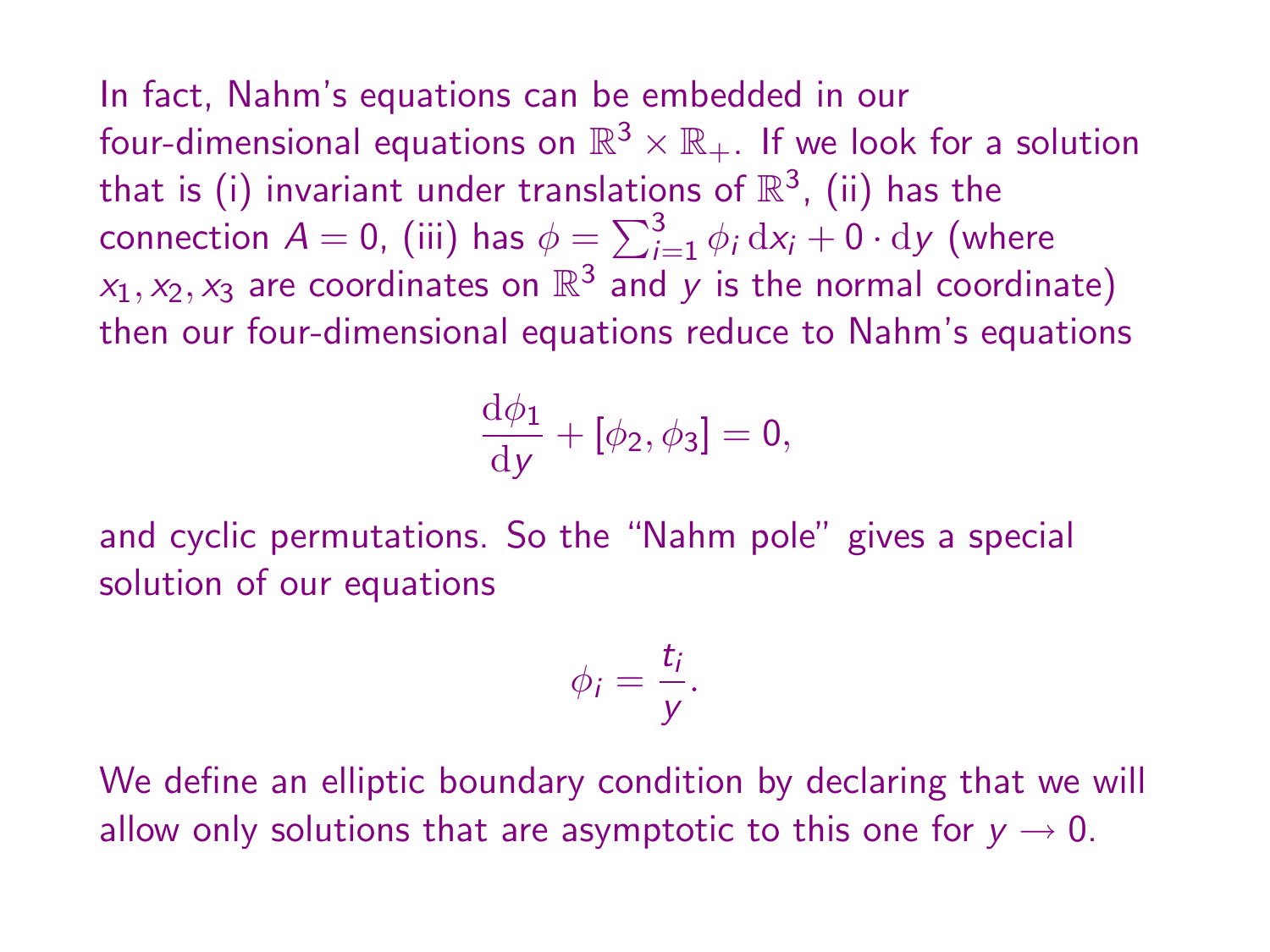This is the boundary condition that we want at  $y = 0$ , in the absence of knots. For the most obvious boundary condition for getting Khovanov homology, we require that  $A, \phi \rightarrow 0$  for  $y \rightarrow \infty$ . It is plausible (but unproved) that with these conditions, the special solution with the Nahm pole is the only one. (This would correspond to Khovanov homology of the unknot being of rank 1.)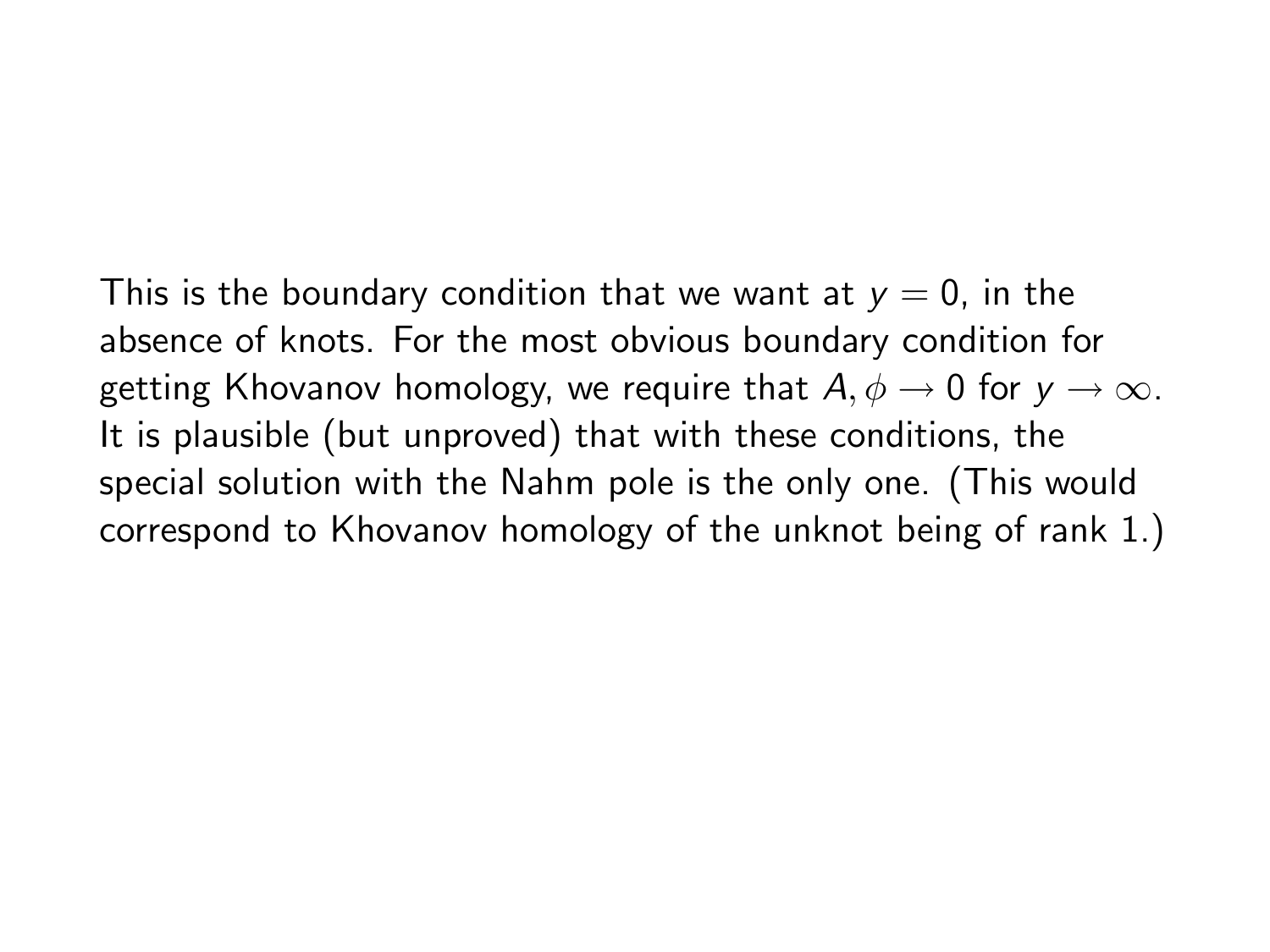In recent work with D. Gaiotto (to appear soon), we've made considerable progress towards understanding directly – rather than by invoking the original arguments which involved quantum field theory – why the counting of four-dimensional solutions gives the Jones polynomial. (Therefore the five-dimensional equations will give a categorification of the Jones polynomial. But this remains to be explored.)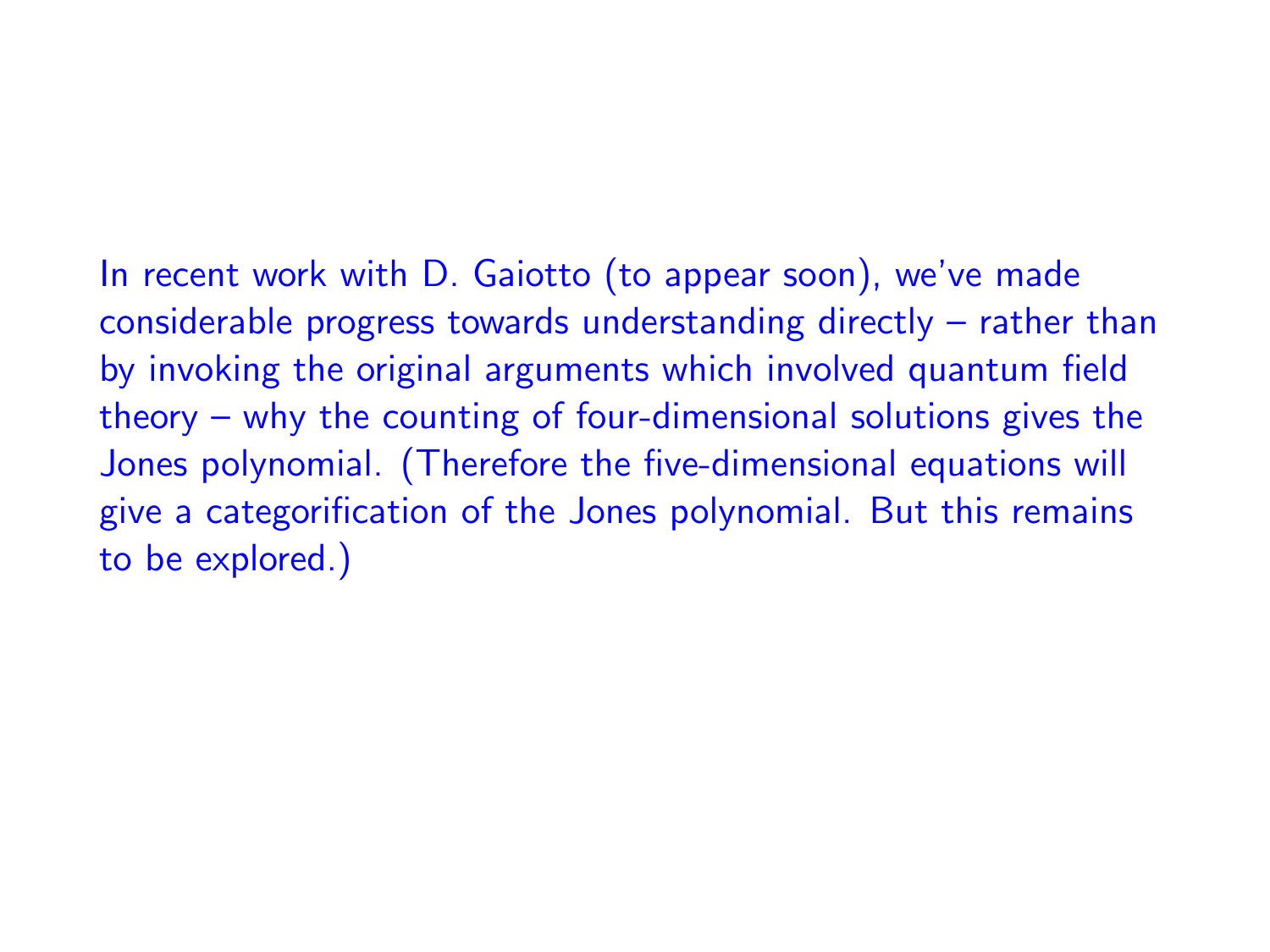First let us recall that standard approaches to the Jones polynomial and Khovanov homology often begin by considering a projection of a knot to two dimensions.

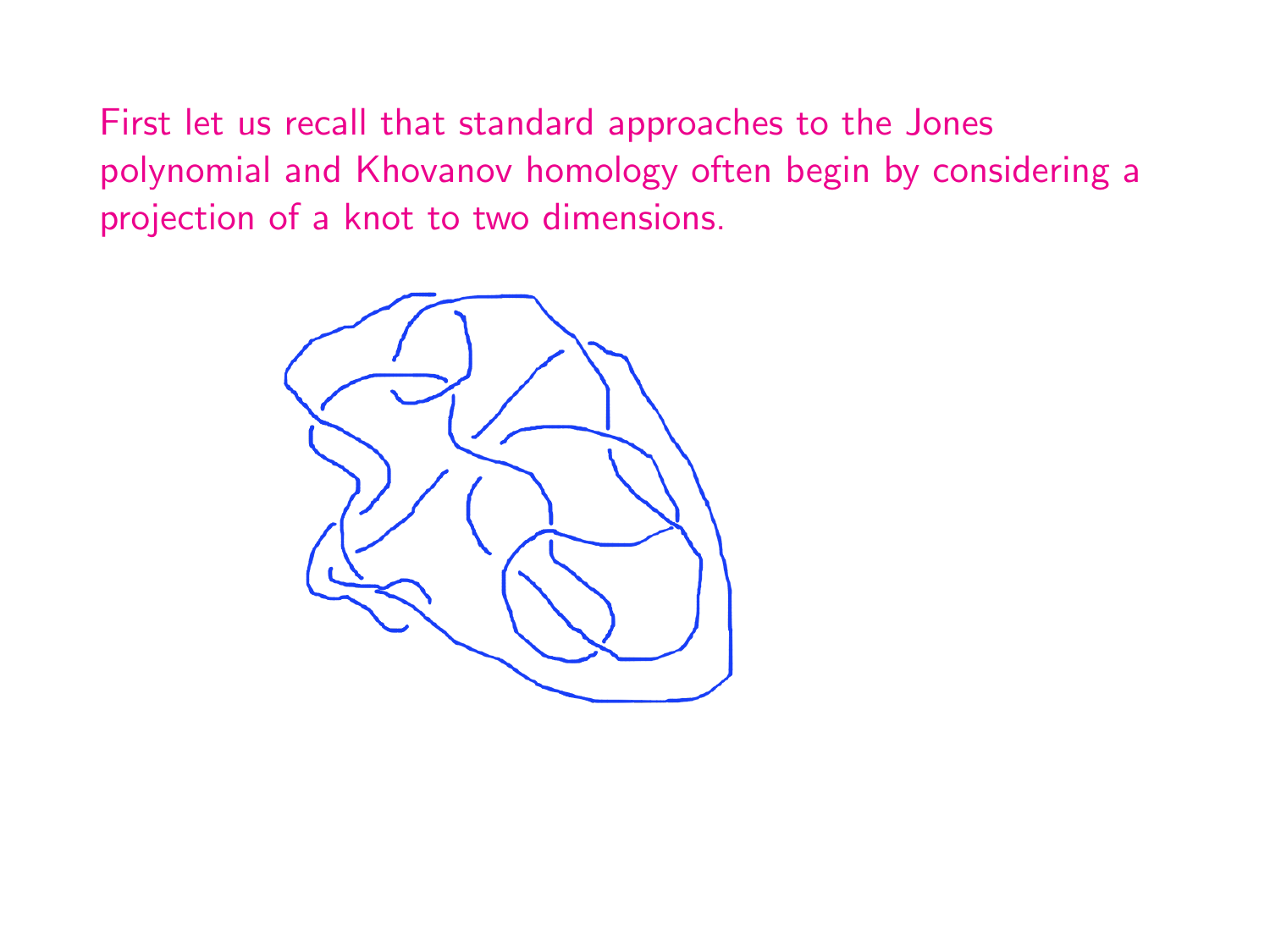There is a very nice way to incorporate a knot projection by modifying the boundary conditions at infinity on  $\mathbb{R}^3 \times \mathbb{R}_+$ . Instead of requiring that  $A, \phi \rightarrow 0$  for  $y \rightarrow \infty$ , we keep that condition on A, we change the condition on  $\phi$ . We pick a triple  $c_1, c_2, c_3$  of commuting elements of t, the Lie algebra of a maximal torus  $T \subset G$ , and we ask for

$$
\phi \to \sum_i c_i \cdot \mathrm{d} x^i
$$

for  $y \to \infty$ .  $(x^1, x^2, x^3$  are Euclidean coordinates on  $\mathbb{R}^3$ .) We use the fact that the equations have an exact solution for  $A = 0$  and  $\phi$ of the form I indicated.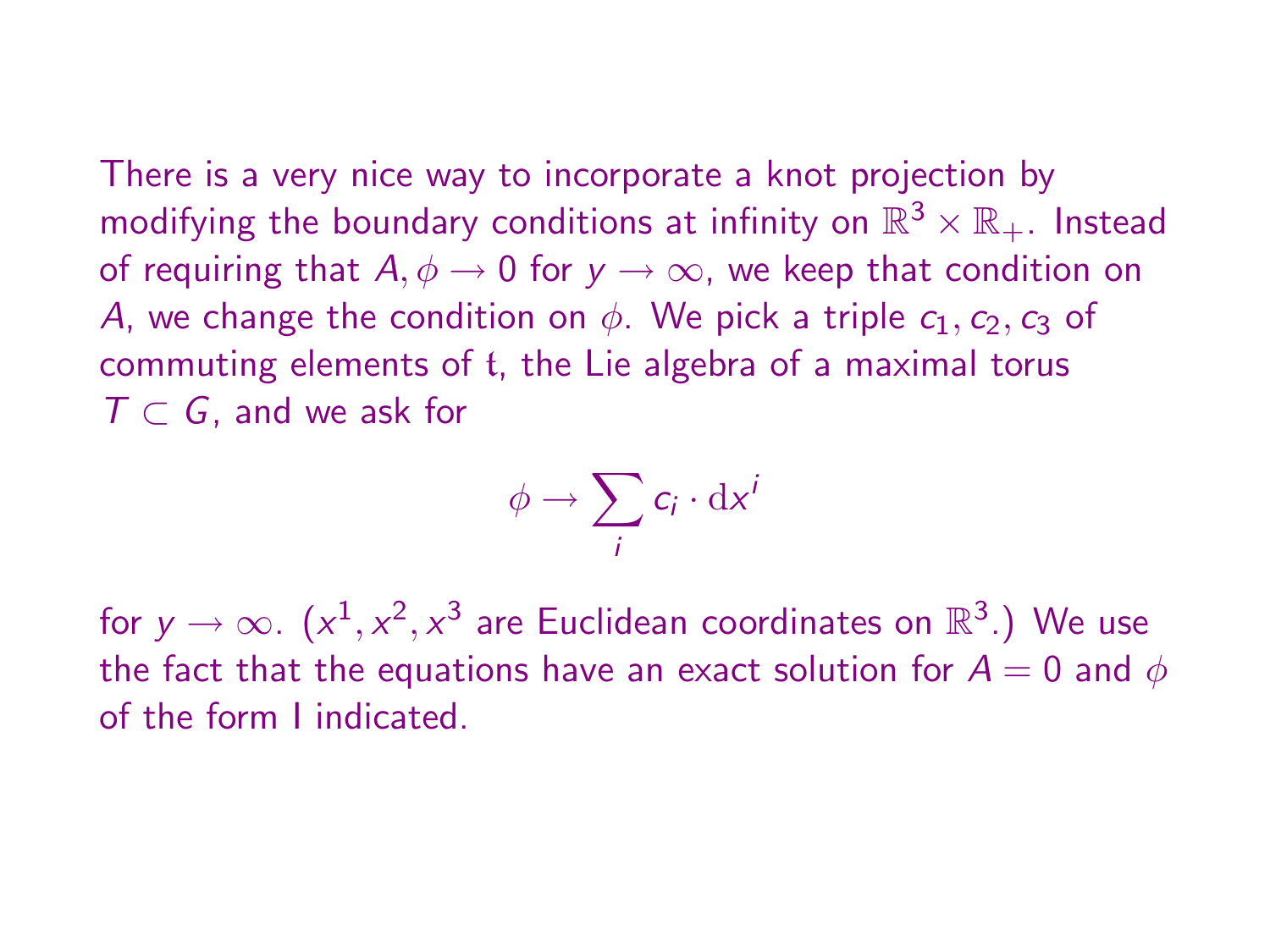The counting of solutions of an elliptic equation is constant under continuous variations (provided certain conditions are obeyed) so one expects that the Jones polynomial can be computed with this more general asymptotic condition, for an arbitrary choice of  $\vec{c} = (c_1, c_2, c_3).$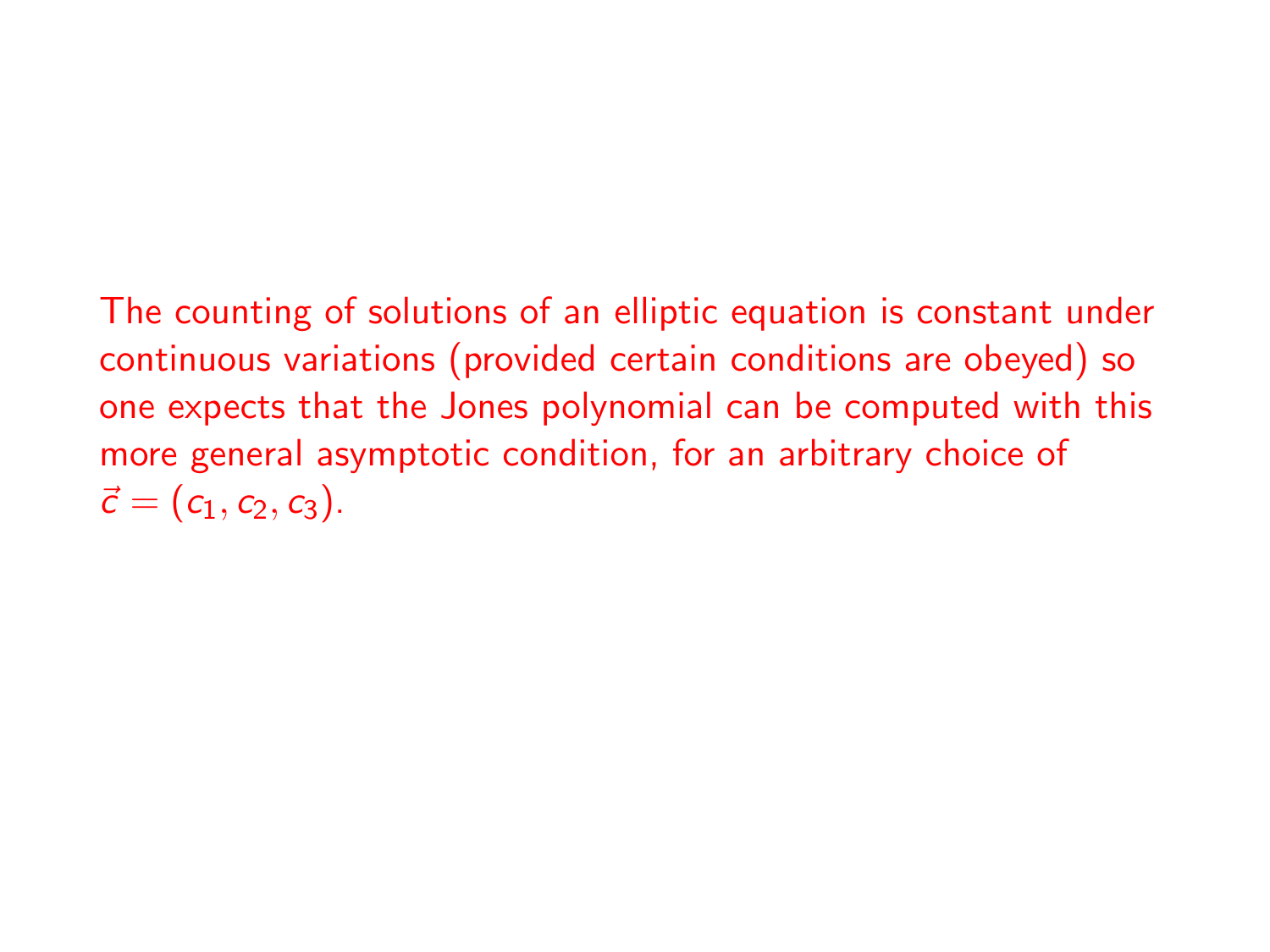If  $G = SU(2)$ , then t is one-dimensional. So if  $\vec{c}$  is non-zero, it has the form  $\vec{c} = c \cdot \vec{a}$  where c is a fixed (nonzero) element of t and  $\vec{a}$ is a vector in three-space. So picking  $\vec{c}$  essentially means picking a vector  $\vec{a}$  pointing in some direction in three-space. The choice of  $\vec{a}$ determines a projection of  $\mathbb{R}^3$  to a plane, so this is now built into the construction. For G of higher rank, one could do something more general, but it seems sufficient to take  $\vec{c} = c\vec{a}$  with c a regular element of t.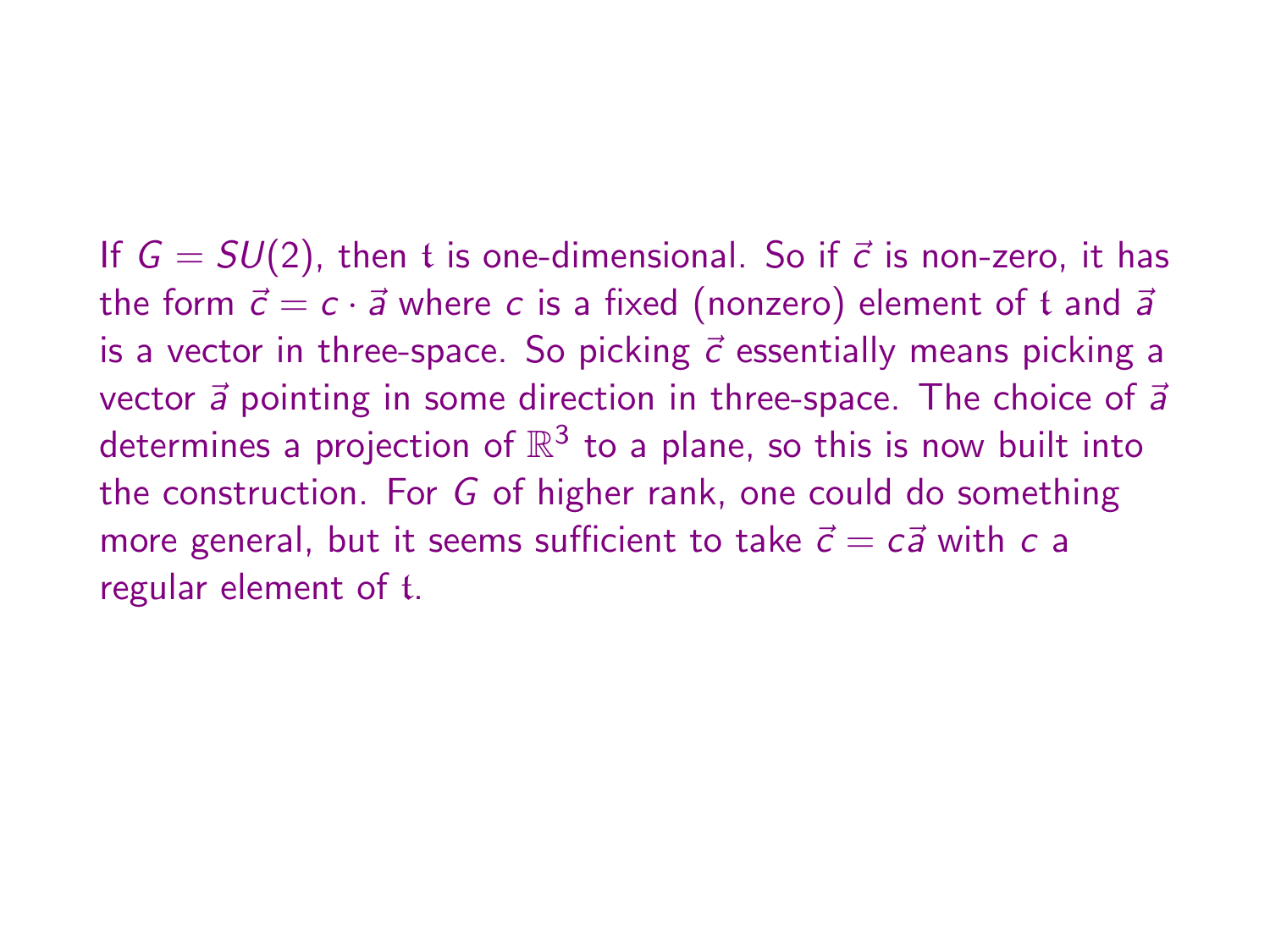Taking  $\vec{c} \neq 0$  is described by physicists as "gauge symmetry breaking" or "moving on the Coulomb branch." A closely parallel construction is important in the theory of weak interactions and the theory of superconductivity. There actually is a somewhat similar idea in Taubes's proof that "SW=GW." Taking  $\vec{c}$  sufficiently generic gives a drastic simplification because the equations become quasi-abelian in a certain sense. On a length scale large than  $1/|\vec{c}|$ , the solutions can be almost everywhere approximated by solutions of an abelian version of the same equations. There is an important locus where this fails, but it can be understood.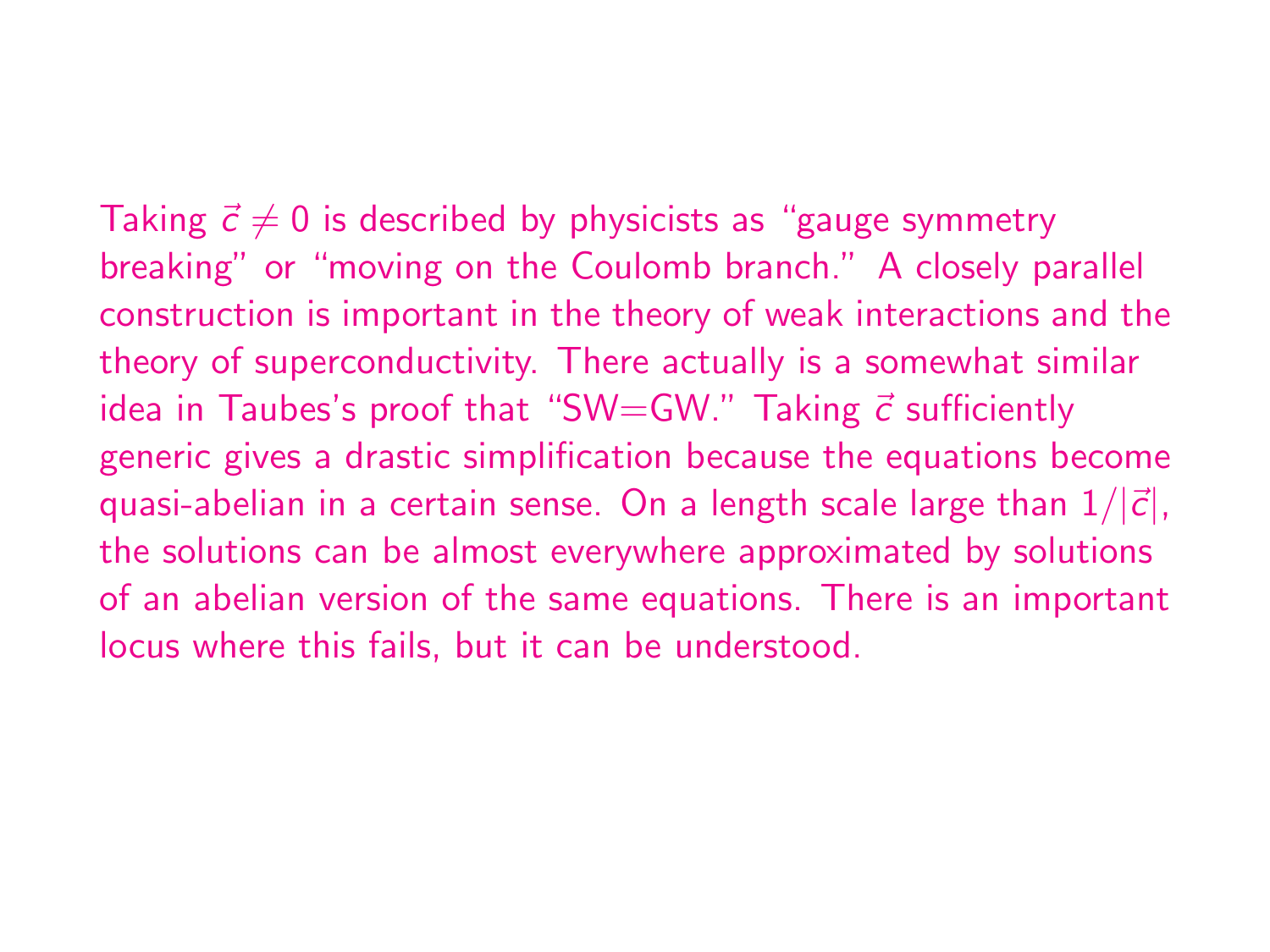We scale up our knot until the quasi-abelian description is everywhere valid:

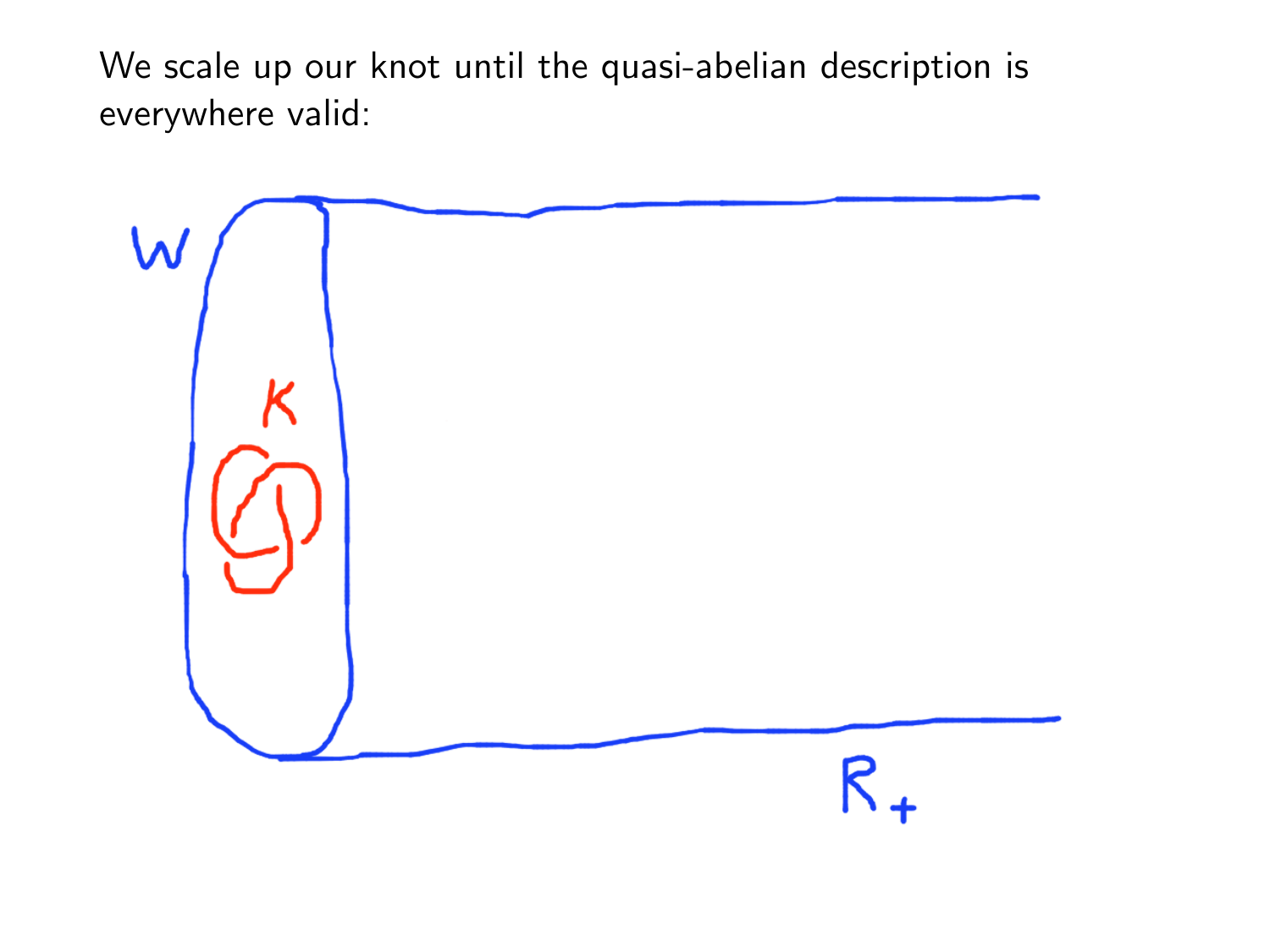To go into more detail, I should explain how the boundary condition is modified along a knot  $K$ . The local model is that the boundary is  $\mathbb{R}^3$ , and K is a copy of  $\mathbb{R} \subset \mathbb{R}^3$ . The boundary condition is described by giving a singular model solution on  $\mathbb{R}^3 \times \mathbb{R}_+$  that along the boundary has the now-familiar Nahm pole away from  $K$ , but has some other behavior along  $K$ . The model solution is invariant under translations along  $K$ , so it can be obtained by solving some reduced equations on  $\mathbb{R}^2 \times \mathbb{R}_+.$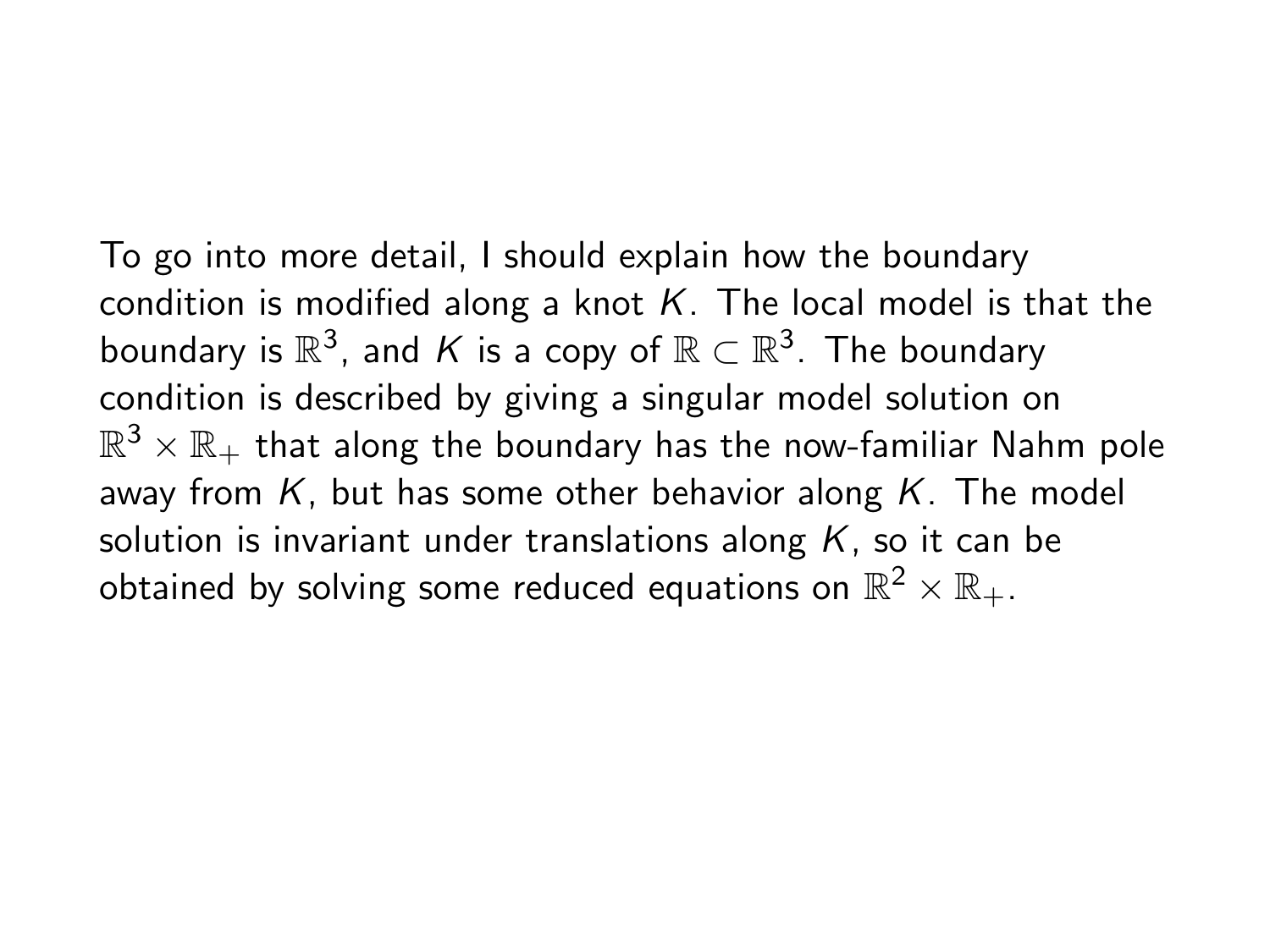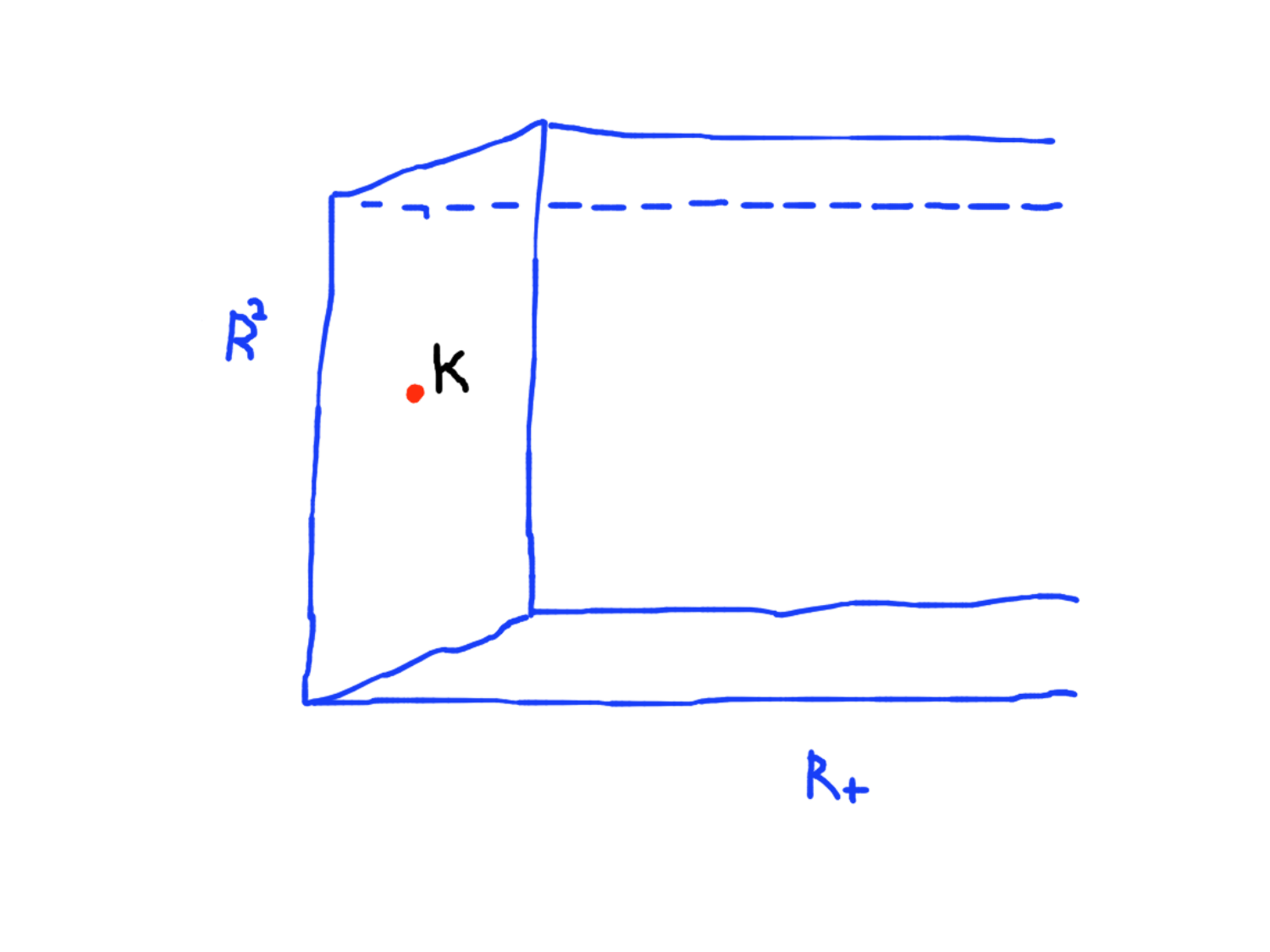So to explain what is the boundary condition in the presence of a knot, we need to describe some special solutions of reduced equations in three dimensions – in fact, we need to give one solution for each irreducible representation  $R$  of the dual group  $G^{\vee}$ , since this is the data by which the knots are labeled.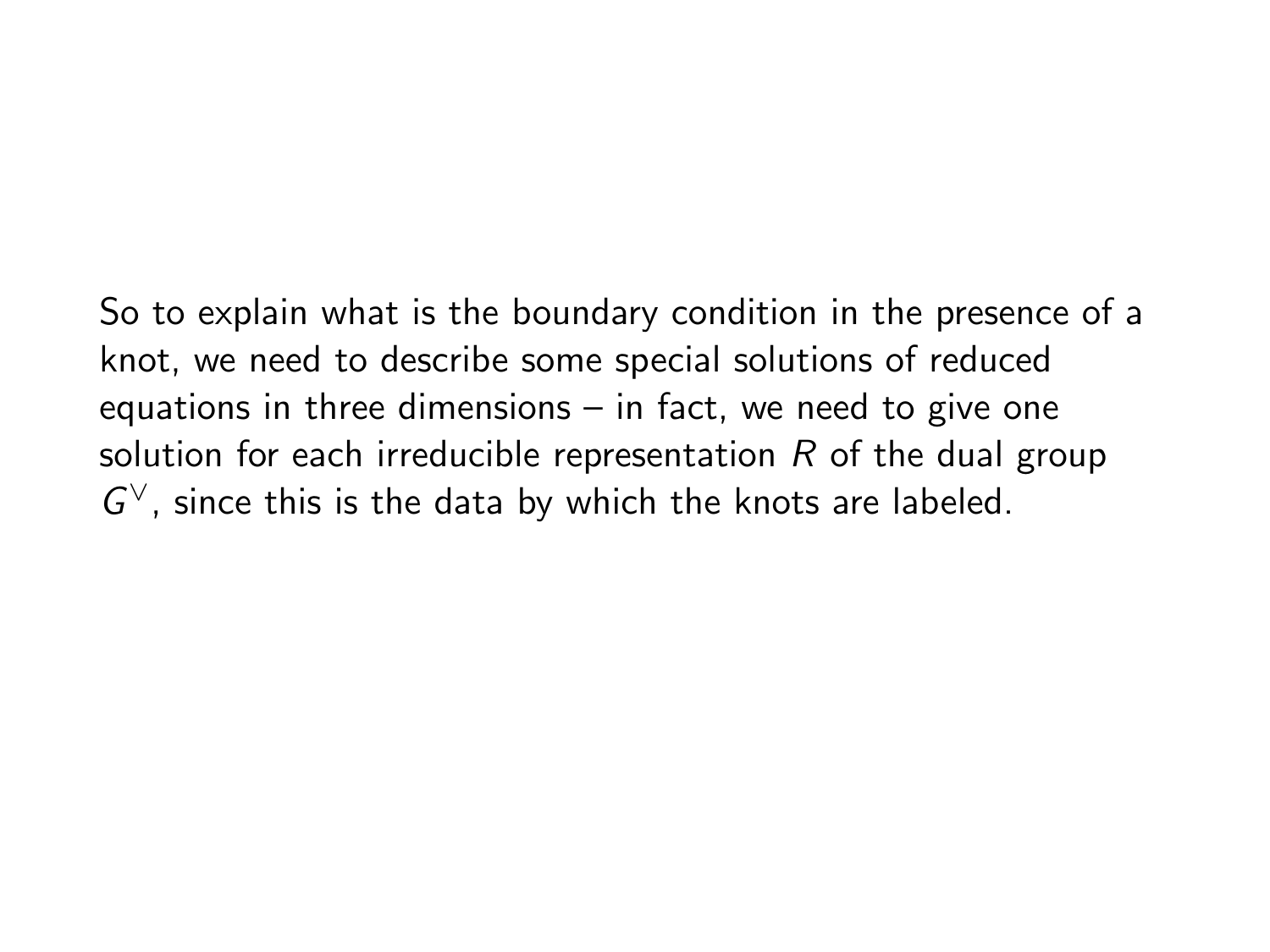There is another reason that it is important to describe the reduced equations in three dimensions. To compute the Jones polynomial, we need to count certain solutions in four dimensions; knowledge of these solutions is also the first step in constructing the candidate for Khovanov homology. How are we supposed to describe four-dimensional solutions? A standard strategy, often used in Floer theory and its cousins, involves "stretching" the knot in one direction, in the hope of reducing to a piecewise description by solutions in one dimension less.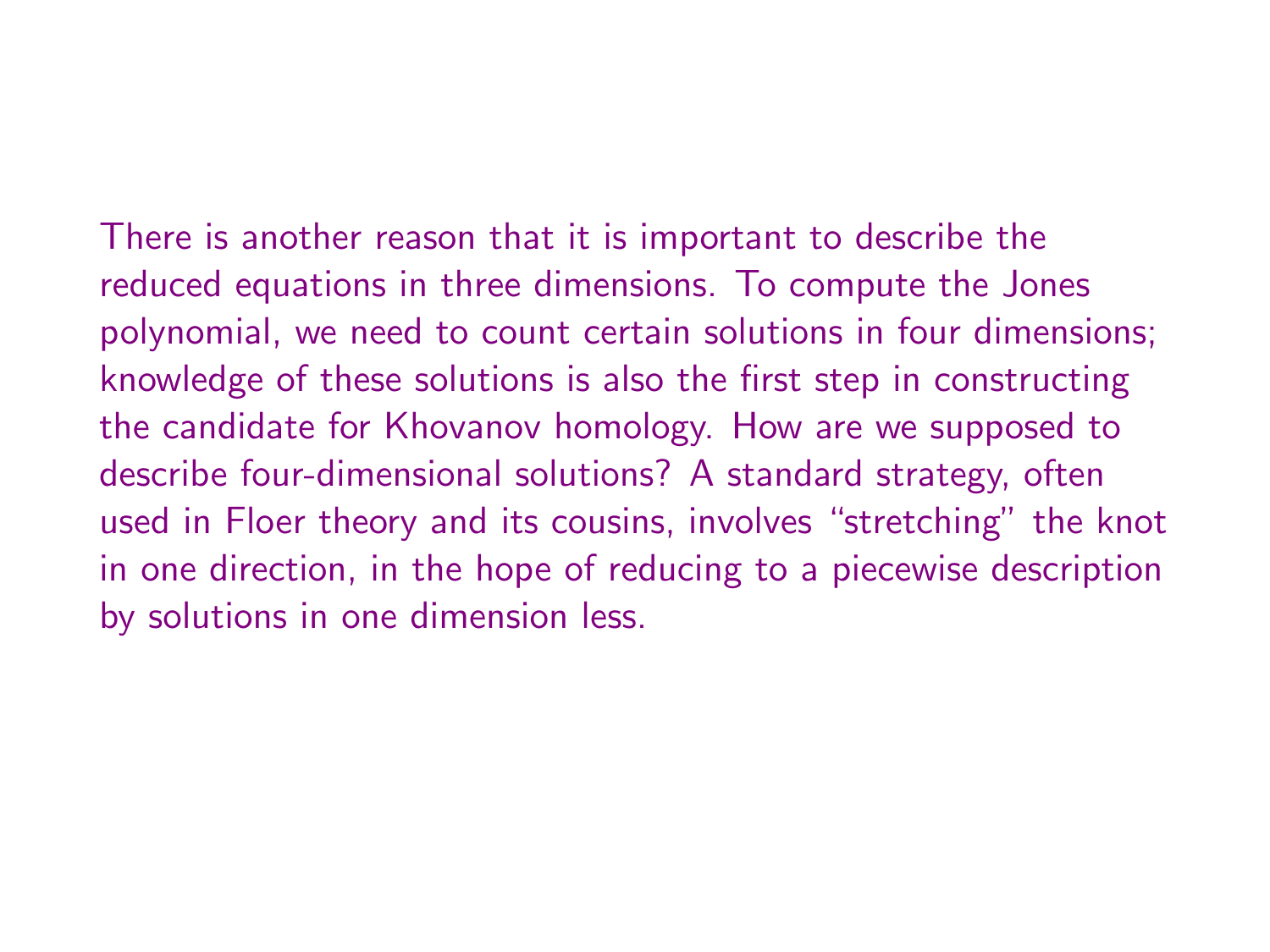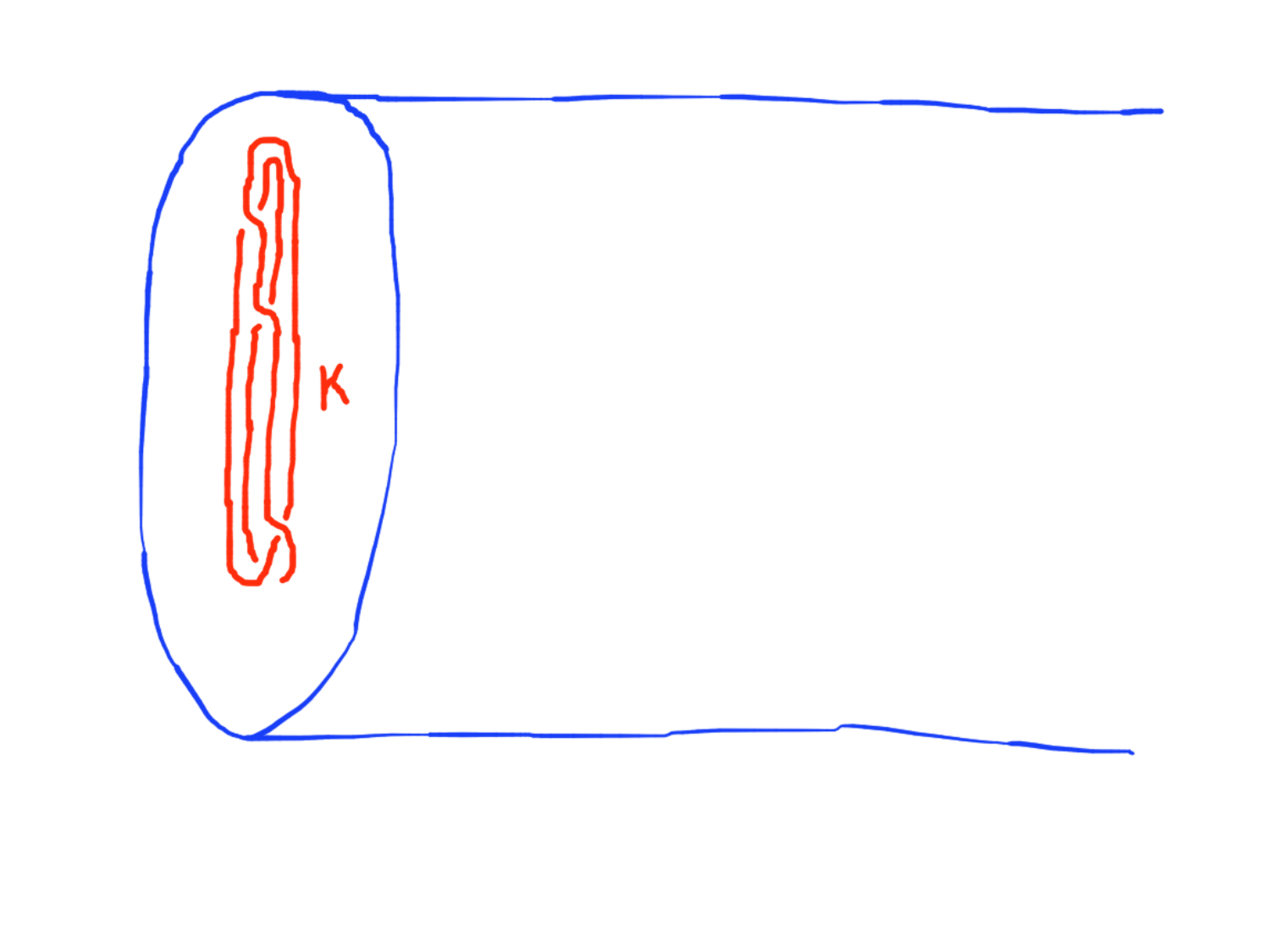Another way to make the point is as follows. Most mathematical definitions of Khovanov homology proceed, directly or implicitly, by defining a category of objects associated to a two-sphere (or in some versions, a copy of  $\mathbb{C} = \mathbb{R}^2)$  with marked points that are suitably labeled.

In the present approach, this category should be the A-model category of the moduli space of solutions of the reduced three-dimensional equations in the appropriate geometry, sketched in the next picture. (There is also a mirror approach that we haven't had time for today that involves a B-model category of almost the same space rather than an A-model.)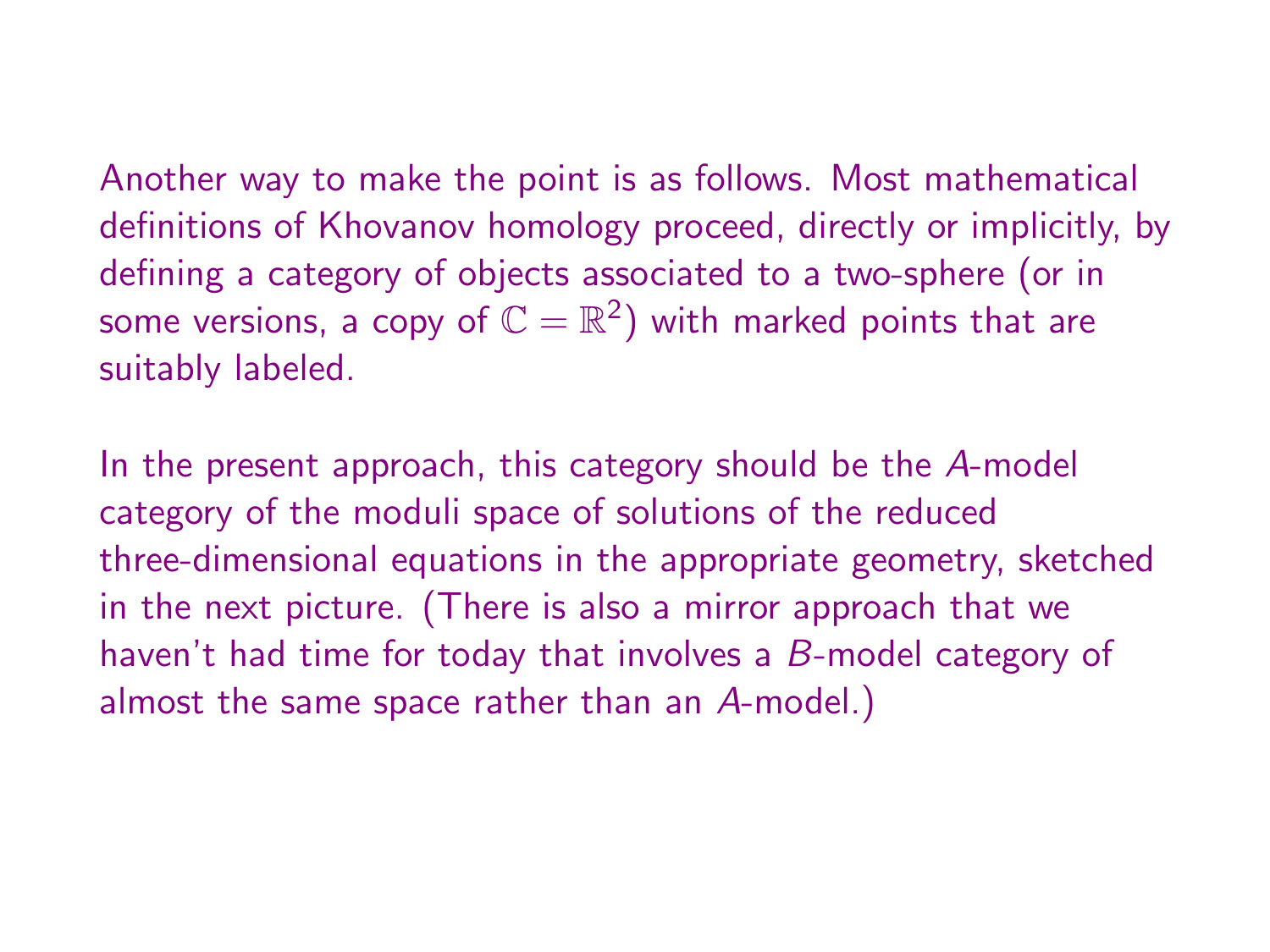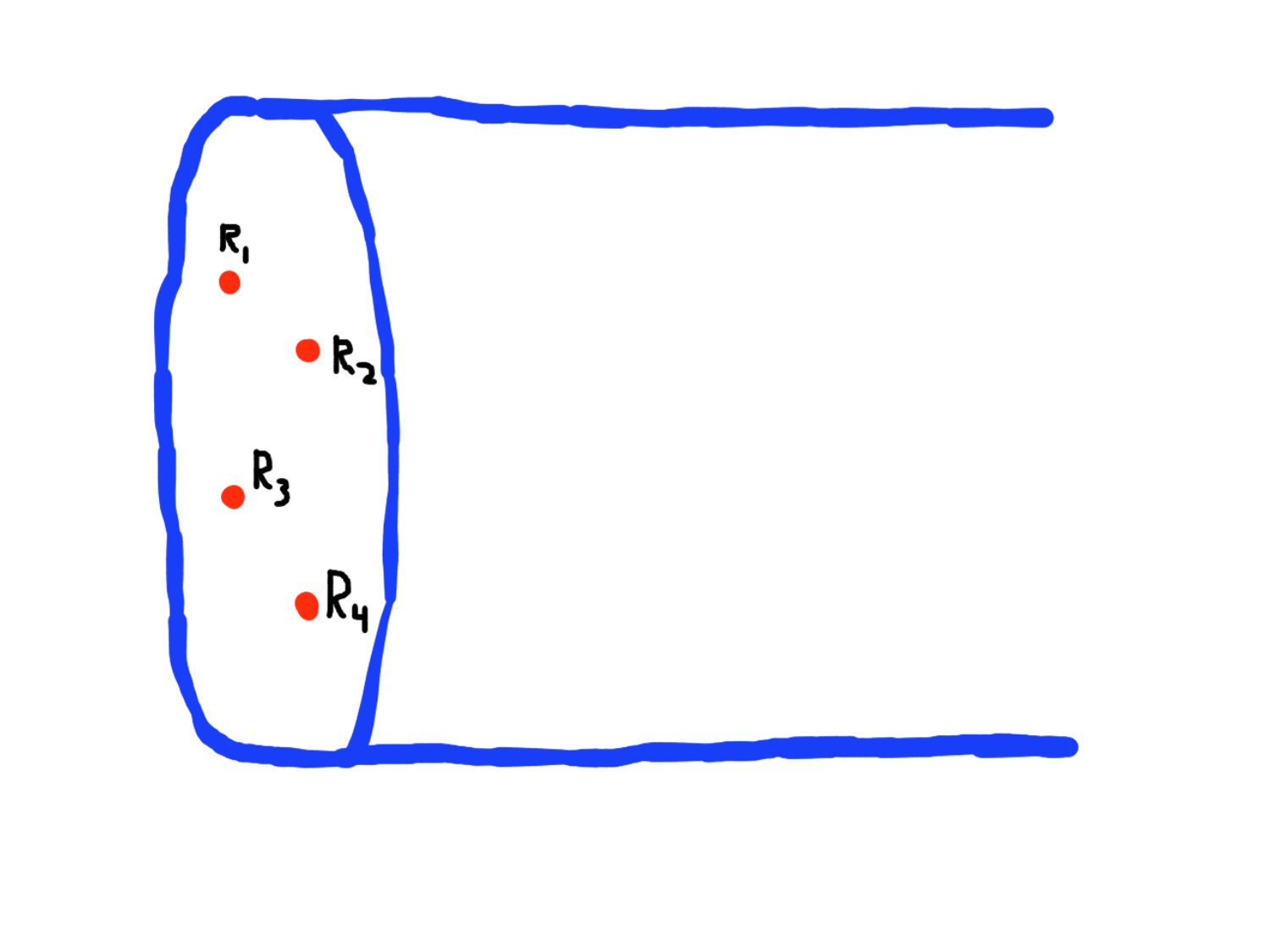The equations when reduced to three dimensions have a really simple structure. After getting a simplification via a small vanishing theorem for some of the fields, the equations can be schematically described as follows. There are there operators  $\mathcal{D}_i$ (constructed from A and  $\phi$ ) that commute,

 $[\mathcal{D}_i, \mathcal{D}_j] = 0, \quad i, j = 1, 2, 3.$ 

And they obey a "moment map" constraint

$$
\sum_{i=1}^3[\mathcal{D}_i,\mathcal{D}_i^{\dagger}]=0.
$$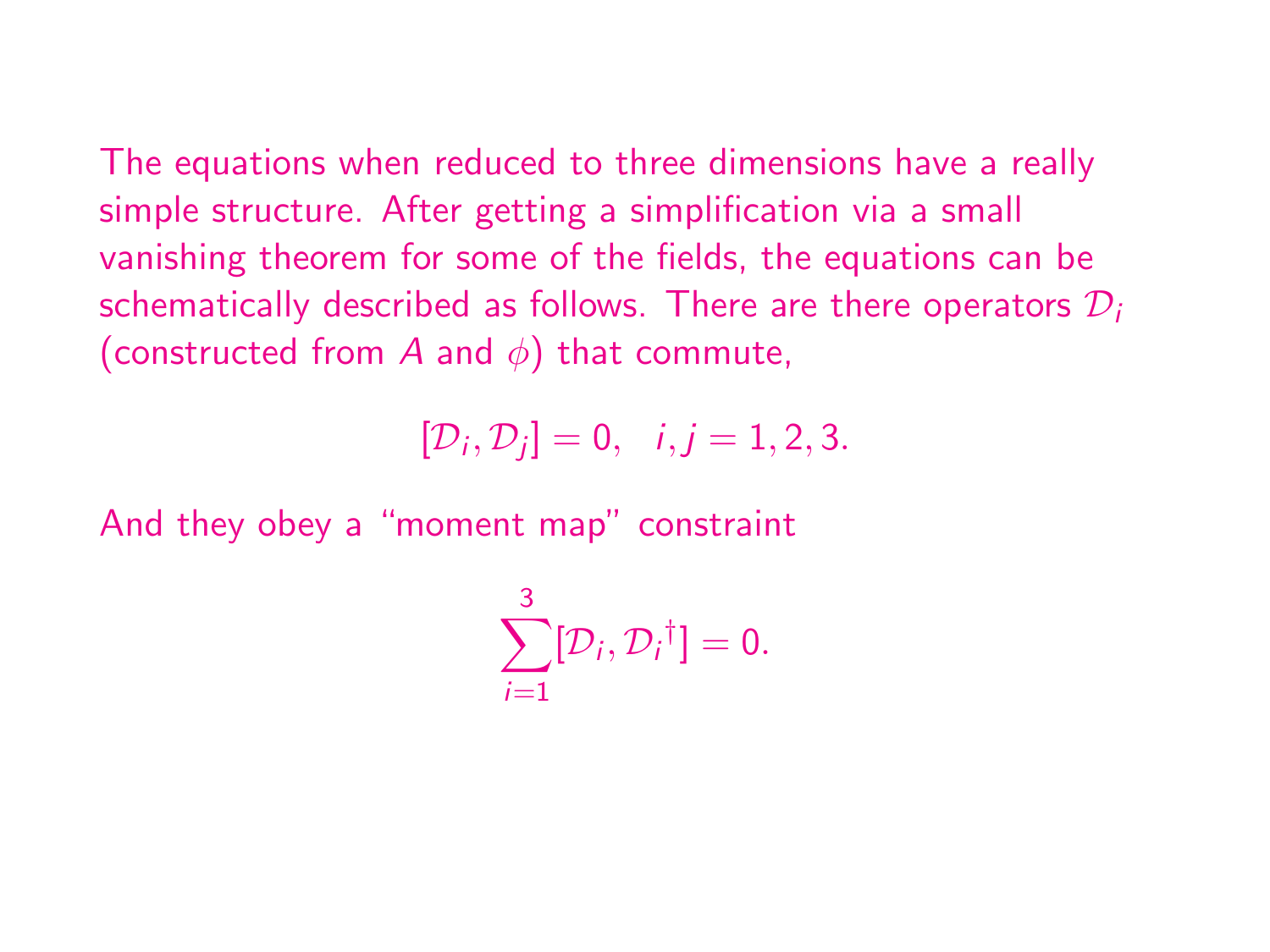The construction of the  $\mathcal{D}_i$  in terms of A and  $\phi$  depends on t. At  $t = 1$ , the equations that I just described coincide with what Kapustin and I called the "extended Bogomolny equations." They describe the Hecke transformations of the geometric Langlands correspondence. Khovanov homology has been described in terms of a B-model category of moduli spaces of geometric Hecke transformations by Cautis and Kamnitzer, and parts of a description in terms of an A-model of the same spaces have been given by Kamnitzer, following Seidel and Smith. The connection with Hecke transformations enables us to find a modification of the boundary condition for every representation  $R^\vee$  of the dual group  $G^{\vee}.$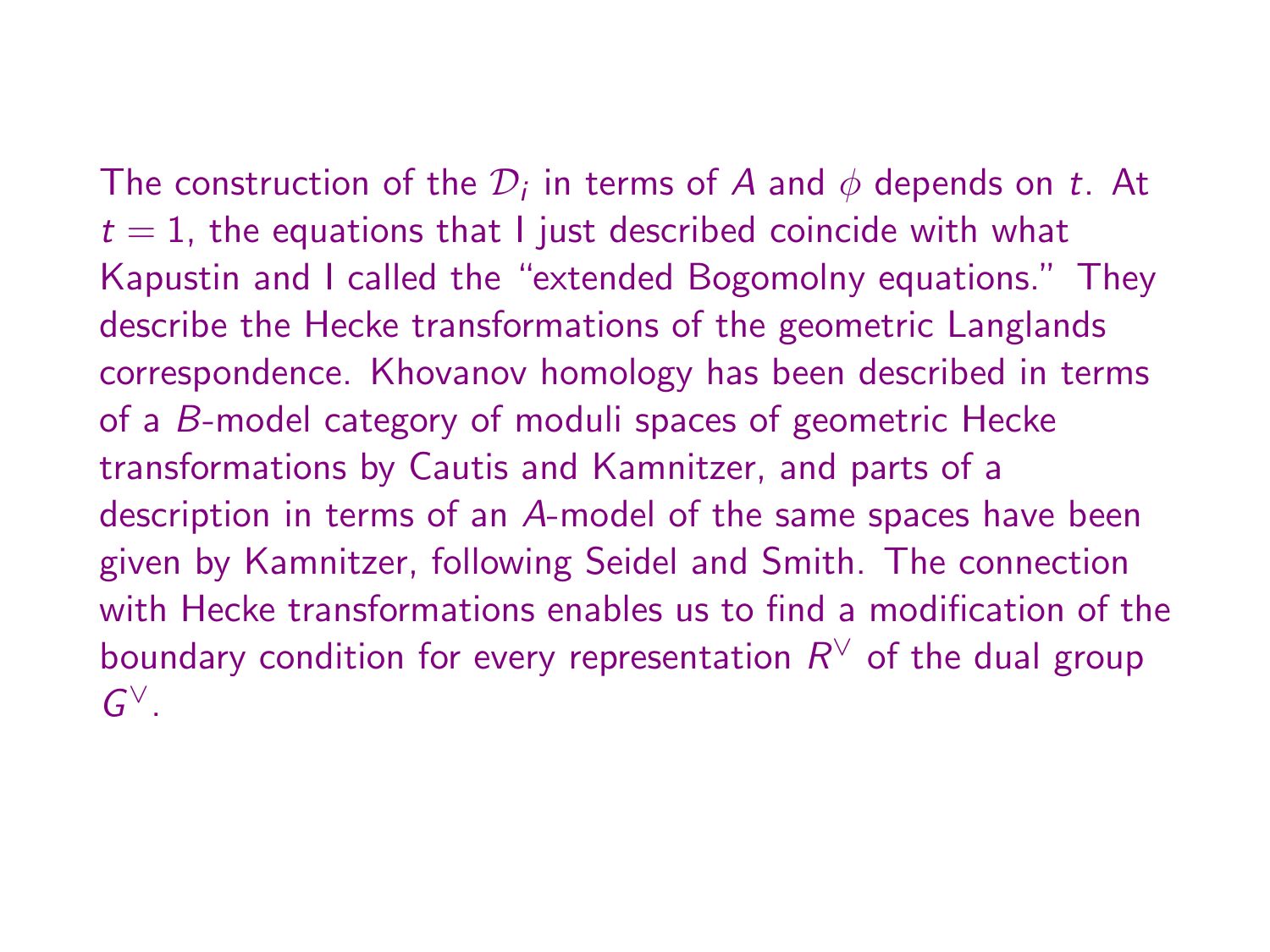The reason that Gaiotto and I were able to get a reasonable understanding of how the Jones polynomial emerges is that a more transparent structure arises for generic  $t$ . In this case the equations  $[D_i, D_j] = 0 = \sum_i [D_i, D_i']$  are actually more familiar. They describe a flat  $\mathit{G}_{\mathbb{C}}$  bundle  $E\to \mathbb{R}^3\times \mathbb{R}_+$  endowed with a hermitian metric that obeys a moment map condition. For a special value of  $t$ , the moment map condition is the one studied long ago by  $K$ . Corlette. As far as we know, the precise moment map isn't important.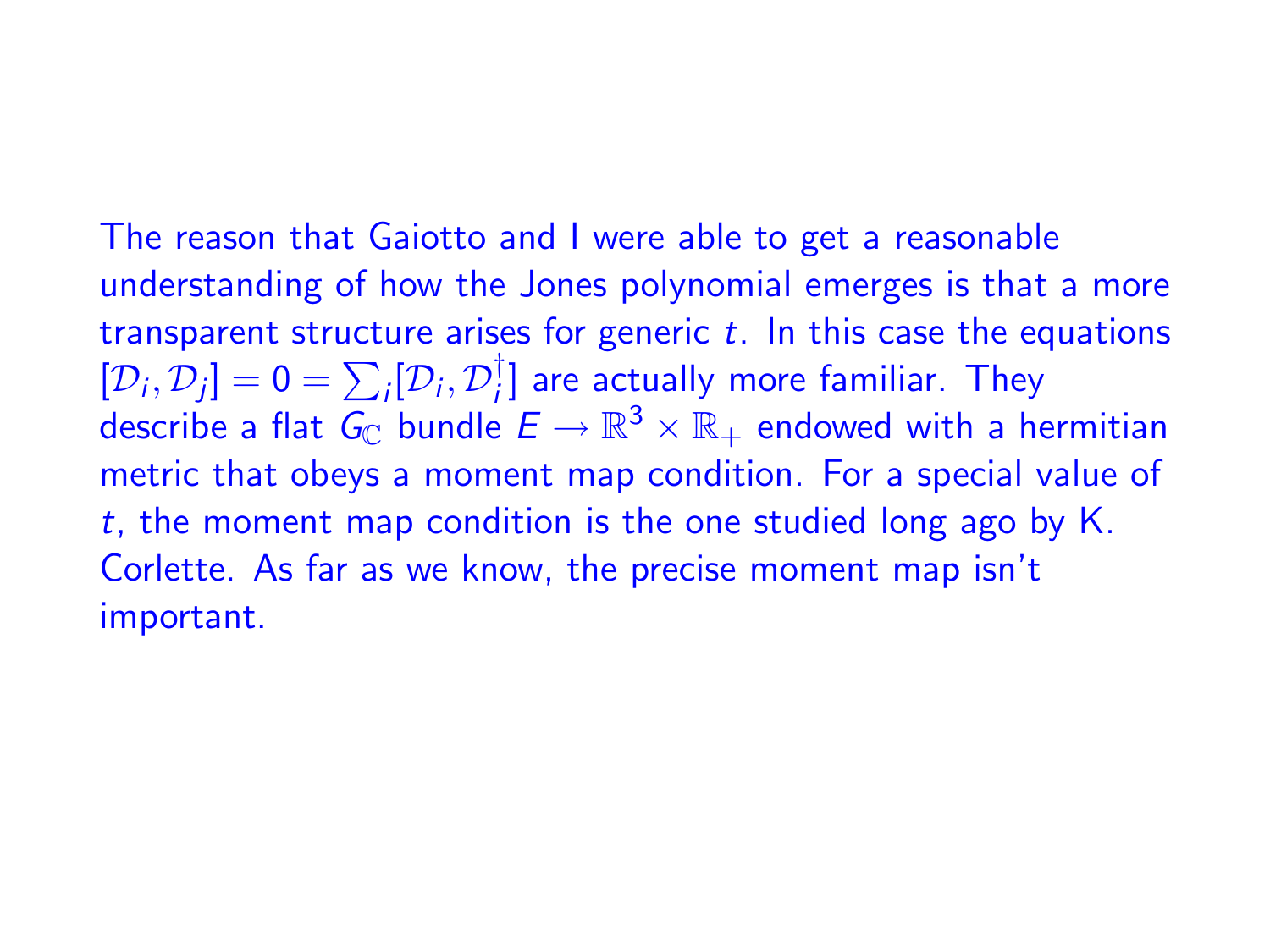Since  $\mathbb{R}^2 \times \mathbb{R}_+$  is simply-connected, how can we get anything interesting from a flat connection? The answer is that there is additional structure in the behavior at  $y = 0$  (and  $\infty$ ).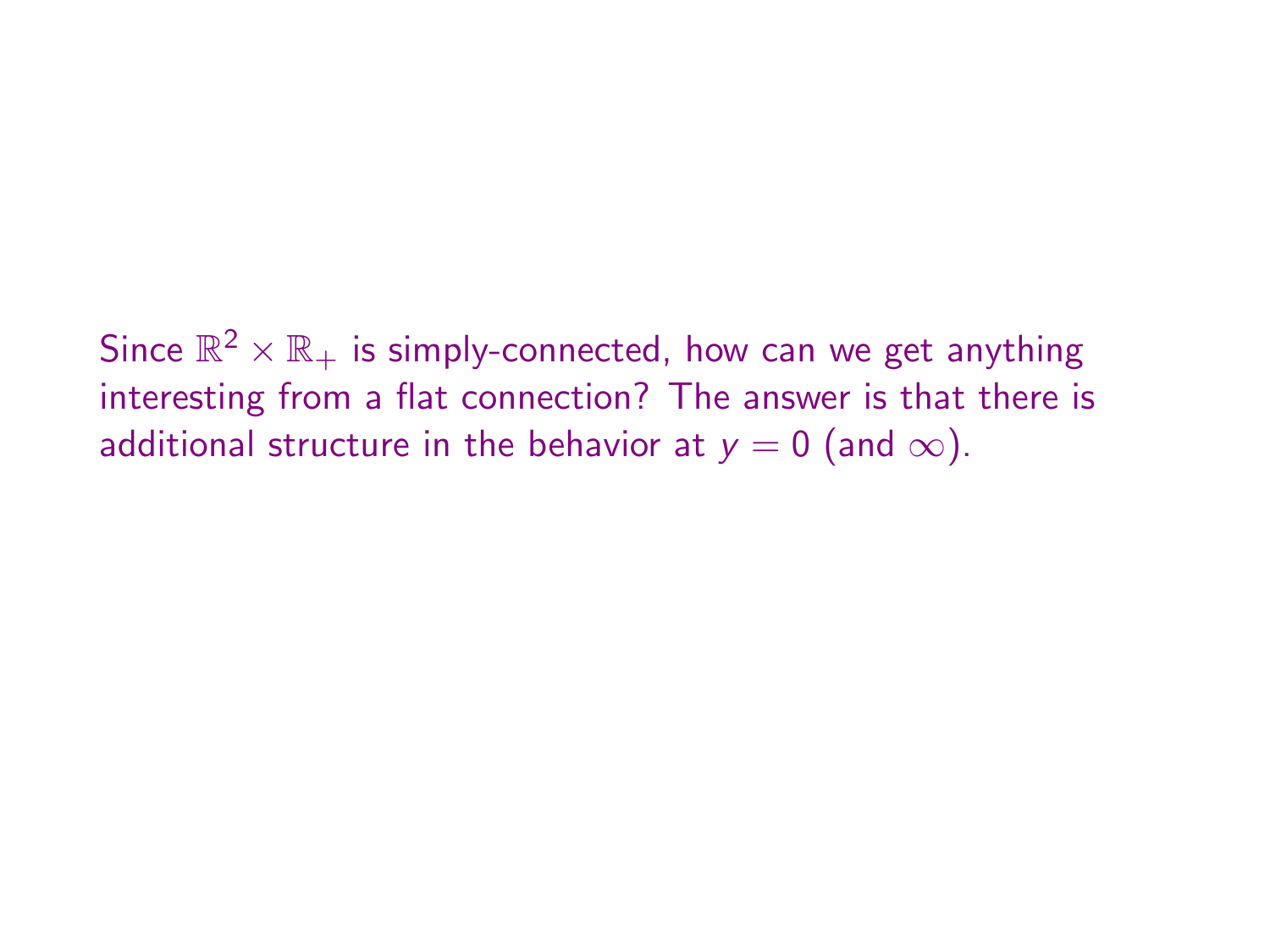A flat bundle over  $\mathbb{R}^2 \times \mathbb{R}_+$  is, of course, the pullback of a flat bundle on  $\mathbb{R}^2$ , which we will think of as  $\mathbb{C}.$  The boundary conditions at  $y = 0$  gives the flat bundle  $E \to \mathbb{C}$  the structure of an "oper," in the language of geometric Langlands. At the points corresponding to the knots, the oper has singularities, but the flat bundle has no monodromy around these singularities. Such oper singularities are classified again by representations of the dual group. See E. Frenkel, arXiv:math/0407524 for a review of these concepts.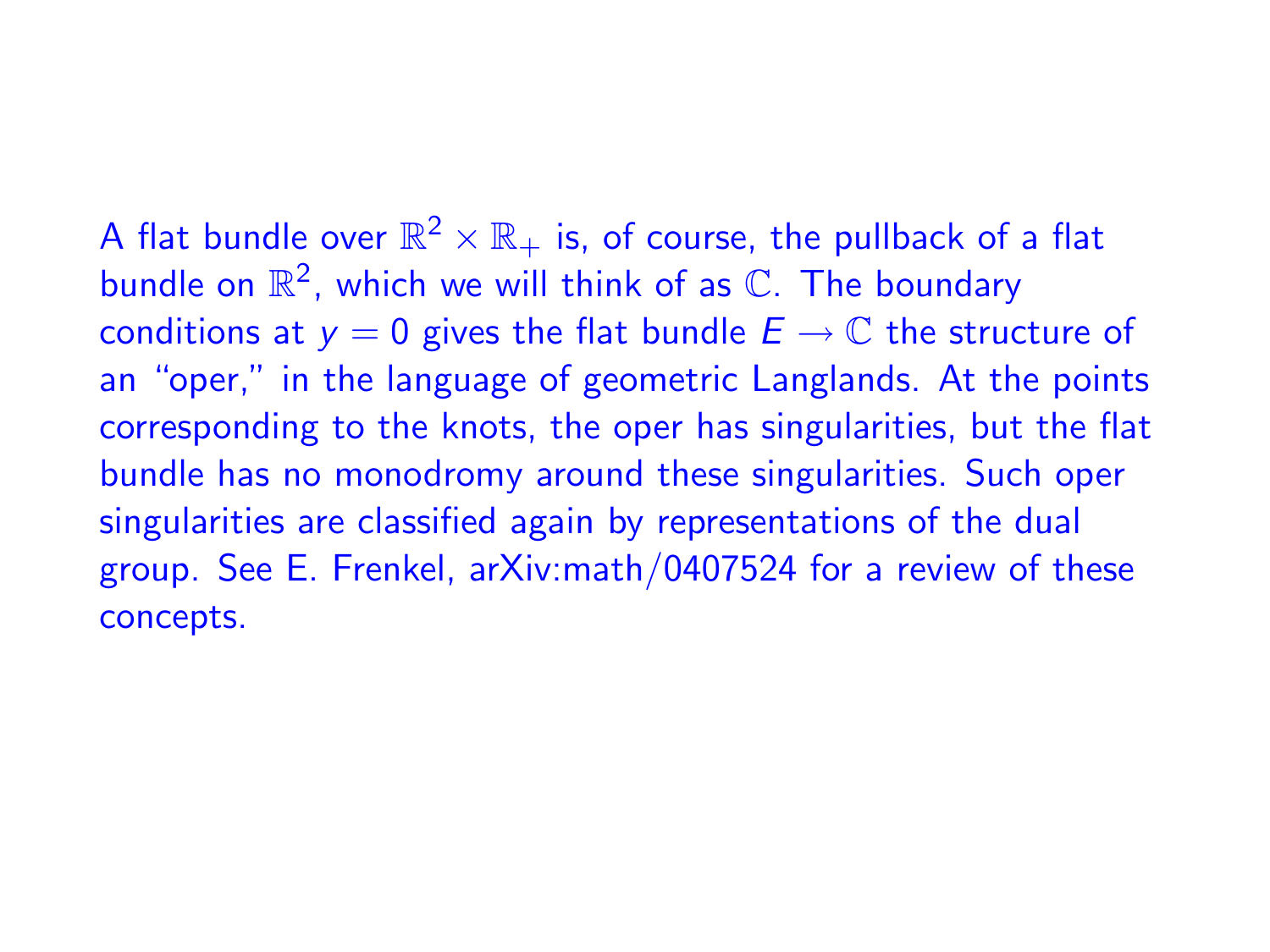Additionally, if we have taken  $\vec{c} \neq 0$ , the flat bundle has an irregular singularity at infinity (the connection has a pole of order 2). See Feigin, Frenkel, and Rybnikov arXiv:0712.1183.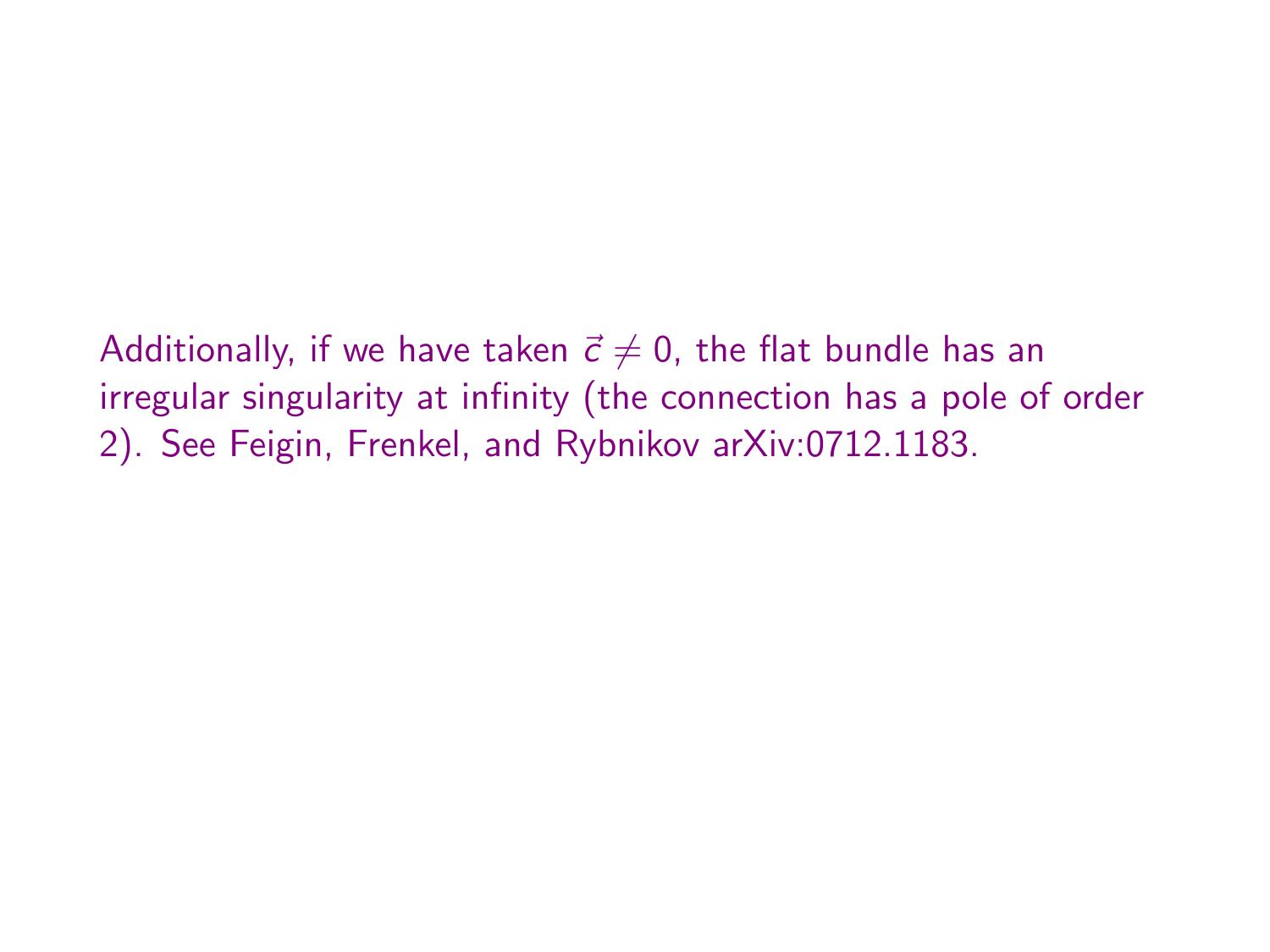Opers of this sort are related to a variety of known and solved systems of mathematical physics, including the Gaudin spin chain and what are known as degenerate conformal blocks of the Virasoro algebra. It is known that the Jones polynomial can be expressed in terms of the monodromies associated to those conformal blocks. (References for that statement go back to work in the 1980's and early 1990's by, among others, Tsuchiya–Kanie, Dotsenko-Fateev, Felder, Lawrence, and Schechtman-Varchenko.)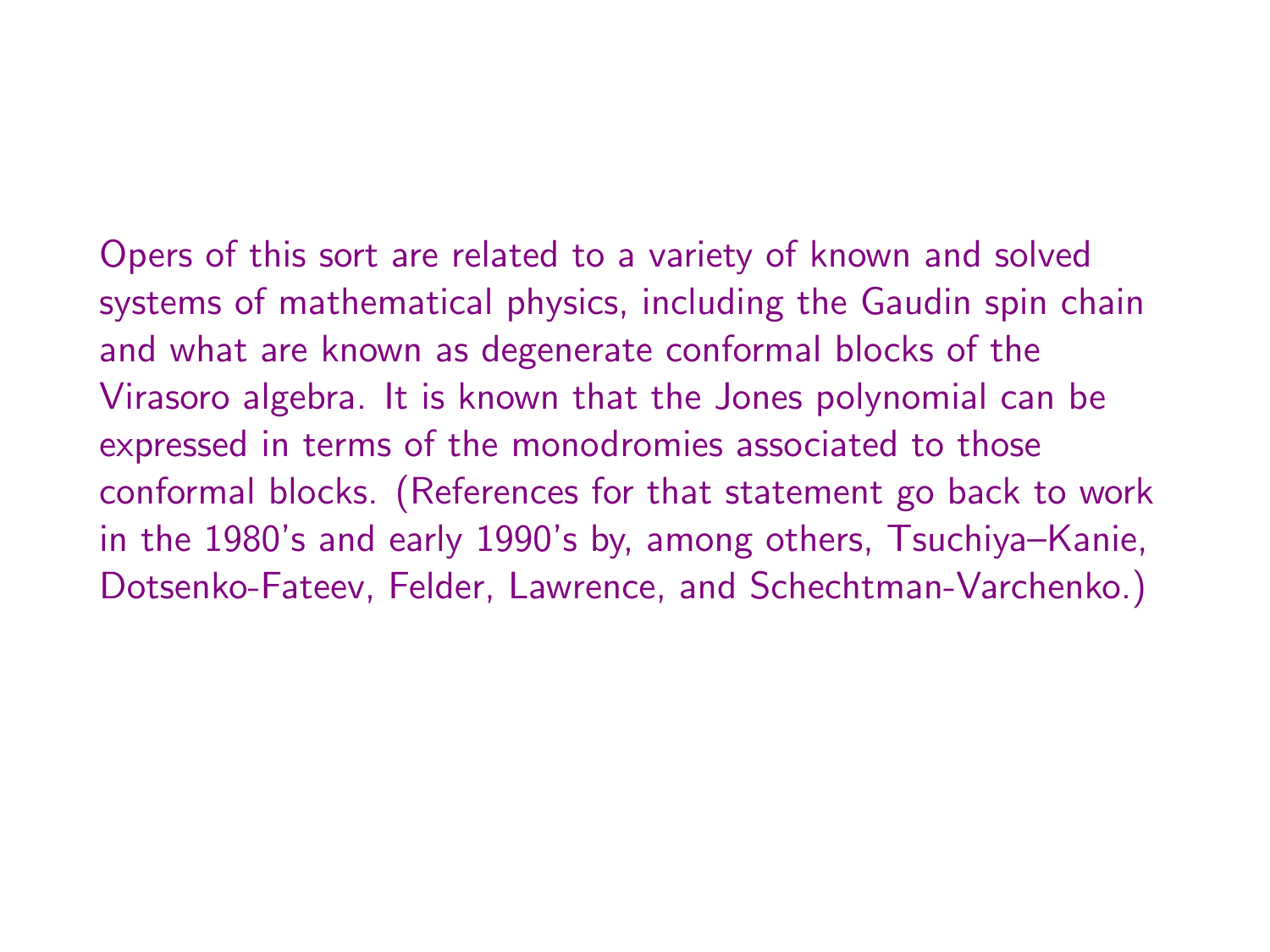So finally we were able to make contact with a known description of the Jones polynomial in a "vertex model." This is a description of the Jones polynomial via a sort of discrete statistical mechanics associated to a knot projection. (For example, see L. Kauffman, Knots and Physics.)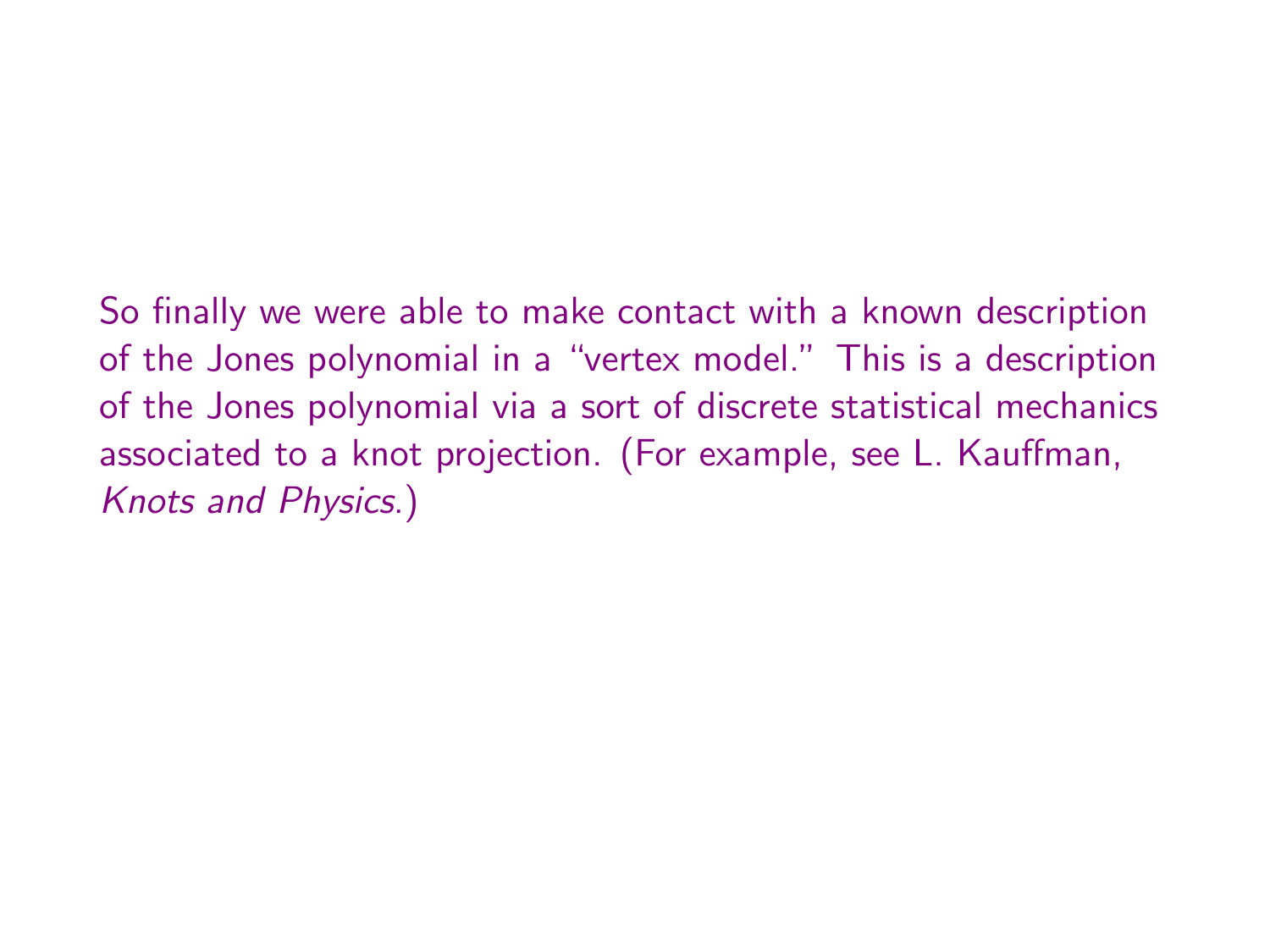A summary of the vertex model: Given a knot projection with only simple crossings and only simple maxima and minima of the height

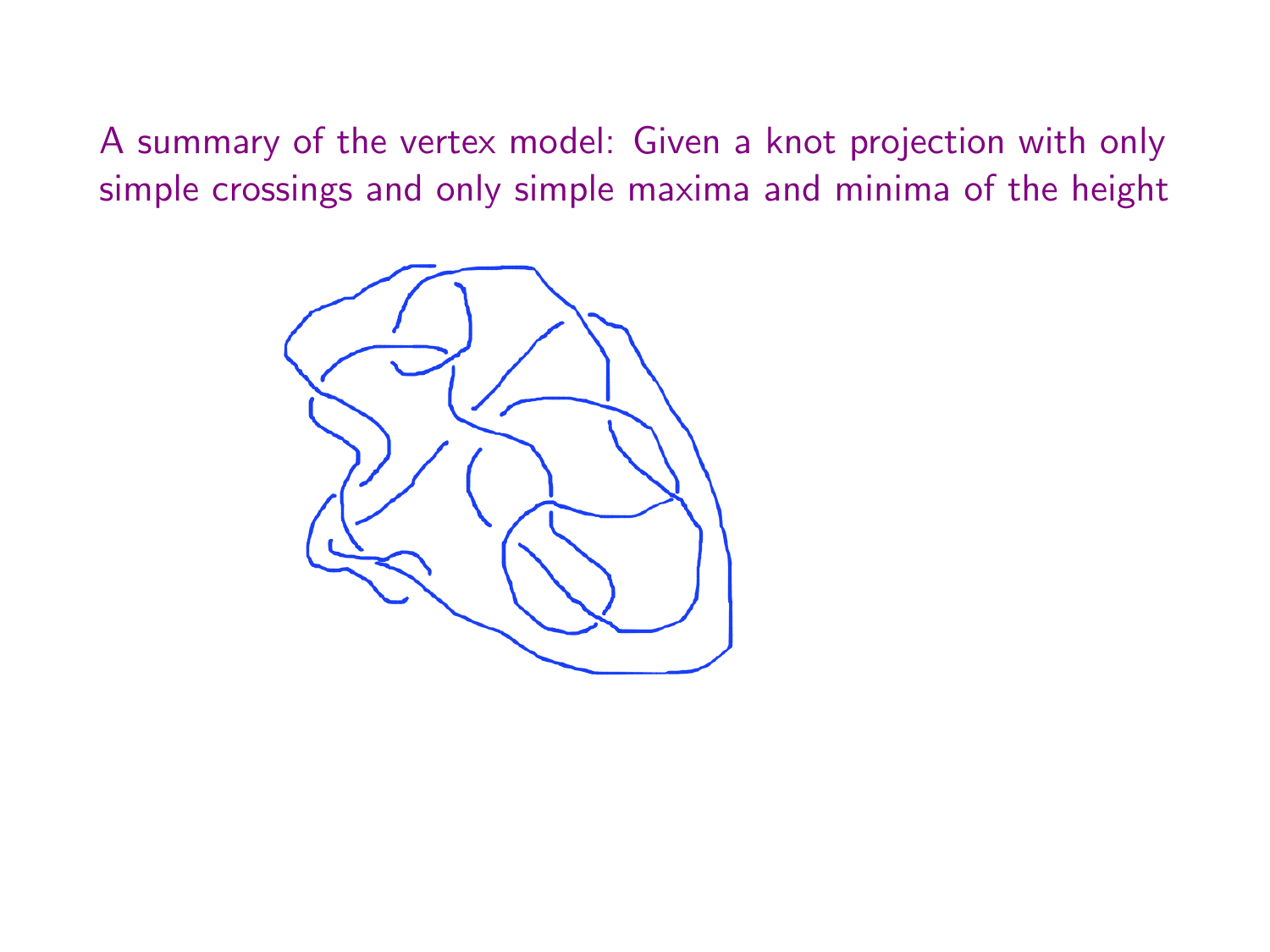one labels the intervals between crossings, maxima, and minima by symbols  $+$  or  $-$ . One sums over all such labelings with a suitable factor for each crossing